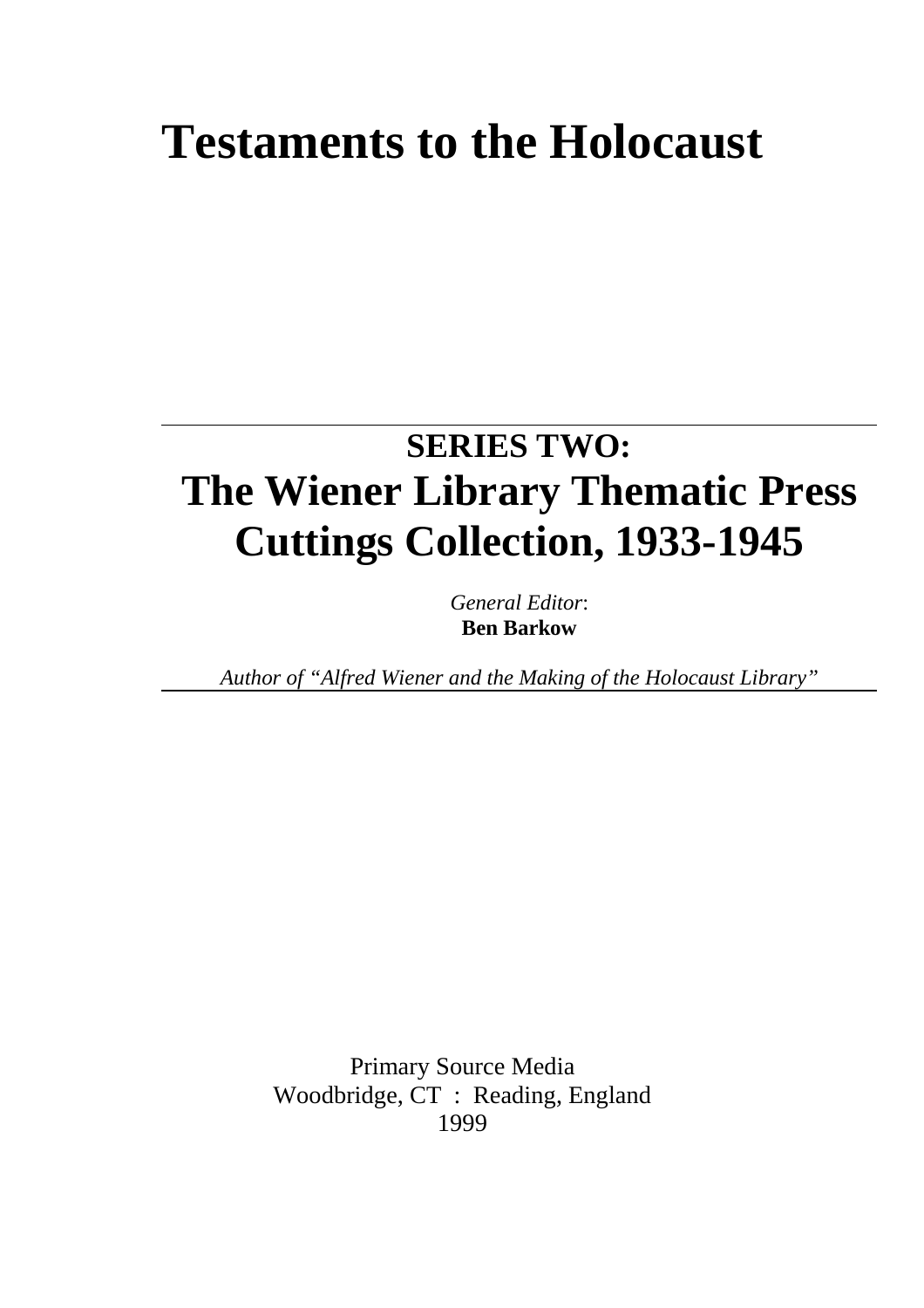# **TESTAMENTS TO THE HOLOCAUST**

# **Series Two: The Wiener Library Thematic Press Cuttings Collection, 1933-1945**

First Published in 1999 by Primary Source Media

Copyright © Primary Source Media and The Wiener Library, London

All rights reserved. No part of this publication may be reproduced, stored in a retrieval system or transmitted in any form or by any means, electronic, mechanical, photocopying, recording, or otherwise, without the prior permission of Primary Source Media and The Wiener Library, London.

PRIMARY SOURCE MEDIA 50 Milford Road Reading Berkshire RG1 8LJ England

PRIMARY SOURCE MEDIA 12 Lunar Drive Woodbridge Connecticut 06525 USA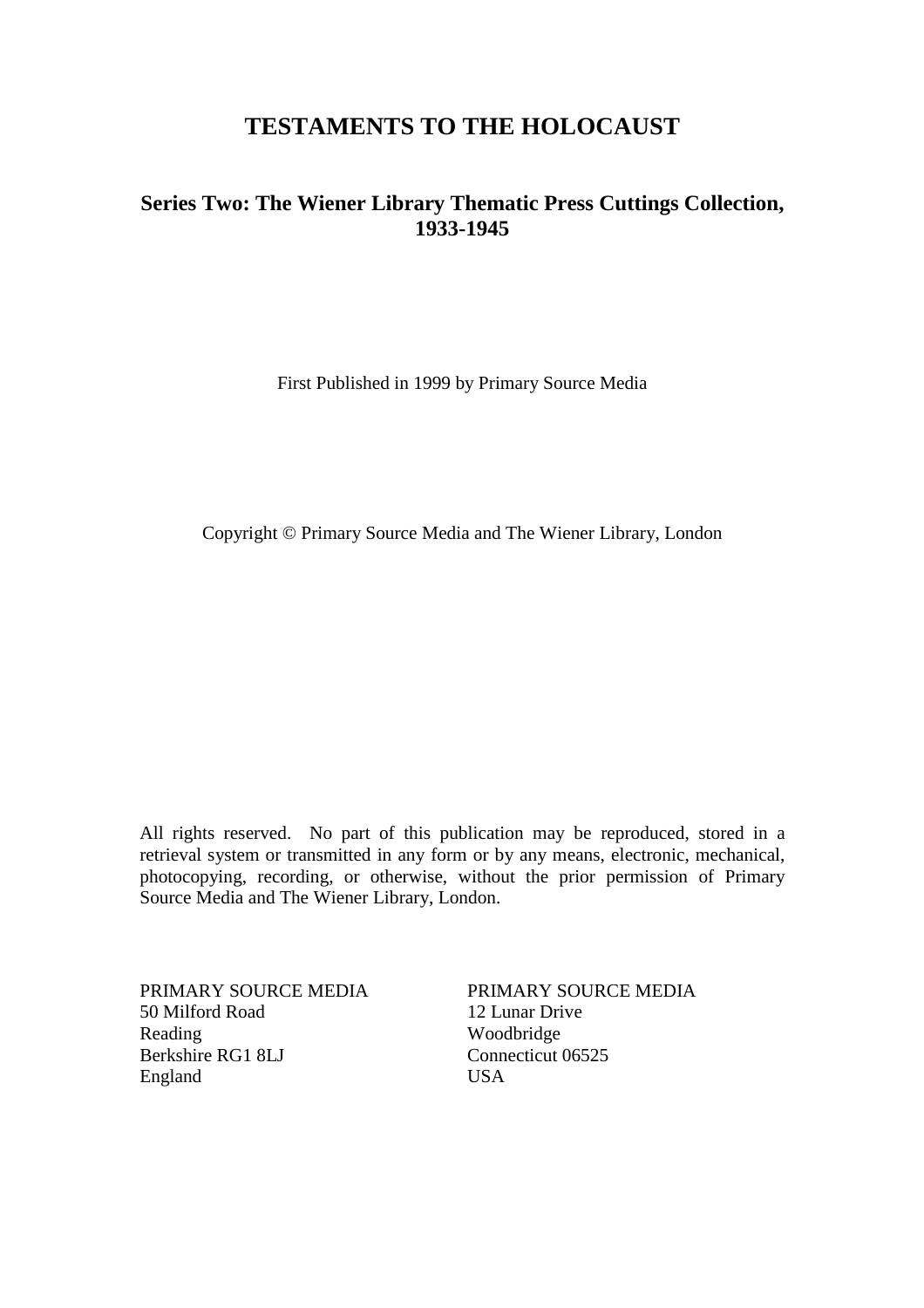# **PUBLISHER'S FOREWORD**

Primary Source Media is proud to present **Testaments to the Holocaust**. This microfilm edition contains materials from The Wiener Library, London. Primary Source Media has published a large selection of the Library's press cuttings collection, which have been grouped in sections under the headings 'Germany, 1933-1939', 'Countries outside Germany, 1933-1939', 'The Jews in Nazi Germany, 1933-1939', Nazi Germany, 1933- 1939', Wartime Period, 1939-1945', and 'Jews in World War II'.

The microfilm collection is accompanied by a comprehensive index. Available in digital as well as in hardback paper, this index will open the contents of The Wiener Library archives to closer inspection than has hitherto been possible, making rare and unique historical material available to a wider public. Taken together, the materials assembled here provide the basis for studying Nazi Germany and its crimes against the Jews from any number of perspectives.

Along with acknowledgements for the help and co-operation extended by the staff of The Wiener Library, a special thank you is due to Ben Barkow whose comprehensive knowledge and generous advice have very substantially contributed to the preparation of the collection for publication.

> Justine Williams History Editor Primary Source Media Reading, England

# **TECHNICAL NOTE**

Primary Source Media has set itself the highest standards in the field of archivallypermanent library microfilming. Our microfilm publications conform to the recommendations of the guides to good microforming and micropublishing practice and meet the standards established by the Association for Information and Image Management (AIIM) and the American National Standards Institute (ANSI).

Attention should be drawn to the nature of the printed material and manuscript documents within the collection. These sometimes consist of articles, records and correspondence printed or written with a variety of inks and pens and on paper which has become severely discoloured or stained which renders the original document difficult to read. Occasionally volumes have been tightly bound and this leads to text loss. Such inherent characteristics present difficulties of image and contrast which stringent tests and camera alterations cannot entirely overcome. It is imperative that users of this microfilm collection are also aware that the original filming was carried out by Micromedia in the 1970s, and that the newspaper cuttings no longer survive. Primary Source Media has, therefore, been unable to replace missing pages, blurred images or correct any mistakes made by the original camera operators. Conscious of this we have nevertheless chosen to present the collection as it was initially filmed in order to make available the complete set of press cuttings.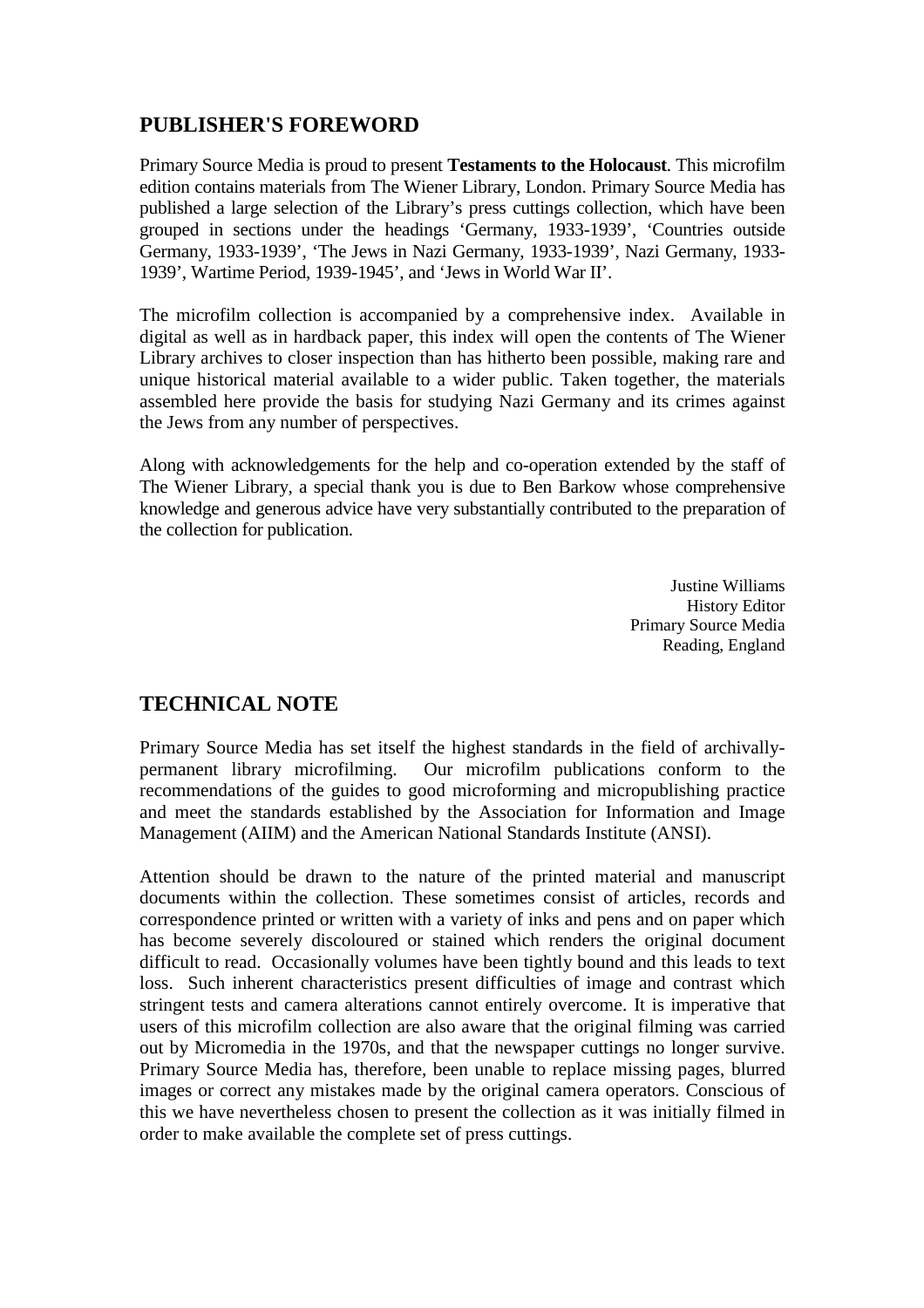#### **INTRODUCTION**

#### **Historical Background**

The Wiener Library is the oldest institution in the world established for the task of documenting the Nazi regime and its crimes against the Jewish people.

The founder, Alfred Wiener (1885 - 1964) was a German Jew, born in Potsdam, who had studied Arabic literature to doctorate level, and spent the years 1907 - 1909 travelling in the Middle East. This experience persuaded him that the Zionist ideal was misplaced and that efforts to establish a national homeland for the Jews could only prove damaging to the Jews (naturally he altered his views later, enjoying friendly relations with former political enemies and even, for a time, pondering whether The Wiener Library should not move to Jerusalem).

After serving in the 1914 - 1918 war (in the course of which he was decorated with the Iron Cross, 2nd Class) he became increasingly perturbed by the rise of extreme right-wing anti-Semitic groups in Germany. He joined the largest Jewish civil rights organisation, the conservative and anti-Zionist Centralverein deutscher Staatsbürger jüdischen Glaubens (Central Association of German Citizens of Jewish Faith), and devoted himself to the task of enlightening the German people about the dangers of right-wing extremism and anti-Semitism. Within a few years he had risen to a very high position in the organisation and was closely involved in formulating its policy. From 1925 onwards Wiener was in no doubt that the greatest danger from the far right was from the National Socialists under Hitler. He directed most of his efforts towards combating the Nazi threat.

As part of this work Wiener was involved in an initiative in 1928 to set up an office to collect all available information about the Nazi Party, its leaders and its activities. The office was called Büro Wilhelmstrasse, after the main street in Berlin's government district. The Büro Wilhelmstrasse collected newspapers, journals, pamphlets, leaflets and ephemeral matter produced by or relating to the Nazis, and used these as the basis for campaigns against the Nazis. Typical is a sticker featuring a cartoon of Hitler and the words 'Die Nazis sind unser Unglück!' (the Nazis are our misfortune!), parodying the Nazi slogan 'Die Juden sind unser Unglück!' (the Jews are our misfortune!). In the few years of its existence the archive amassed a collection of about 200,000 items and was probably the largest collection of material about the Nazis in existence at the time.

With Hitler's accession to power in January 1933, the Büro was closed down and its materials sent into hiding in Bavaria. It is presumed that the collection was lost or destroyed during the war.

For Wiener Hitler's *Machtergreifung* was a personal crisis. After suffering a sort of nervous collapse he made plans to go into exile. In the summer of 1933 he and his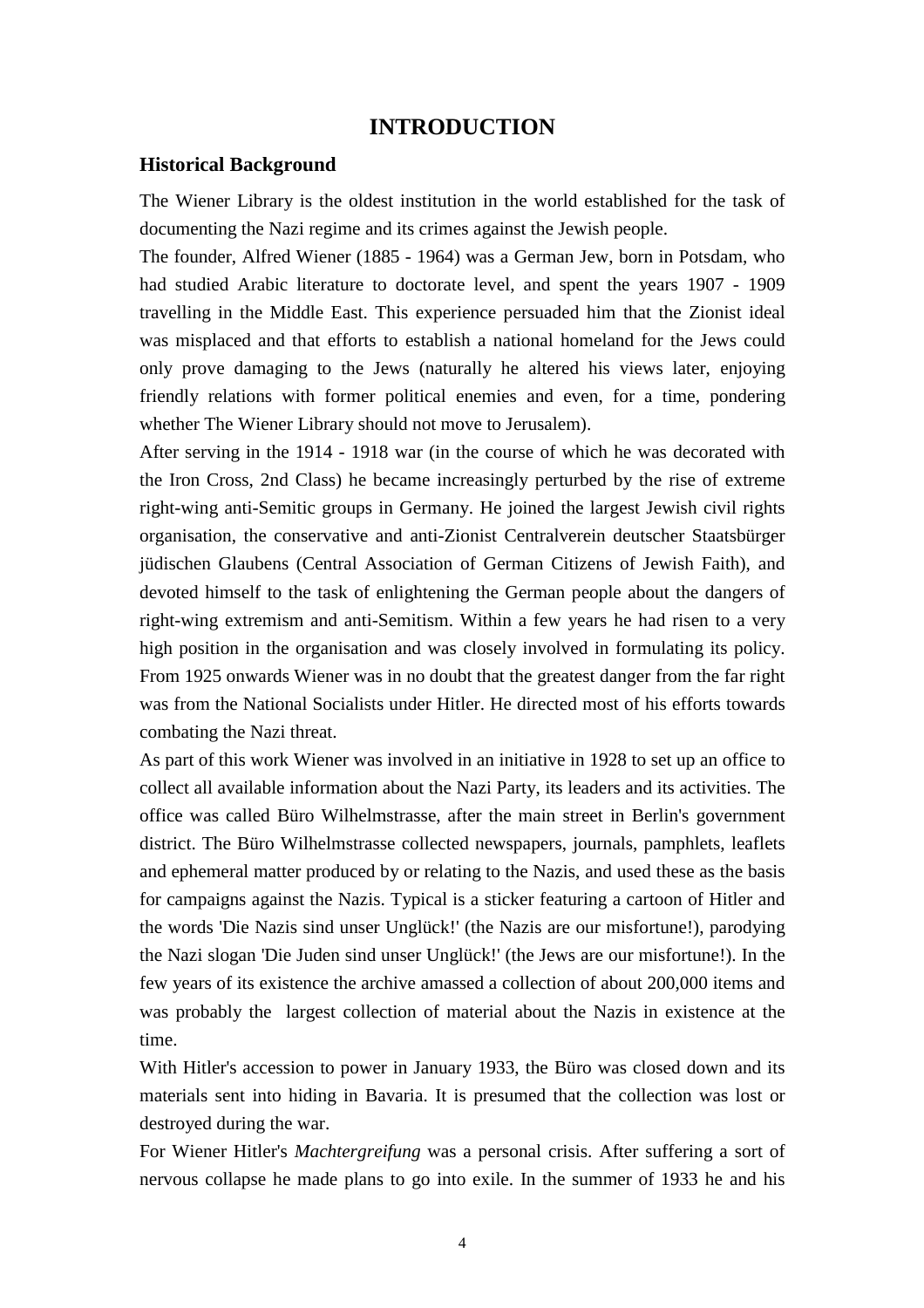family moved to Amsterdam. There he met Professor David Cohen, a leading member of the city's Jewish community, and together they formulated plans to set up what became known as the Jewish Central Information Office (JCIO).

The task of the JCIO was essentially similar to that of its predecessor the Büro Wilhelmstrasse. From early 1934 it issued a stream of publications, some substantial, the majority short mimeographed reports on particular issues or events. In addition, the office produced in-depth responses to three events: the Bern trial of distributors of the so-called *Protocols of the Elders of Zion*, the murder of the Swiss Nazi leader Wilhelm Gustloff by a young Jewish medical student, David Frankfurter and the Pogrom of 9/10 November 1938, the so-called Kristallnacht.

Following Kristallnacht the JCIO came under mounting pressure from the Dutch government to limit its activities. For Wiener and Cohen this was a warning that the JCIO's days in Amsterdam were numbered. In spring 1939 Wiener came to London and began the preparations for bringing the Office to safety. It eventually opened its doors at 19 Manchester Square, London on 1 September 1939.

Several members of the staff, including Wiener's wife, remained in Amsterdam, becoming stranded there after the German invasion in April 1940. Kurt Zielenziger, Wiener's Deputy, Bernard Krieg, the JCIO's book-keeper and Wiener's wife and children were eventually arrested and taken to the transit camp Westerbork before being deported to Bergen-Belsen in Germany. Zielenziger and Krieg died there. Although Margarethe Wiener and the children survived and were freed in a prisoner exchange in January 1945, Mrs Wiener was so weakened by her time in Belsen that she died within hours of crossing the border to Switzerland.

Wiener himself spent the war years in the USA. According to one source, he suffered a renewed nervous collapse after the outbreak of war, and was determined to get out of Europe. With the invasion of the Netherlands the JCIO's supply lines of materials from Germany were for the most part cut off. Wiener established new ones in America and also worked for British government agencies. The Office in London was left in the care of his new Deputy Louis Bondy.

The work of the JCIO in London concentrated on supplying information to various government departments such as the Ministry of Information, the Political Intelligence Department of the Foreign Office, and the BBC. It also assisted London-based exiled governments and continued to offer its resources to Jewish organisations world-wide. In addition it issued two periodicals, *The Nazis at War* and *Jewish News,* which featured compilations of extracts from publications and press reports about political developments in Germany and the occupied territories.

It was in London that the name-change from JCIO to Wiener Library came about. The cause was the reluctance of the ministries and offices which used the JCIO to use a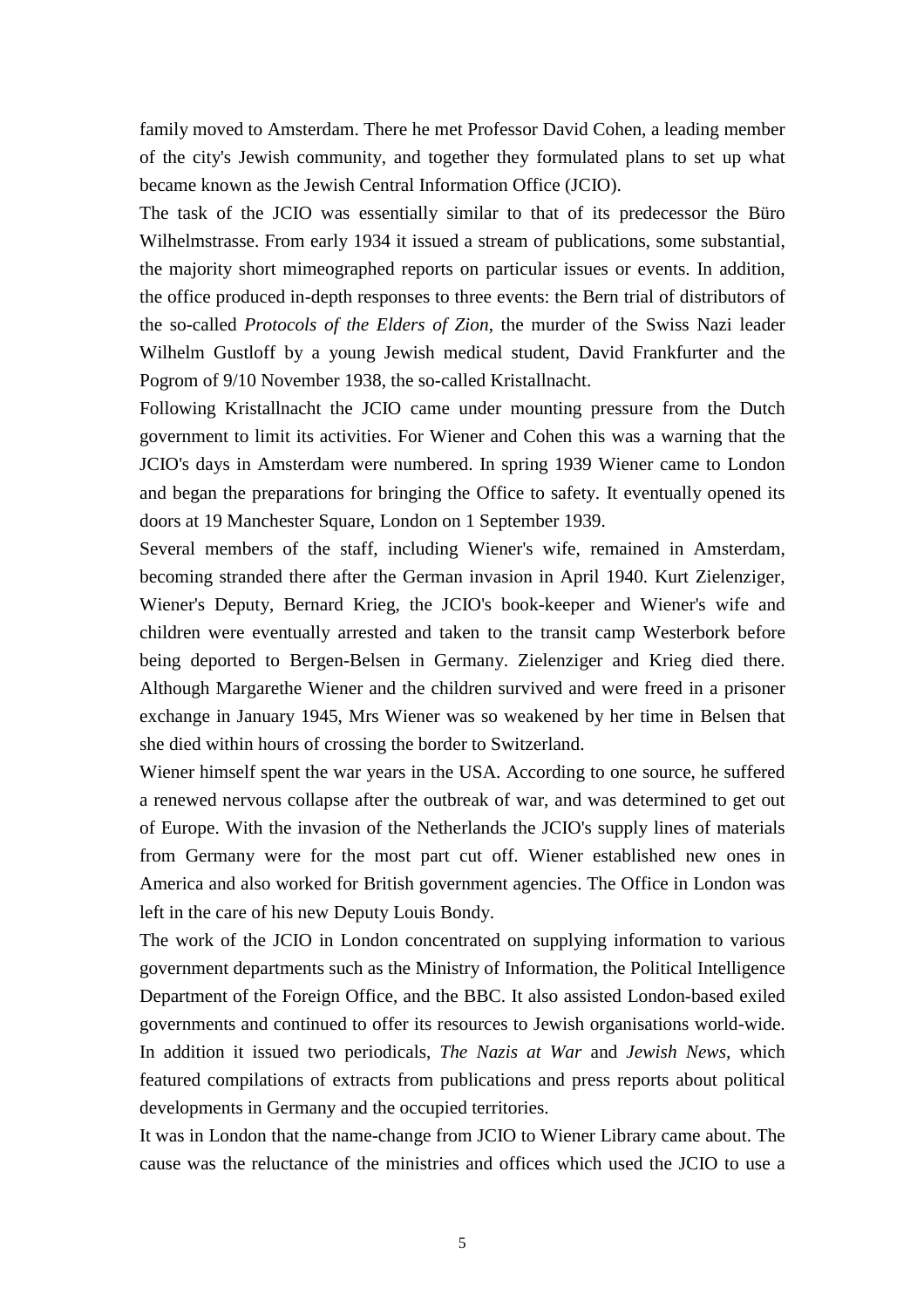name that highlighted the specifically Jewish nature of the organisation. Instead the Office was euphemistically called as 'Dr Wiener's Library' and eventually this name became the accepted one, even within the Office. After the war, when the work of the JCIO became increasingly academic the new name seemed more fitting and was officially adopted in the form Wiener Library.

During the late 1940s and 50s the Library devoted itself to a number of tasks: assisting the prosecution of war criminals at Nuremberg, helping individuals with restitution claims (for many years the Library had a lawyer on its staff), and collecting eyewitness accounts of what eventually became known as the Holocaust. From 1946 it issued the *Wiener Library Bulletin,* which became a renowned forum for information about research, books and news items relating to the Nazi era, German neo-Nazism, the Holocaust and all matters to do with right-wing extremism in Europe. The Library also carried out detailed monitoring of the German Austrian press, publishing the weekly *Auszüge aus der deutschen und österreichischen Presse* from 1948 (this publication is not included in *Testaments to the Holocaust*).

Alfred Wiener died in 1964 and was replaced as Director by Walter Laqueur, a young and ambitious academic who broadened the range of the Library's activities and interests and made it the forum for a series of lectures and international conferences which were of fundamental importance to the development of the academic study of Nazi Germany and the Holocaust. The Library also sponsored original research into topics such as the November Pogrom, the persecution of Gypsies under the Nazis, and the Nazi use of propaganda. Much of this research led to publications which remain standard works.

Yet Laqueur's many achievements were set against the background of a steadily weakening financial position. By the mid-1970s the situation was so desperate that outside help was needed. This came from the University of Tel Aviv, which partfunded the Library for five years and eventually gave a secure home to a large part of the book collection.

For several years after 1980 the Library's focus was on fund-raising and re-building the collection. By 1990 the financial situation had been stabilised and the collection was back to full strength. Throughout the 1990s the emphasis, under the new Director, David Cesarani, has been to re-establish the Library's credentials as an academic institution of international renown. This has been achieved by means of twice-yearly lecture series and a string of major international conferences on topics including the Final Solution, De-Nazification, representations of the Holocaust, and the reconstruction of Jewish life in Europe after the war.

Today the Library serves a readership comprising academic researchers, writers, broadcasters, the media, students and youngsters studying the Holocaust at school.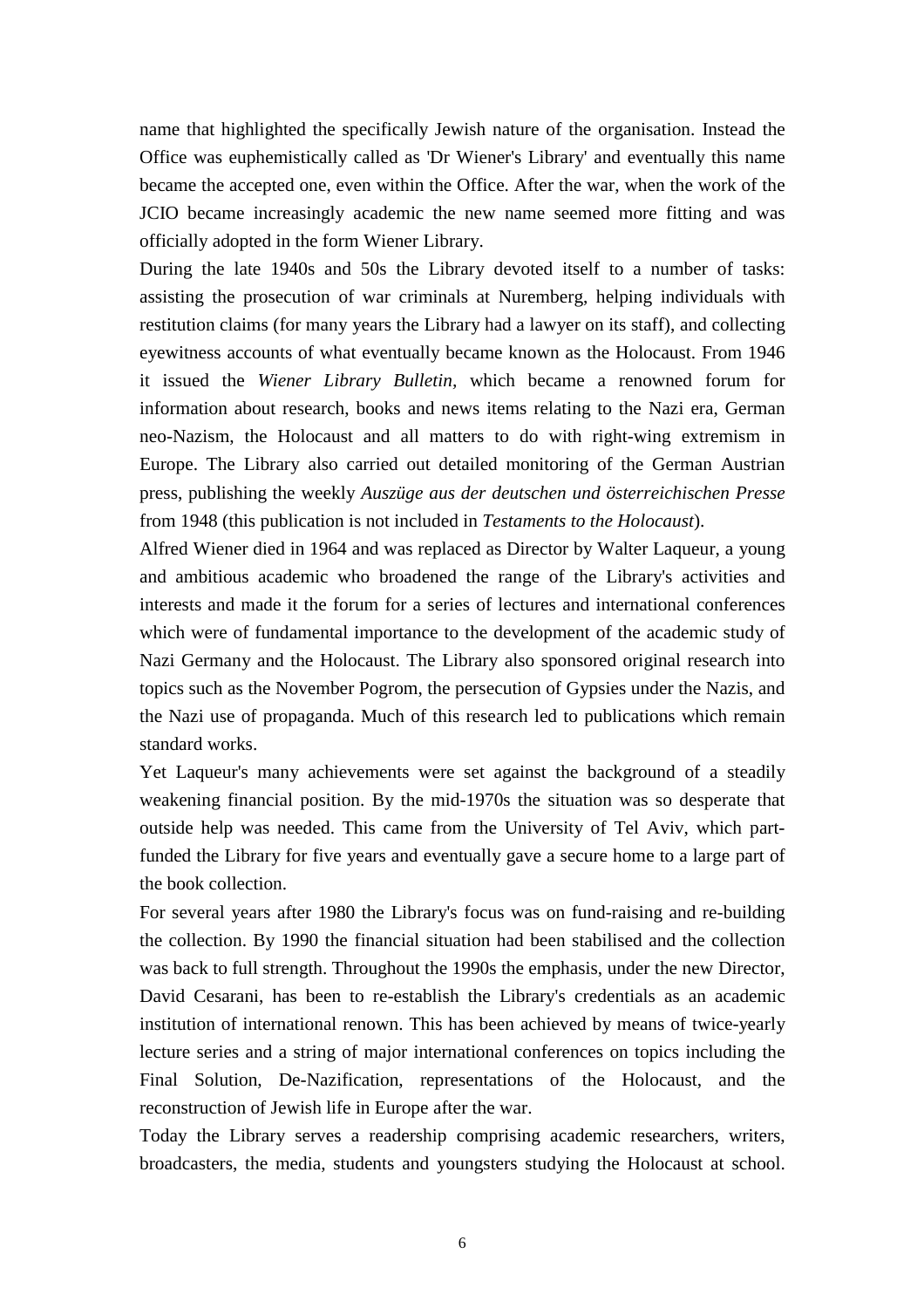Survivors and their families make use of its resources to trace family history, to study the history of towns and villages where they had their origins and the ghettos and camps where so many of their loved-ones perished.

The selection of the Library's holdings which is reproduced in *Testaments to the Holocaust* is intended to make rare and unique historical material available to a wider public. Original Nazi propaganda materials are scarce and command high prices from dealers and at auction. Yet access to these materials is essential to anyone wishing to study the period. Reading secondary accounts of Nazi propaganda can never take the place of confronting the material directly.

Taken together the materials assembled in *Testaments to the Holocaust* provide the basis for studying Nazi Germany and its crimes against the Jews from any number of perspectives. It does not offer answers but rather a wealth of raw materials for students to explore and work with in their effort to reach their own conclusions. Complemented by appropriate secondary literature the collection offers outstanding opportunities to gain insights into one of the darkest periods of human history.

#### **The Press Archives**

The history of the Press Archives at The Wiener Library goes back to the days of the Büro Wilhelmstrasse. The Büro's archivist, Walter Gyssling, born in Munich in 1903, had a background as a left-wing republican student activist and had worked for the Verein zur Abwehr des Antisemitismus (Association for the Resistance of Anti-Semitism). Within the Centralverein he was regarded as an expert on Nazi propaganda. He wrote of his work:

The daily survey of the press yielded most. The Büro Wilhemstrasse subscribed to all National Socialist papers. Since the number of these was increasing constantly from 1929 – 1933, and since many National Socialist weeklies were transformed into dailies, this resulted in a considerable quantity of work each day. Besides the NSDAP papers, the major Berlin dailies of all hues, from the extreme right-wing *Deutsche Zeitung* and the *Deutsche Tageszeitung* to the *Rote Fahne* of the KPD (Communist Party) were kept under surveillance for items about the National Socialist movement and everything connected with it. In addition the major provincial papers like the *Frankfurter Zeitung* and the *Dortmunder Generalanzeiger* were surveyed. When local elections occurred in the Länder, subscriptions for local papers were taken out for the duration of the campaign. National Socialist periodicals were also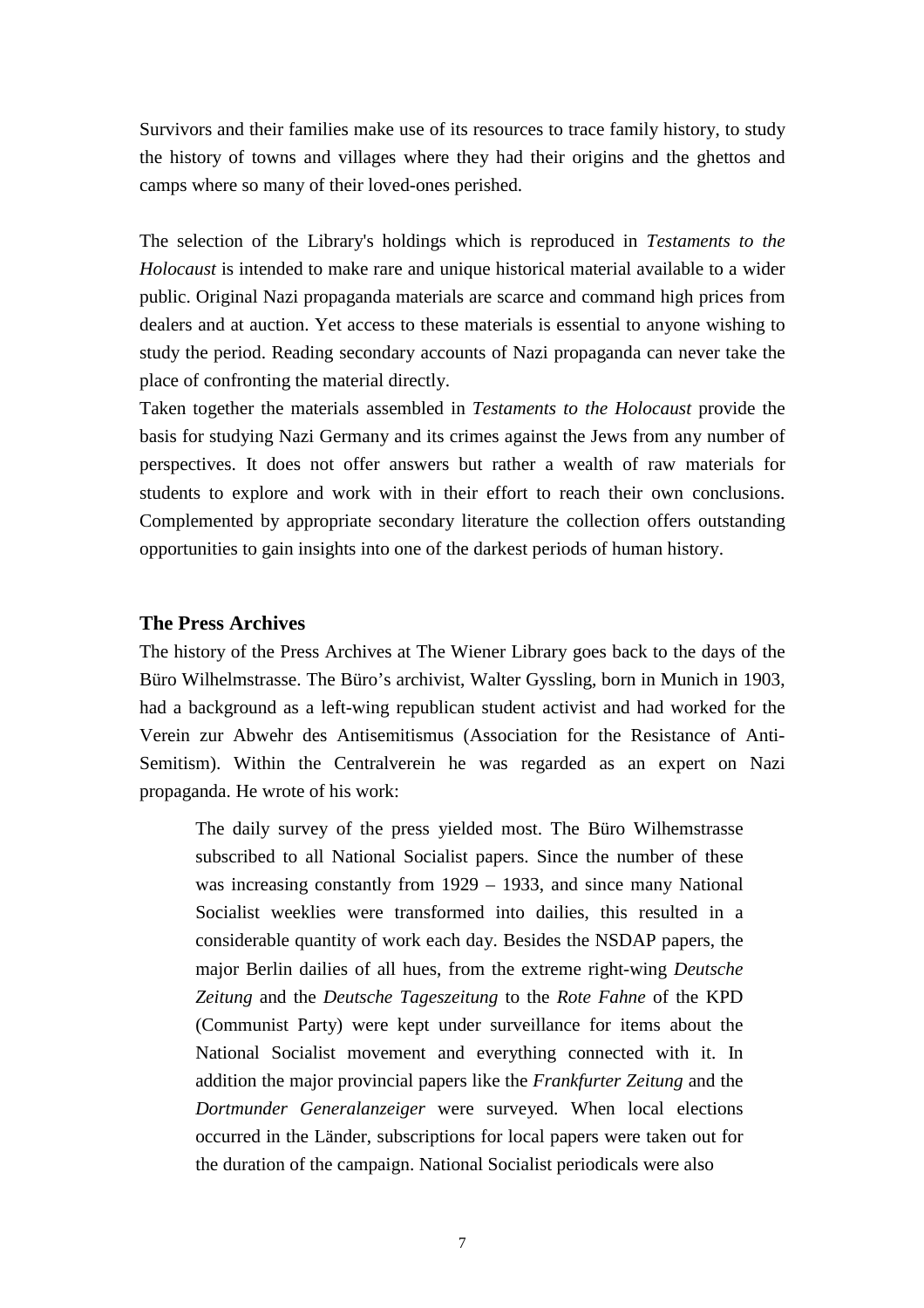monitored, and those of the movements related to National Socialism. Single issues of general press material containing important items relating to the NSDAP were frequently sent by local CV groups, or by provincial correspondents, or were collected by the archivist or other CV members during their travels. In this way there was practically no publication relating to the NSDAP that was not to be found in the archive.

As was noted above, this superb archive was lost in the years after Hitler's coming to power.

From its earliest days, the archivists of the Jewish Central Information Office (Wiener Library) gave a high priority to the systematic collection of press materials relating to the NSDAP and its policies, especially those affecting Jewish life. An enormous range of newspapers and journals were cut, from the German and also from the international press.

#### **Structure**

The cuttings are arranged thematically into six separate archives. These are:

- Germany, 1933 1939
- Countries outside Germany, 1933 1939
- The Jews in Nazi Germany, 1933 1939
- Nazi Germany, 1933 1939
- Wartime Period, 1939 1945
- Jews in World War II

Each archive is arranged into major topics which are further broken down under subheadings. Thus the topic covered in Section One is *The Nazi Party*, which comprises twelve sub-sections including '*Kampfzeit'*, *History of 'Gaue', S.A., S.S., Other Formations, Leadership, Membership, Swastika* and *German Greeting.*

#### **Section One**

#### **Germany, 1933 - 1939**

Section One is arranged under 24 main headings and over 250 sub-headings. It spans 18 reels.

This section of the Press Archive covers the period from Hitler's coming to power until the outbreak of World War II. The coverage ranges from matters of policy to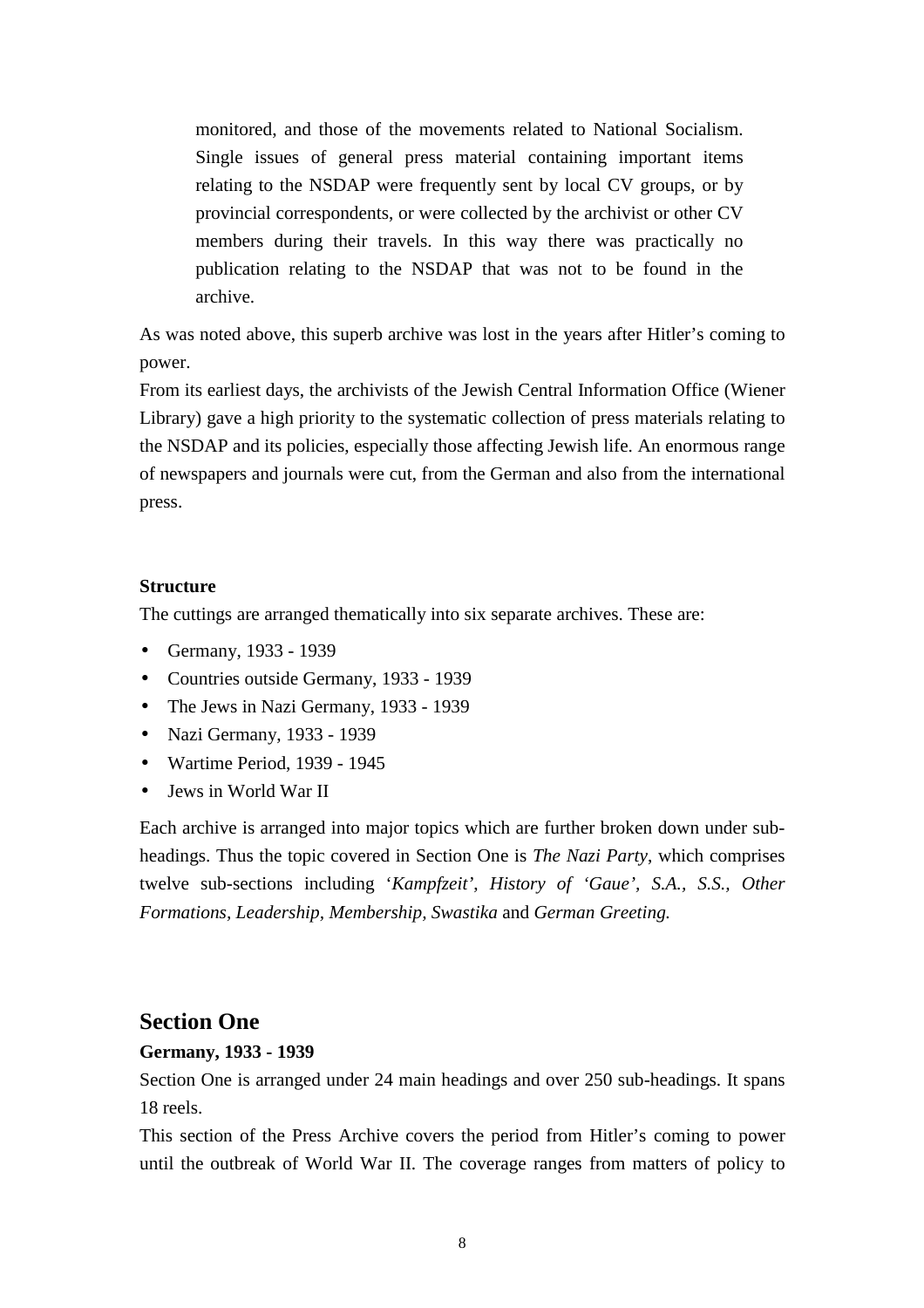organisations and institutions including the S.S., S.A., churches and youth organisations to political watersheds such as the Röhm Putsch in which the leadership of the S.A. was murdered. Of particular importance are sections on the early concentration camps such as Oranienburg, Dachau and Sachsenhausen, the anti-German boycotts which were used as a pretext for the anti-Jewish Boycott of 1 April 1933, and the teaching of racism in schools.

In certain parts of Section One the cuttings are chiefly taken from the German and Austrian press, and the majority represent the Nazi political and propaganda agenda, while other areas draw much more heavily on the foreign press and anti-Nazi papers such as *Die Neue Weltbühne*.

The cuttings of Section One are invaluable for anyone wishing to study the German domestic scene during this period. No secondary literature can convey the relentless power of Nazi propaganda. The heightened rhetoric of the Nazi press may appear crude and laboured today but for anyone with a basic understanding of German its force is palpable.

By way of example, one could take the front page of the *Westdeutscher Beobachter* of Saturday 28 March 1936, celebrating the triumphal entry of Hitler into the Rhineland one day before the plebiscite which was to demonstrate the overwhelming approval of the German people for this first yet crucial move in Nazi foreign policy. The headline trumpets:

'Welcome, Liberator!'

The sub-heading expands:

'With boundless love and gratitude the Rhineland people joyously surround the Führer of Germany within the walls of Cologne.'

And the first line of the article reads:

'Now finally it has become a reality: the Führer sojourns in the liberated Rhineland!'

Two days later *Das 12 Uhr Blatt*, Berlin triumphantly blared out the news of the 98.79% vote approving the adventure.

On Reel Five, under the section entitled 'German Learning – History' is an item from the *Fränkische Tageszeitung* of 9 July 1938 reporting on a speech given by Julius Streicher to the Reichsinstitut für die Geschichte des neuen Deutschlands in which he expounds on the 'new history':

'Whoever writes history must also have experienced the battle. Only he who knows the battle can write a full-blooded history which is full of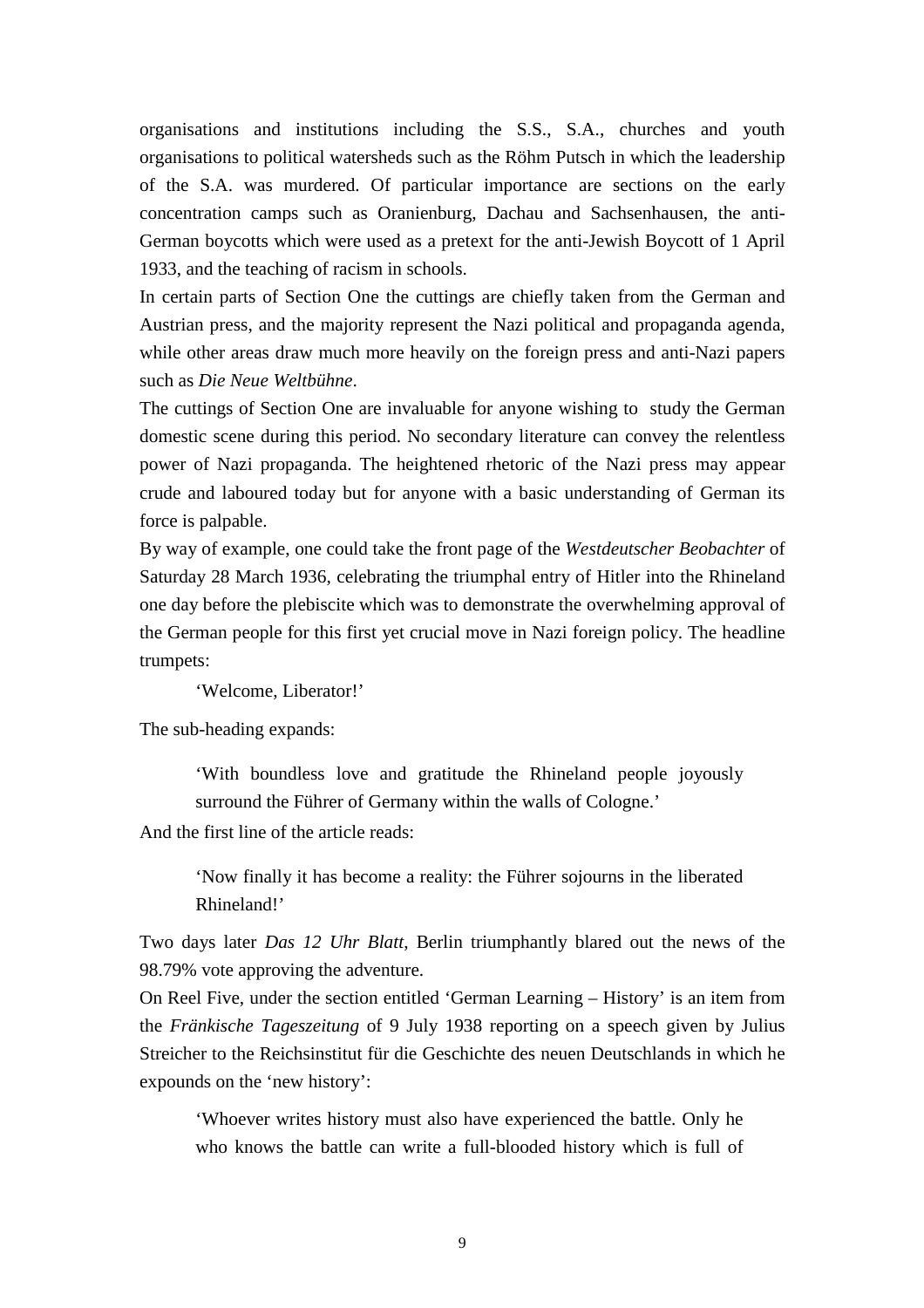fire. Only a history written with a burning heart can pierce the hearts of the people'.

Streicher went on to tell the historians that they were privileged to live in days when great history was being made.

The Press Archive is not without items of irony and humour. In the section on Reel Five entitled 'German Learning – Natural Science' is a cutting from the letters page of *Nature* in which G.H. Hardy writes mockingly of a lecture given by Professor L. Bieberbach in which he sets up a typology of mathematicians. According to Bieberbach, J-type mathematicians are of nordic descent and do the most profound work while S-type mathematicians are French or Jewish, and do superficially impressive work but which lacks substance. According to Bieberbach:

'One of the crowning achievements of the J-type is Hilbert's work on axiomatics and it is particularly regrettable that abstract Jewish thinkers of the S-type should have succeeded in distorting it into an intellectual variety show.'

#### **Section Two**

#### **Countries outside Germany, 1933 - 1939**

Section Two is arranged under 37 main headings and some 150 subheadings. It spans 10 reels. Thirty-six countries are dealt with, the topic of Islam has a main heading of its own.

Of general interest within this section – but also for the Press Archives as a whole – is the depth of coverage and the sheer variety of newspapers and journals consulted. Taking just one section, 'Italy – Anti-Semitism' (Reel 25), the following titles feature (it should be noted that this list *excludes* all Italian papers and is by no means definitive): *Algemeen Handelsblad, Argentinisches Tageblatt, Critica, De Telegraaf, Der Jude*, Vienna, *Der SA Mann, Deutsche Tageszeitung, Die Schöne Zukunft,* Vienna, *Droit de Vivre, El Argentino, El Diario, Göteborgs Handlestidning, Grazer Tagespost, Hakenkreuzbanner, Het Volk, Le Matin, Le Neuva Espana,* Buenos Aires, *Le Pays Libre, Le Temps,* Paris, *National Zeitung*, Basel, *Neue Zürcher Zeitung, New York Times, Prager Mittag, Prager Presse, Prager Tagesblatt, Reichspost*, Vienna, S*alzburger Chronik, San Marco-Zara, Das Schwarze Korps, Sydsvensk Dagbladet, Telegraf,* Vienna, *The Evening News, The Times.*

The majority of main headings in this archive also feature cuttings under subheadings. Thus cuttings on Jewish communities will be found for Abyssinia, Argentina, Austria, Bulgaria, China and the Far East, Czechoslovakia, Danzig, France, Great Britain,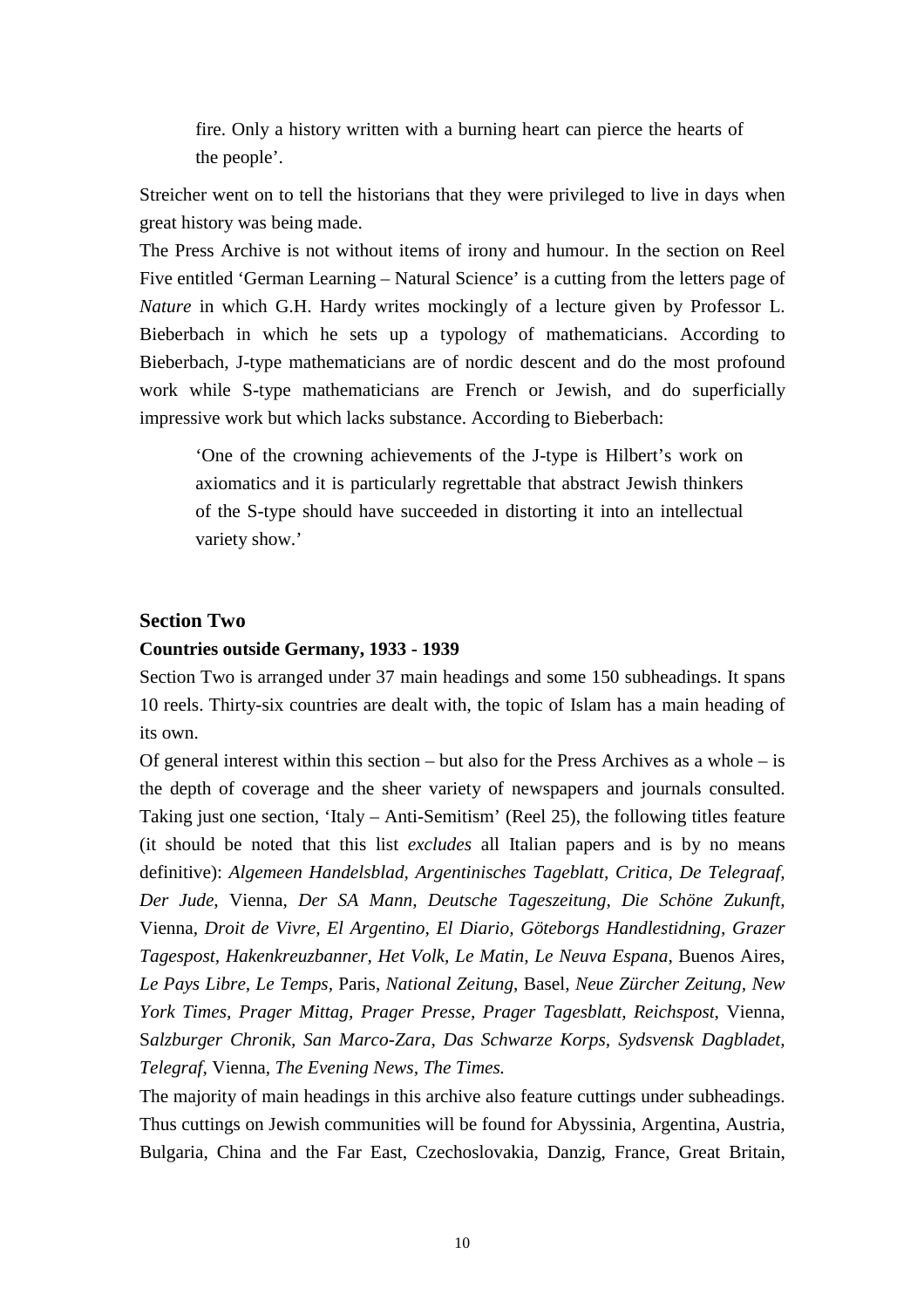Holland, Hungary, Italy, Palestine, Poland, Portugal, South Africa (also an interesting section on white/black racism), the Soviet Union, Spain and Turkey.

Many sections feature items of great interest. Under 'France – Fascism' (Reel 22), much valuable material will be found on the Croix de Feu, while under 'France - Dreyfus Case - 40 Years On' (Reel 22), there are numerous cuttings showing how the Dreyfus case and the death of Alfred Dreyfus in 1935 were used by the Nazis and fascist groups. (A cutting from the notorious *Stürmer* takes a surprisingly measured view of the case – hostile to Dreyfus, naturally, but without the paroxysms of anti-Semitic hatred normally associated with this publication).

The section on Great Britain (Reel 23) contains a good deal of useful material on Oswald Moseley and the activities of the Blackshirts, as well as on William Joyce. The efforts of Anglo-Jewish organisations to assist the refugees from Germany are amply covered, as is the British Government's refugee policy in general.

The section on the Netherlands (Reel 23) offers a great insight into the Dutch fascist movement as well as efforts to rescue and assist Jews. The section on Switzerland (Reel 28) contains extensive coverage of David Frankfurter's assassination in 1936 of Wilhelm Gustloff, the leader of the German Swiss Nazis in Switzerland, an event curiously prefiguring the Vom Rath murder of 1938 which was used to trigger the November Pogrom. In 1936, however, the forthcoming Olympic Games blocked any excessive retaliation against Germany's Jews.

Finally the section on the USA (Reel 28) richly reflects the links between the Christian far-right and the Nazis. Of particular interest is a paper called *The Revealer*, featuring an exposé of 'A Few of America's Jewish Masters', including President Roosevelt whose family name, *The Revealer* discloses, was supposedly Rosenvelt in 'the late seventeenth century.'

#### **Section Three**

#### **The Jews in Nazi Germany, 1933 - 1939**

Section Three is arranged under 19 main headings and over 120 subheadings. It spans 15 reels.

It will immediately be clear by examining the list of topics covered that this archive is of crucial importance to anyone undertaking a serious study of the position of the Jewish community in Germany between Hitler's accession to power and the outbreak of the war.

Beginning with a compilation of statistical data offering an overview of the decline of Jewish life in Germany over the period, there follows a fascinating section documenting how the Jewish predicament in Germany was reflected in the foreign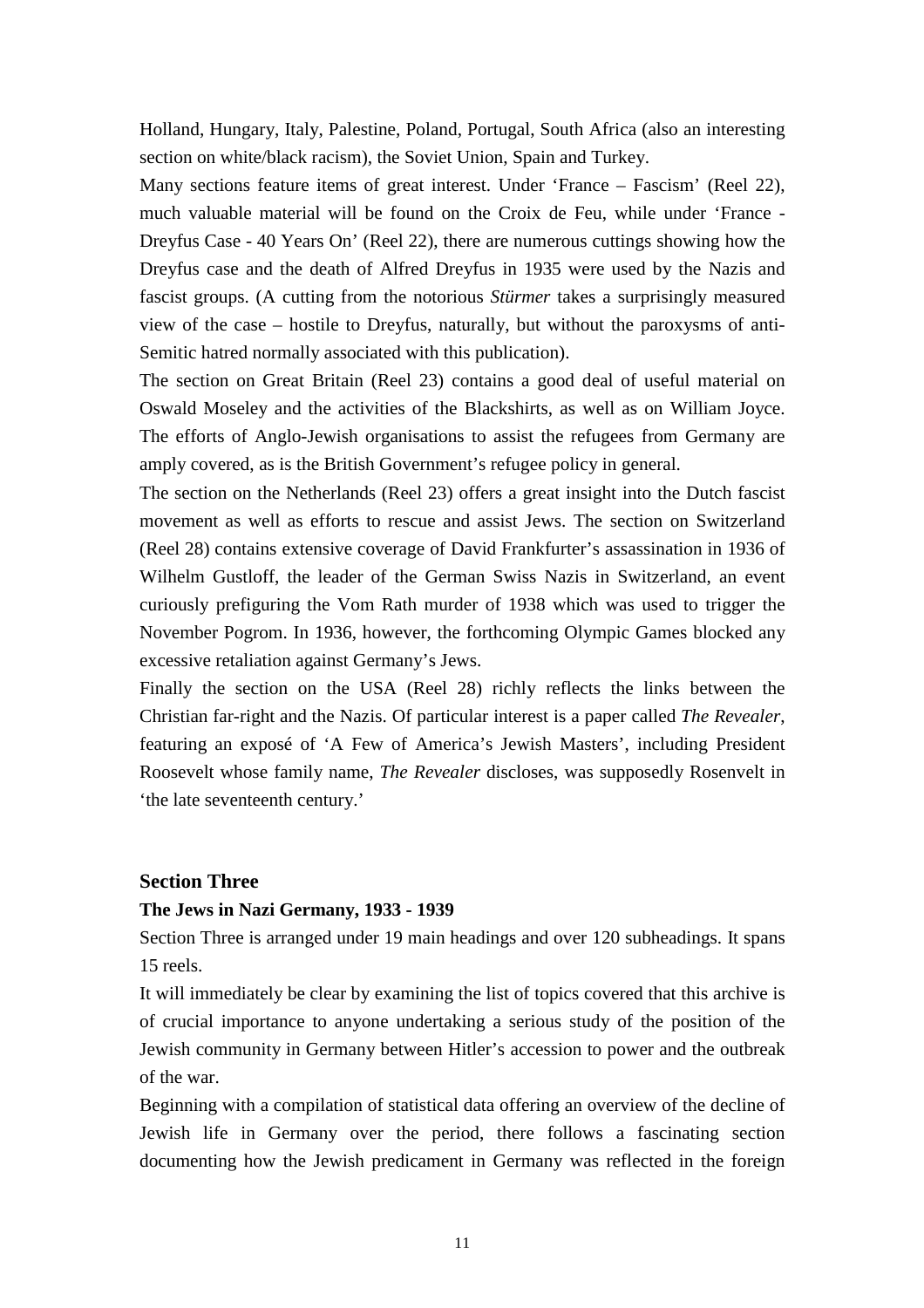press between the years of 1933 and 1938. An interesting item is 'A letter to a Hitlerite' reprinted from the Johns Hopkins Alumni magazine in March 1934 and written by William A. Noyes which engages with the question of German rearmament and the threat this poses to her neighbours. Noyes concludes 'If she is not planning a war, what has Germany to gain by increasing her armaments?'

On Reel 29 the main Jewish *Gemeinde* and organisations are covered in depth, including the Centralverein and the Reichsvertretung der Juden in Deutschland. There follows, on Reel 30, a wealth of material on Nazi persecution of the Jews, taking in what is described as 'The Ostracism', in other words all the various forms of persecution from erecting 'Jews unwanted' signs outside towns and villages, park benches marked for 'Aryan' use only, the expulsion of Jews from public swimming baths, down to the anti-Jewish violence of the summer of 1938. The Nuremberg Laws are covered extensively on Reel 31, and a variety of material on boycotts – including the 1 April Boycott of 1933 – can be found at the end of this reel. Curiously the November Pogrom of 1938 is not covered in this archive. The explanation may be that the Jewish Central Information Office collected and collated so many cuttings on this subject that they were filed separately. (In fact, three reels of cuttings on the subject are appended to Section Three - Reels 41-43). A wealth of other material on the Pogrom collected and produced by the JCIO can be found in Testaments to the Holocaust, Series One.

The archive also contains a good deal of material relating to Jewish life in Nazi Germany. There are sections on education and schools, Jews in the medical and legal professions, Jewish cultural life and economic life in general.

Of particular interest is the section at the end of Reel 33 covering so-called Rassenschande (Racial defilement) for the years 1933-1938. The subject of the notorious *Protocols of the Elders of Zion* and various trials triggered by its publication and distribution are covered in depth. Finally the whole refugee crisis, including the Evian Conference receives extensive coverage on Reels 39- 40.

#### **Section Four**

#### **Nazi Germany, 1933 - 1939**

Section Four comprises 43 main headings and over 190 subheadings. It spans 50 reels. It will be quickly apparent that the coverage of this archive overlaps substantially with Sections One and Three. In some cases the earlier archives have the deeper and more extensive coverage – for instance, Section One offers a greater range of topics on the general theme of education and Section Three has considerably more material on the *Protocols of the Elder of Zion*. In other cases, Section Four offers greater range and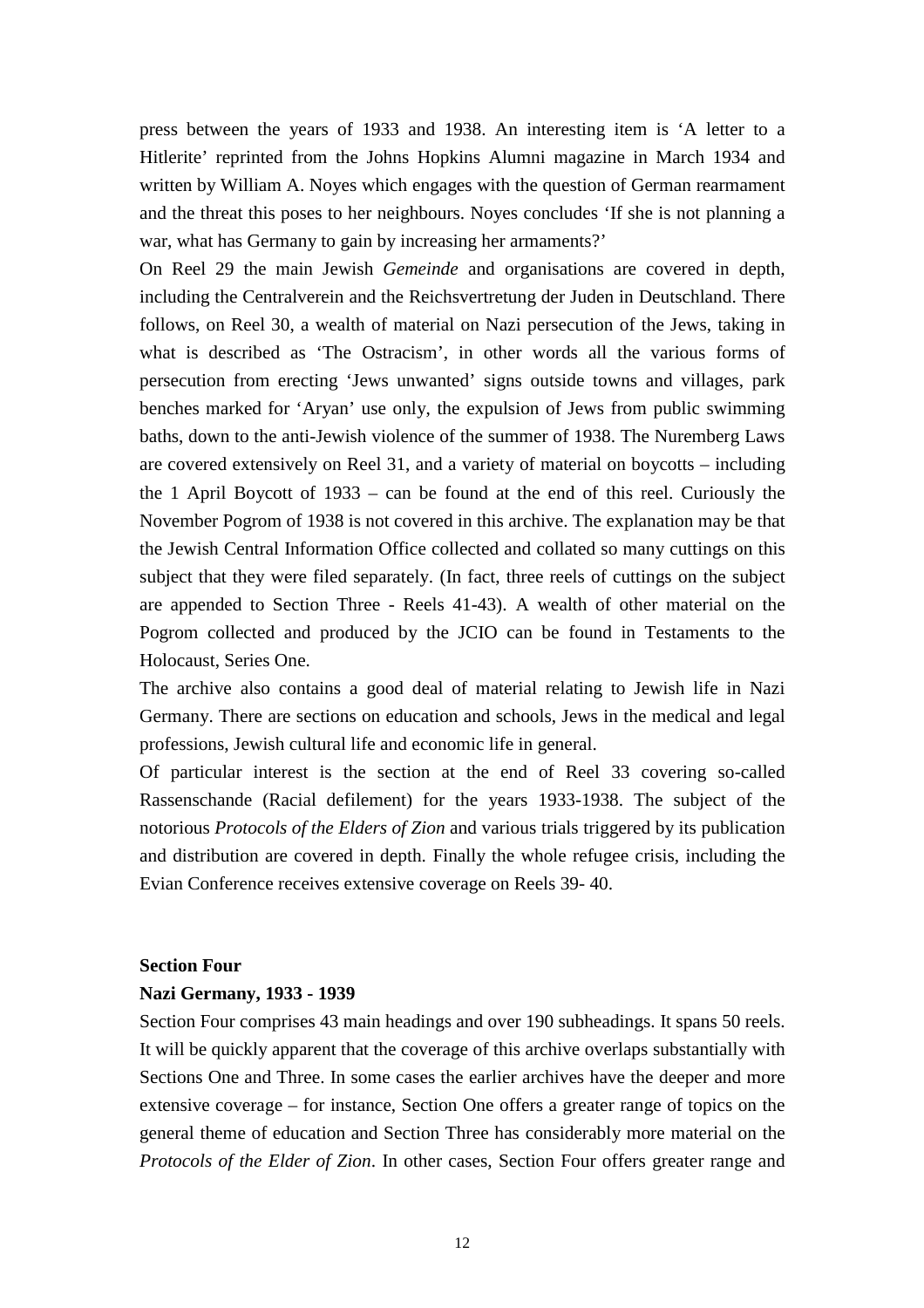depth than Section One. This is so in the case of the Nazi leadership - extensively covered in Section Four, and culture - covered on Reels 46, 47 and 93. For the fullest use of the the Press Archives material it will be necessary to consult all the complementary headings in the different sections.

There are, of course, a considerable number of topics covered in Section Four which are not touched on in the earlier archives. Among these are sections devoted to the fate of Jehovah's Witnesses and Freemasons, both in Germany and other countries (Reel 93). The Reichstag fire and related events are covered on Reel 74, while German minorities in other countries are extensively covered on Reels 56-63.

Other interesting topics covered include 'Kitsch' (Reel 93), Nazi subversion and propaganda in Palestine (Reel 81) and sport and the Olympic Games (Reel 49).

#### **Section Five**

#### **Wartime Period, 1939 - 1945**

Section Five is arranged under 127 main headings and over 400 subheadings. Once again, many topics are touched on in the other sections. It spans 54 reels.

The archive begins on Reel 94 with cuttings on the Nazi leadership, including Hitler and speeches made by him, as well as Göring, Goebbels (Reel 95), Hess, Himmler, and some slightly less well known leaders such as Seyss-Inquart and Terboven (Reel 96). An extensive biographical collection on 'Personalities' is followed by cuttings on different towns and regions (Reels 97-98). Included in this is a five-line announcement Daily Telegraph of 26 February 1942 under the heading 'Nazi Pioneer Dead' of the passing of Anton Drexler, the founder of the Deutsche Arbeiter Partei, which became the NSDAP under Hitler. This section also offers a splendid example of the unreliability of newspaper reports, which yet tell a great deal about historical events. On 29 July 1941 the Daily Telegraph carried an item 'Hitler's "Ideas Man" Dead', announcing the death of Professor Karl Haushofer, the founder of geopolitics. On 27 September 1945 the New York Times reported that Haushofer had been released from custody in Frankfurt am Main. On 27 September the Daily Telegraph reported that Haushofer was under house arrest and the following day the Manchester Guardian carried an item 'Hitler's Quarrel with his "Brain"', which reported on Haushofer's release from US Army custody and quoted him as saying,

'It has been said that I was Hitler's "Brain". If that is so, Hitler was sparated from his brain in October 1938 when I told him some disagreeable things.'

An extensive collection covers the topic of Justice (Reel 99) and includes material on court cases involving Jews, Czechs and Poles, on people shot while allegedly resisting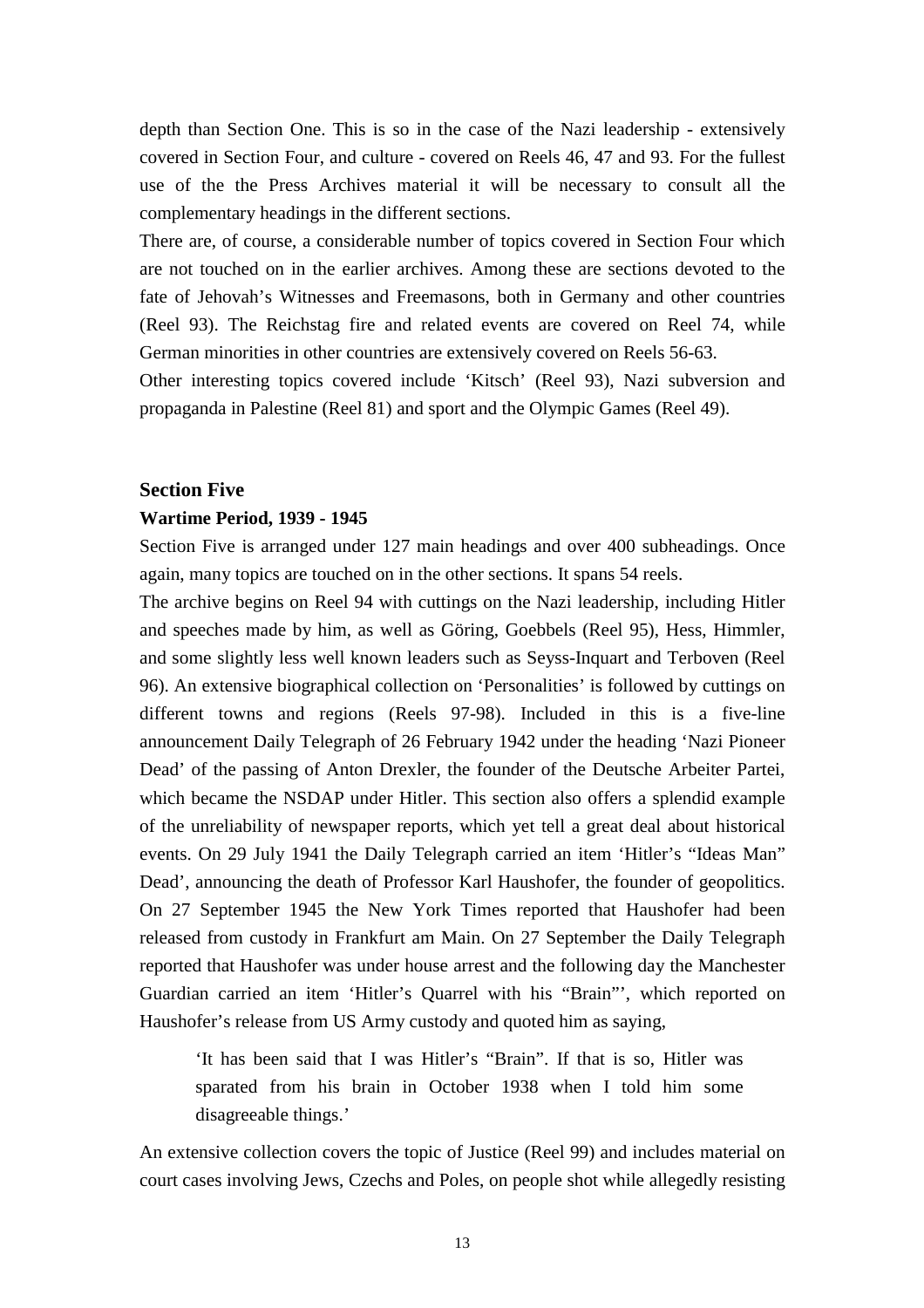arrest, on Volksschädlinge (people acting to damage the Volk) and Heimtücke (malicious acts).

The section on Culture (Reel 101) includes not only the expected material on theatre, music, painting and architecture but unusual topics including cruelty to animals and eroticism. Under the former is an item from the New York Times 28 February 1942 under the headline 'Electric Chair for Dogs' reporting that the city of Essen had introduced a way of electrocuting stray dogs and cats so as to minimise their suffering – an example of the paradox between Nazi bestiality towards human beings and concern for animal welfare. Under the latter are several examples of lonely hearts adverts placed by women in Nazi newspapers, including one seeking specifically a serious partner from the ranks of the police or customs officials.

In the section entitled 'Health and Population Policy' (Reel 102) material on racial hygiene, racism and the Gypsies can be found.

Reel 104 contains cuttings on atrocities, concentration camps and forced labour, while Reels 106-109 survey the economic and industrial situation. Reels 113-134 contain very extensive materials on other countries, both Allied and Axis in over 100 subsections.

Reels 135-139 cover the 'Conduct of the War' in over 50 subsections, including topics such as flying bombs, U-boats, the Luftwaffe, air-raids and the role of autobahns. Reels 141-142 offer a considerable body of material relating to refugees and aliens, divided into 34 subsection and including cuttings relating to the internment of aliens, the Bermuda Conference, anti-refugee public opinion, refugee camps, the League of Nations and the United Nations, and personal sufferings of refugees and aliens.

Reels 143-147 compile material relating to peace aims - including the Nuremberg Trial (Reel 145) and the Allied Zones of Occupation in Germany (Reel 146). Reel 147 contains materials on atrocities committed in war-time, divided into countries, and including material on prisoners of war.

The archive closes with sections on War Guilt and the United Nations (Reel 147).

#### **Section Six**

#### **Jews in World War II**

Section Six is organised under 12 main headings and over 200 subheadings. It spans 5 reels.

The archive begins on Reel 148 with a survey of Germany and Austria under eight subheadings, covering subjects from internal Jewish affairs, through legal and illegal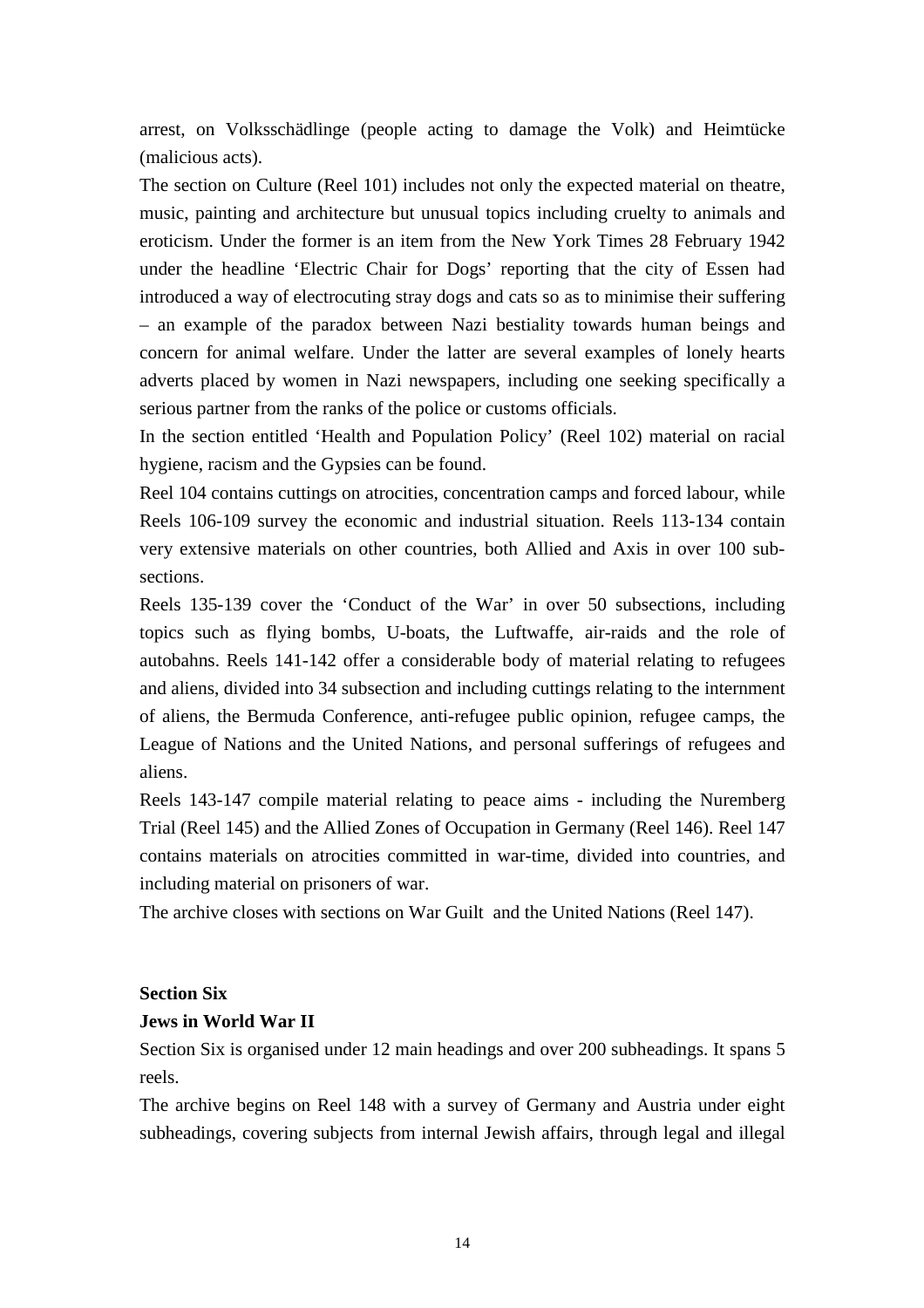migration and forced labour to the development of anti-Jewish studies in academic and scientific institutions and anti-Semitic art and propaganda.

Cuttings relating to the German-occupied territories are split across 38 subsections on Reels 148 and 149, covering the so-called Protectorate of Bohemia and Moravia (including Theresienstadt), Poland, Denmark and Norway, the Netherlands and Slovakia. The coverage of Poland (Reel 148) - that most important of topics - ranges from material relating to the Jews in pre-war Poland through internal Jewish affairs (ie life inside the ghettos, the Jewish Councils and so on), forced labour and the concentration camps, extermination, to Jewish resistance and liberation. A special section contains material on the Lublin reservation.

Other European countries are covered in 89 subsections on Reels 149 and 150. Under Italy (Reel 149) is included an important subsection of cuttings relating to the Vatican; while Britain contains subsections on Captain A.H. M. Ramsay and his Right Club (the membership list of this notorious club was donated to The Wiener Library in 1999) and various fascist groups including The Britons, The League of Ex-Servicemen and Moseley's Blackshirts.

Spain, Portugal, Sweden, the Soviet Union, Romania, Hungary, and the Balkans all have several subsections devoted to them in which forced labour, deportation, resistance and internal Jewish affairs are documented (Reel 150).

The wider overseas picture is covered in sections on the USA, South Africa, the Far East (including Australia), Latin America, Palestine and the Middle East (Reels 150- 152). A special section on the Final Solution is supplemented by subsections under different countries throughout the Archive.

The final section (Reel 152) is devoted to Jews in the War, again broken down largely by countries.

> Ben Barkow General Editor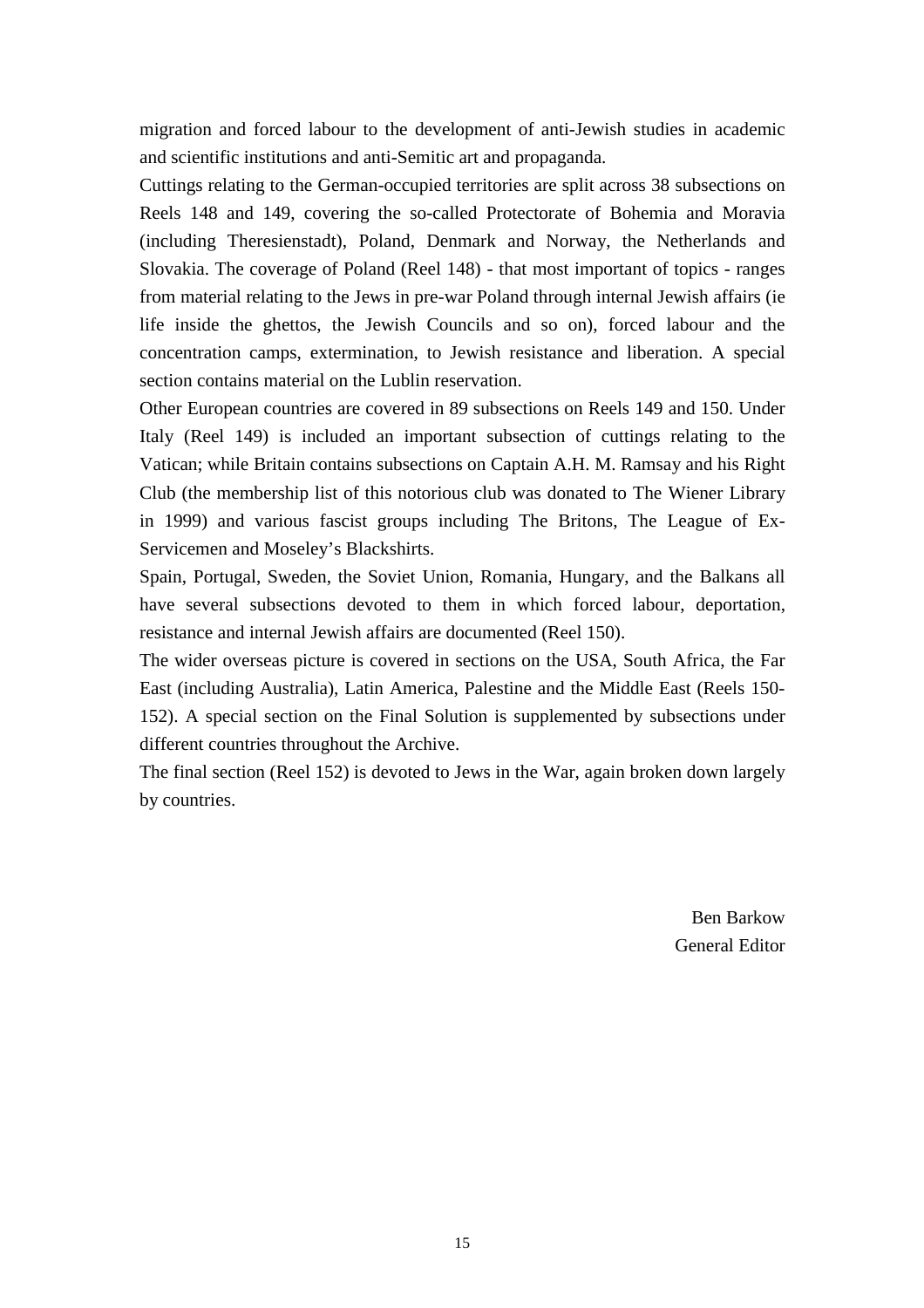# **PRESS CUTTINGS: PART ONE: GERMANY, 1933-1939 OUTLINE**

| $\mathbf{1}$   | The Nazi Party                                                   | Reel One                   |
|----------------|------------------------------------------------------------------|----------------------------|
| $\overline{2}$ | <b>Domestic Policy</b>                                           | Reel One                   |
| 3              | Julius Streicher and 'Stürmer'                                   | Reel Two                   |
| 4              | <b>Nazi Race Theories</b>                                        | Reels Two - Three          |
| 5              | The Church                                                       | Reels Three - Five         |
| 6              | German Learning                                                  | <b>Reel Five</b>           |
| 7              | Schools                                                          | Reels $Five-Six$           |
| 8              | Universities and other Institutions of Higher<br>Learning        | Reel Six                   |
| 9              | Youth                                                            | <b>Reel Seven</b>          |
| 10             | Nazi-Kultur                                                      | Reels Seven - Eight        |
| 11             | Law in Germany                                                   | Reels Eight - Nine         |
| 12             | Opposition, Resistance, Terror                                   | <b>Reel Nine</b>           |
| 13             | <b>Concentration Camps</b>                                       | <b>Reel Nine</b>           |
| 14             | Cases of Kidnapping                                              | <b>Reel Nine</b>           |
| 15             | Röhm Putsch - 30 <sup>th</sup> June 1934                         | <b>Reel Nine</b>           |
| 16             | Anti-German Boycott (including Nazi Boycott Reel Ten<br>of Jews) |                            |
| 17             | Insults to Hitler; Trials                                        | Reel Ten                   |
| 18             | Nazi Propaganda at Home                                          | <b>Reel Eleven</b>         |
| 19             | Nazi Foreign Propaganda                                          | Reels Eleven – Seventeen   |
| 20             | Labour Relations and Social Welfare                              | Reels Seventeen – Eighteen |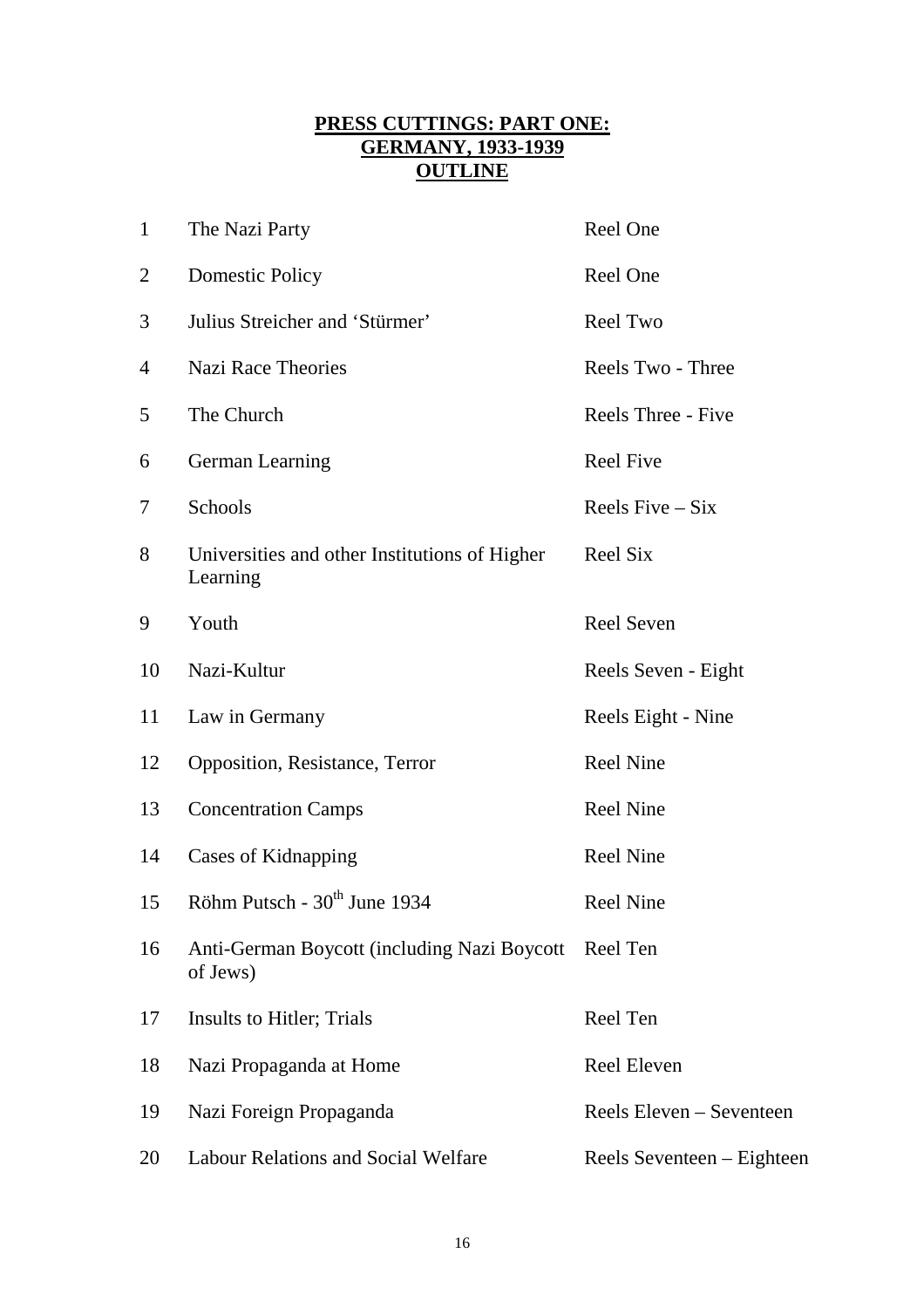| 21 | Cases of Corruption        | Reel Eighteen |
|----|----------------------------|---------------|
| 22 | Defence and Rearmament     | Reel Eighteen |
|    | 23 The $4th$ February 1938 | Reel Eighteen |
| 24 | Colonies                   | Reel Eighteen |
|    |                            |               |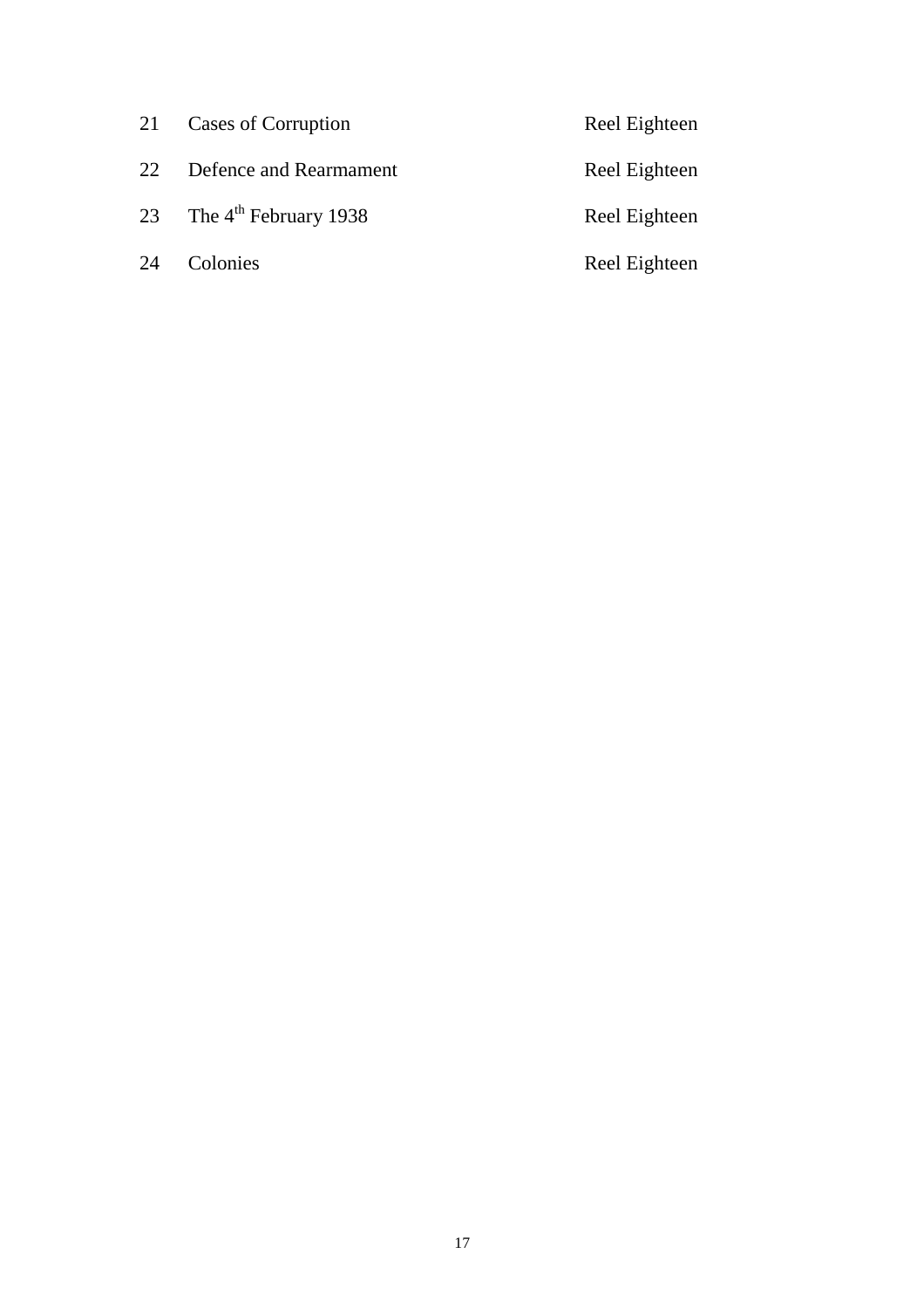# **PRESS CUTTINGS: PART TWO: COUNTRIES OUTSIDE GERMANY, 1933-1939 OUTLINE**

| 25 | Abyssinia            | <b>Reel Nineteen</b>                |
|----|----------------------|-------------------------------------|
| 26 | Algeria              | <b>Reel Nineteen</b>                |
| 27 | Argentina            | <b>Reel Nineteen</b>                |
| 28 | Australia            | <b>Reel Nineteen</b>                |
| 29 | Austria              | Reels Nineteen – Twenty             |
| 30 | Belgium              | <b>Reel Twenty</b>                  |
| 31 | <b>Brazil</b>        | <b>Reel Twenty</b>                  |
| 32 | <b>Bulgaria</b>      | <b>Reel Twenty</b>                  |
| 33 | Canada               | <b>Reel Twenty</b>                  |
| 34 | China and Far East   | <b>Reel Twenty</b>                  |
| 35 | Czechoslovakia       | Reels Twenty - Twenty-One           |
| 36 | Danzig               | Reel Twenty-One                     |
| 37 | Denmark              | Reel Twenty-One                     |
| 38 | Egypt                | Reel Twenty-One                     |
| 39 | France               | Reel Twenty-Two                     |
| 40 | <b>Great Britain</b> | Reel Twenty-Three                   |
| 41 | Greece               | Reel Twenty-Three                   |
| 42 | Holland              | Reel Twenty-Three                   |
| 43 | Hungary              | Reels Twenty-Three -<br>Twenty-Four |
| 44 | India                | Reel Twenty-Four                    |
| 45 | Islam                | <b>Reel Twenty-Four</b>             |
| 46 | Italy                | <b>Reel Twenty-Four</b>             |
| 47 | Japan                | Reel Twenty-Five                    |
| 48 | Latin America        | Reel Twenty-Five                    |
| 49 | Luxembourg           | Reel Twenty-Five                    |
| 50 | Memel                | Reel Twenty-Five                    |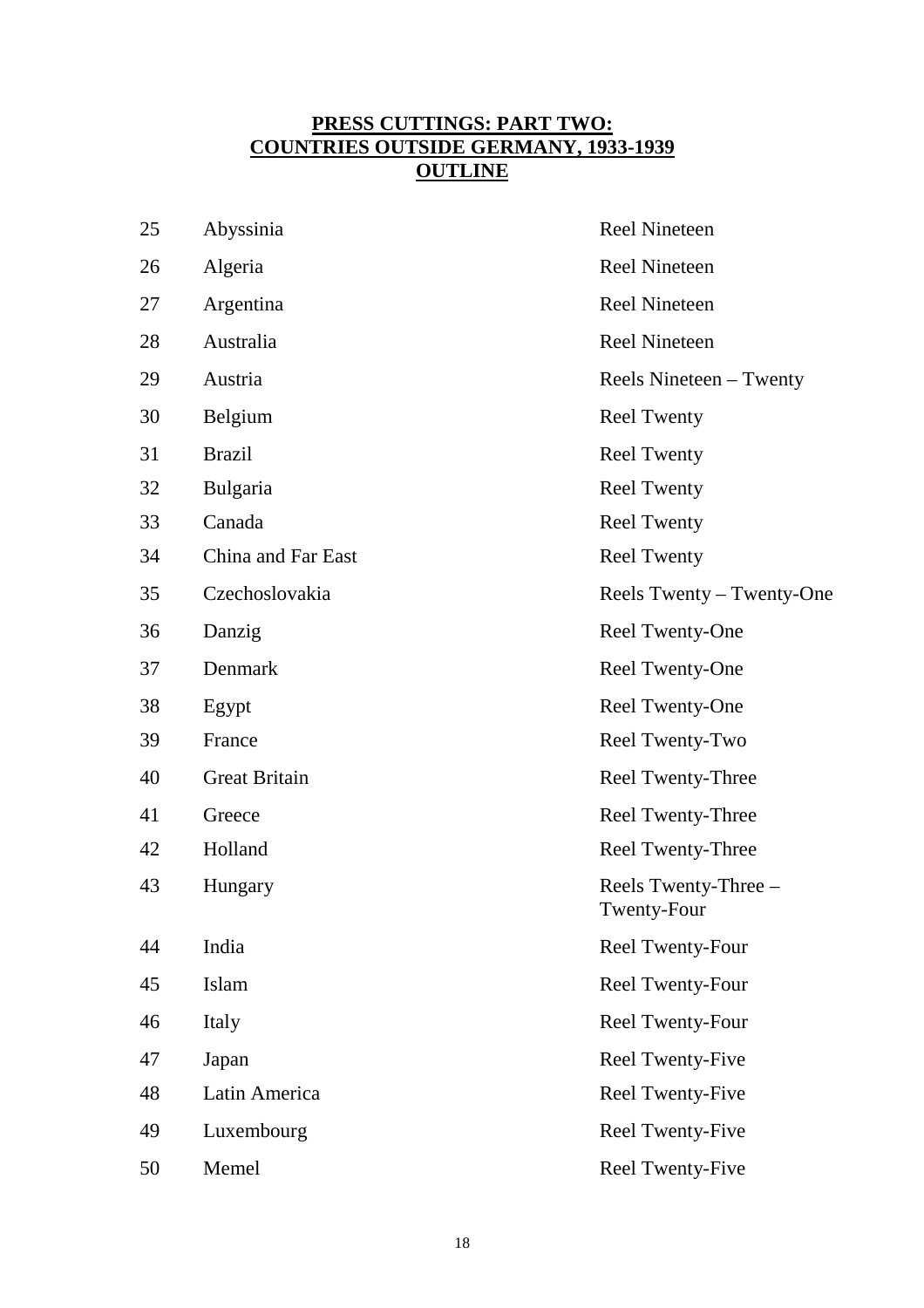| 51 | Morocco      | Reel Twenty-Five         |
|----|--------------|--------------------------|
| 52 | Palestine    | <b>Reel Twenty-Five</b>  |
| 53 | Poland       | Reel Twenty-Six          |
| 54 | Portugal     | Reel Twenty-Six          |
| 55 | Romania      | Reel Twenty-Six          |
| 56 | South Africa | Reel Twenty-Six          |
| 57 | Soviet Union | <b>Reel Twenty-Seven</b> |
| 58 | Spain        | Reel Twenty-Eight        |
| 59 | Switzerland  | Reel Twenty-Eight        |
| 60 | Tunisia      | Reel Twenty-Eight        |
| 61 | Turkey       | Reel Twenty-Eight        |
| 62 | <b>USA</b>   | Reel Twenty-Eight        |
| 63 | Yugoslavia   | Reel Twenty-Eight        |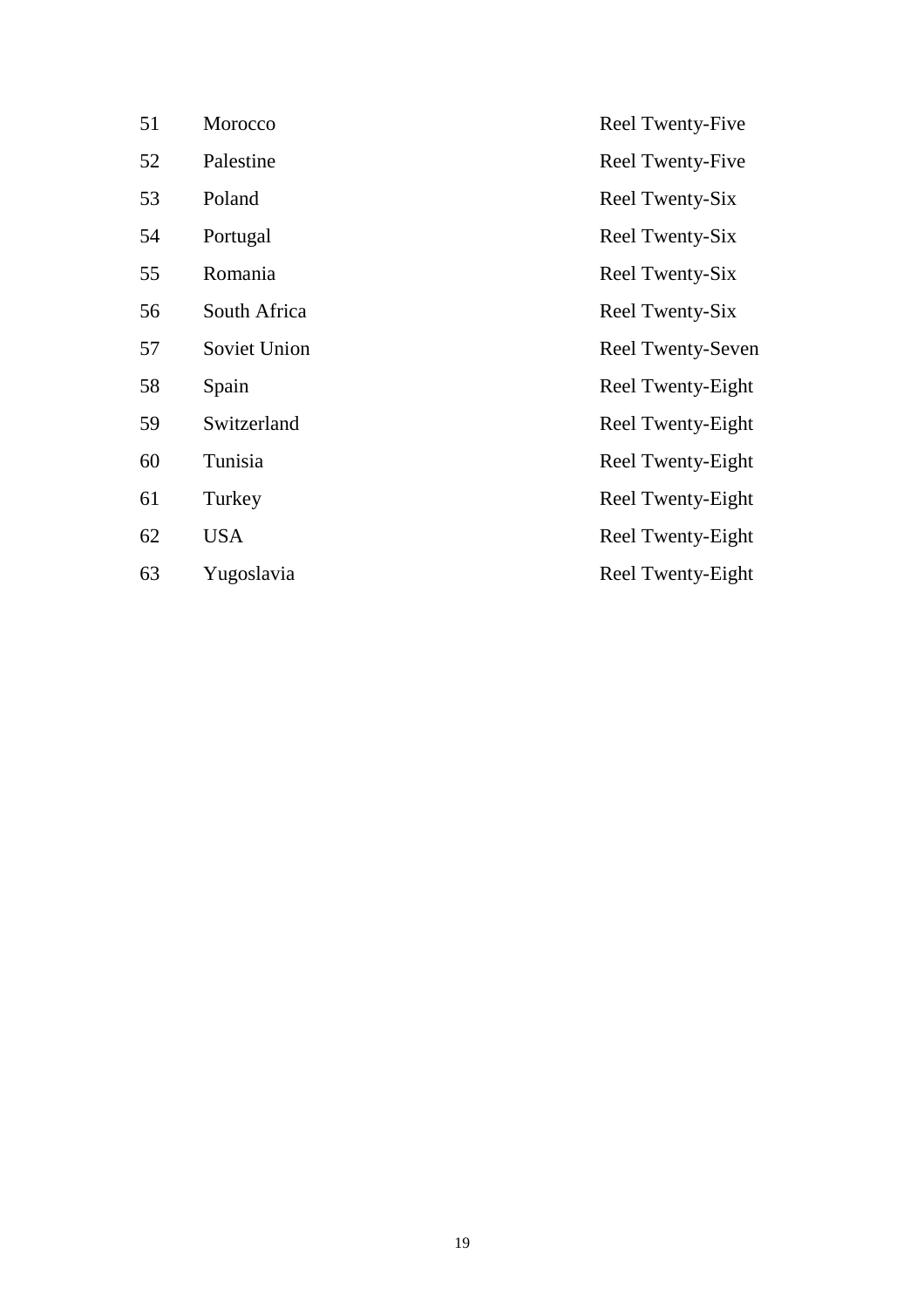# **PRESS CUTTINGS: PART THREE: THE JEWS IN NAZI GERMANY, 1933-1939 OUTLINE**

| 64 | <b>Statistics</b>                      | Reel Twenty-Nine                     |
|----|----------------------------------------|--------------------------------------|
| 65 | Jews in Germany                        | <b>Reel Twenty-Nine</b>              |
| 66 | Mr. James McDonald's Letter, 1935      | <b>Reel Twenty-Nine</b>              |
| 67 | Jewish Organisations in Germany        | <b>Reel Twenty-Nine</b>              |
| 68 | <b>General Persecution</b>             | <b>Reel Thirty</b>                   |
| 69 | The Ostracism                          | <b>Reel Thirty</b>                   |
| 70 | The Nuremberg Laws                     | Reel Thirty-One                      |
| 71 | <b>Boycott</b>                         | Reel Thirty-One                      |
| 72 | Jewish Youth and Education             | Reel Thirty-One                      |
| 73 | <b>Murders and Suicides</b>            | Reel Thirty-Two                      |
| 74 | <b>Jewish Doctors</b>                  | Reel Thirty-Two                      |
| 75 | Jews in Cultural Life                  | Reel Thirty-Two                      |
| 76 | Economics                              | Reels Thirty-Two - Thirty-<br>Three  |
| 77 | Jews in Court                          | Reel Thirty-Three                    |
| 78 | Rassenschande                          | Reel Thirty-Three                    |
| 79 | Anti-Semitism                          | Reel Thirty-Four                     |
| 80 | Lieutenant-Colonel Ulrich Fleischhauer | Reel Thirty-Four                     |
| 81 | The 'Protocols of Zion'                | Reels Thirty-Five - Thirty-<br>Seven |
| 82 | <b>Jewish Problems and Studies</b>     | Reel Thirty-Eight                    |
| 83 | <b>Jews and Christians</b>             | Reel Thirty-Nine                     |
| 84 | The Refugees                           | Reels Thirty-Nine – Forty            |
| 85 | The Evian Conference                   | <b>Reel Forty</b>                    |
| 86 | The 1938 November Pogrom               | Reels Forty-One-Forty-<br>Three      |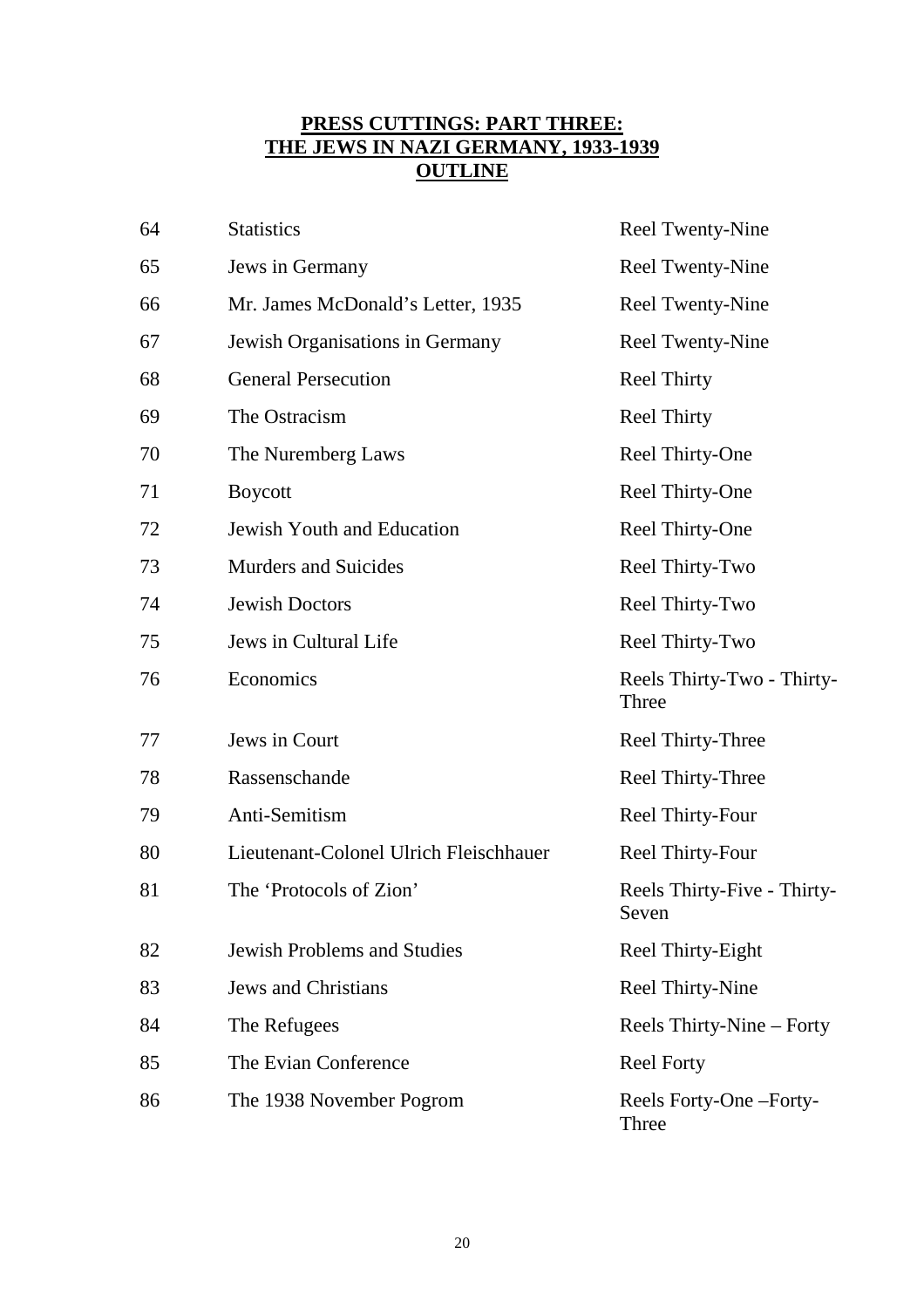# **PRESS CUTTINGS: PART FOUR: NAZI GERMANY, 1933-1939 OUTLINE**

| 87  | Race Problems, Persecution of Jews                        | Reels Forty-Four – Forty-<br>Five     |
|-----|-----------------------------------------------------------|---------------------------------------|
| 88  | Lawyers                                                   | <b>Reel Forty-Five</b>                |
| 89  | Doctors                                                   | <b>Reel Forty-Five</b>                |
| 90  | <b>Scientists and Academicians</b>                        | <b>Reel Forty-Five</b>                |
| 91  | Economy                                                   | Reels Forty-Five – Forty-Six          |
| 92  | Civil Service                                             | Reel Forty-Six                        |
| 93  | Culture                                                   | Reels Forty-Six - Forty-<br>Seven     |
| 94  | Science and Scholarship                                   | Reel Forty-Seven                      |
| 95  | Religion                                                  | Reel Forty-Eight                      |
| 96  | Education                                                 | Reel Forty-Nine                       |
| 97  | Sport                                                     | Reel Forty-Nine                       |
| 98  | Law and Law Courts                                        | Reel Forty-Nine                       |
| 99  | <b>Other Parties and Groups</b>                           | <b>Reel Fifity</b>                    |
| 100 | Foreign Relations and Opinions about Foreign<br>Countries | Reels Fifty-One – Fifty-Five          |
| 101 | Nazi Aggression, German Minorities                        | Reels Fifty- $Six - Sixty$ -<br>Three |
| 102 | Disarmament – Rearmament                                  | Reels Sixty-Four – Sixty-<br>Five     |
| 103 | League of Nations                                         | Reel Sixty-Six                        |
| 104 | <b>Former German Colonies</b>                             | Reel Sixty-Six                        |
| 105 | Propaganda                                                | Reels Sixty-Seven – Seventy           |
| 106 | Nazis and Personal Liberty                                | Reel Seventy-One                      |
| 107 | Atrocities                                                | Reel Seventy-Two                      |
| 108 | <b>Outrages and Assaults</b>                              | Reel Seventy-Three                    |
| 109 | Arrests, Protective Custody and Expulsions                | Reel Seventy-Three                    |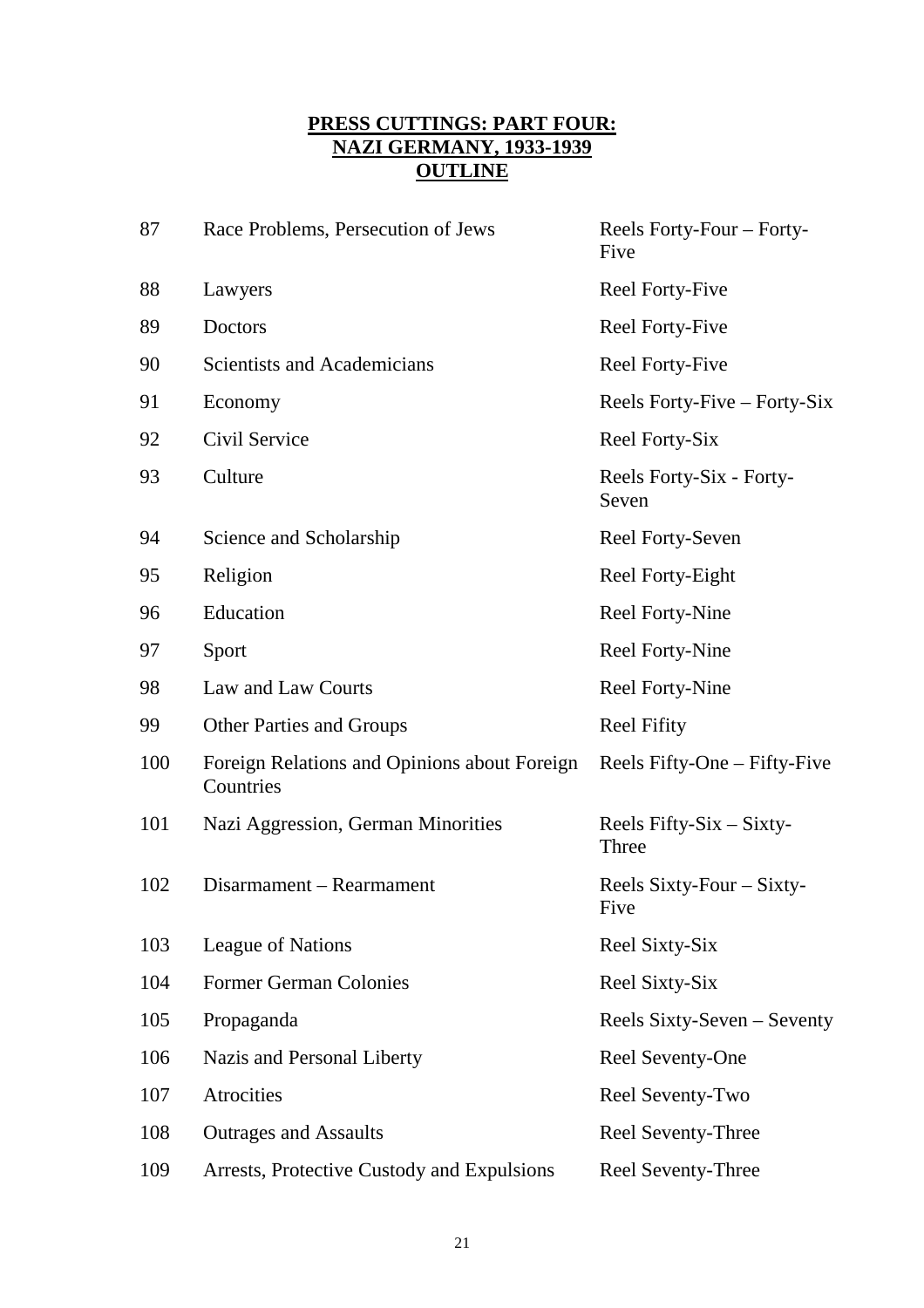| 110 | Hitler Youth, S.A., S.S.                                  | Reel Seventy-Three                    |
|-----|-----------------------------------------------------------|---------------------------------------|
| 111 | <b>Laws and Decrees</b>                                   | Reel Seventy-Four                     |
| 112 | <b>Reichstag Fire</b>                                     | Reel Seventy-Four                     |
| 113 | Nazi Leaders                                              | Reels Seventy-Five –<br>Seventy-Seven |
| 114 | Passports, Nationality, etc.                              | Reel Seventy-Eight                    |
| 115 | Refugees – Emigration, Expulsions,<br>Deportations        | Reels Seventy-Eight –<br>Seventy-Nine |
| 116 | Palestine                                                 | Reels Eighty - Eighty-One             |
| 117 | Foreign Opinion on Germany                                | Reels Eighty-Two - Eighty-<br>Five    |
| 118 | Fascism and Anti-Semitism outside Germany                 | Reels Eighty-Six $-$ Eighty-<br>Nine  |
| 119 | Trade, Banking and Industry                               | Reels Ninety – Ninety-Two             |
| 120 | <b>Special Topics and Oddities</b>                        | <b>Reel Ninety-Three</b>              |
| 121 | <b>Constitutional Questions</b>                           | <b>Reel Ninety-Three</b>              |
| 122 | Corruption and Crime                                      | <b>Reel Ninety-Three</b>              |
| 123 | Nazis and Women                                           | <b>Reel Ninety-Three</b>              |
| 124 | Revision of Trianon, St. Germain Peace<br><b>Treaties</b> | <b>Reel Ninety-Three</b>              |
| 125 | Gestapo and other Police                                  | Reel Ninety-Three                     |
| 126 | Jewish Boycott against Germany                            | <b>Reel Ninety-Three</b>              |
| 127 | Societies, Sects, Occultism                               | <b>Reel Ninety-Three</b>              |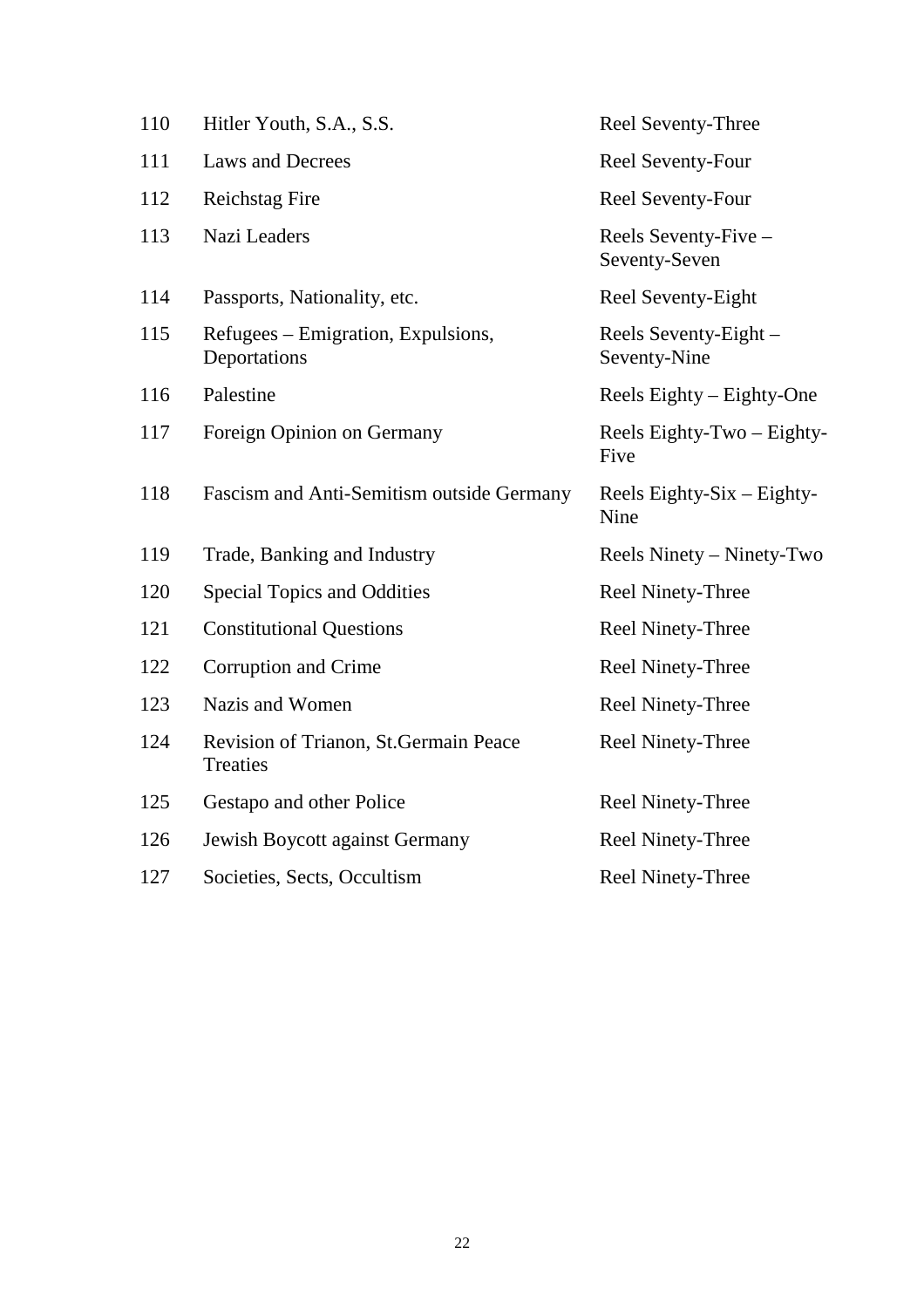# **PRESS CUTTINGS: PART FIVE: WAR-TIME PERIOD, 1939-1945 OUTLINE**

| 128 | Nazi Leaders                                 | Reels Ninety-Four – Ninety-<br><b>Six</b>                |
|-----|----------------------------------------------|----------------------------------------------------------|
| 129 | Personalities; Towns                         | Reels Ninety-Six – Ninety-<br>Eight                      |
| 130 | Corruption                                   | Reel Ninety-Eight                                        |
| 131 | Justice                                      | <b>Reel Ninety-Nine</b>                                  |
| 132 | <b>Youth and Education</b>                   | <b>Reel One Hundred</b>                                  |
| 133 | Culture                                      | Reel One Hundred and One                                 |
| 134 | Science and Scholarship                      | Reel One Hundred and One                                 |
| 135 | Sports and Athletics                         | Reel One Hundred and One                                 |
| 136 | Nazis and Religion                           | Reel One Hundred and Two                                 |
| 137 | <b>Health and Population Policy</b>          | Reel One Hundred and Two                                 |
| 138 | Civil Service                                | Reel One Hundred and Two                                 |
| 139 | Nazis and Opposition                         | Reel One Hundred and<br>Three                            |
| 140 | Civilian Defeatism, Discontent, Unrest, etc. | Reel One Hundred and<br>Three                            |
| 141 | Inefficiency, Negligence, Lack of Discipline | Reel One Hundred and Four                                |
| 142 | Police                                       | Reel One Hundred and Four                                |
| 143 | S.S., Gestapo, S.D.                          | Reel One Hundred and Four                                |
| 144 | <b>Personal Freedom</b>                      | Reel One Hundred and Four                                |
| 145 | Atrocities                                   | Reel One Hundred and Four                                |
| 146 | Propaganda in Germany                        | Reel One Hundred and Five                                |
| 147 | Women                                        | Reel One Hundred and Five                                |
| 148 | <b>Economic Situation</b>                    | Reels One Hundred and Six<br>- One Hundred and Seven     |
| 149 | <b>Industry and Trade</b>                    | Reels One Hundred and<br>Eight – One Hundred and<br>Nine |
| 150 | Agriculture                                  | Reel One Hundred and Nine                                |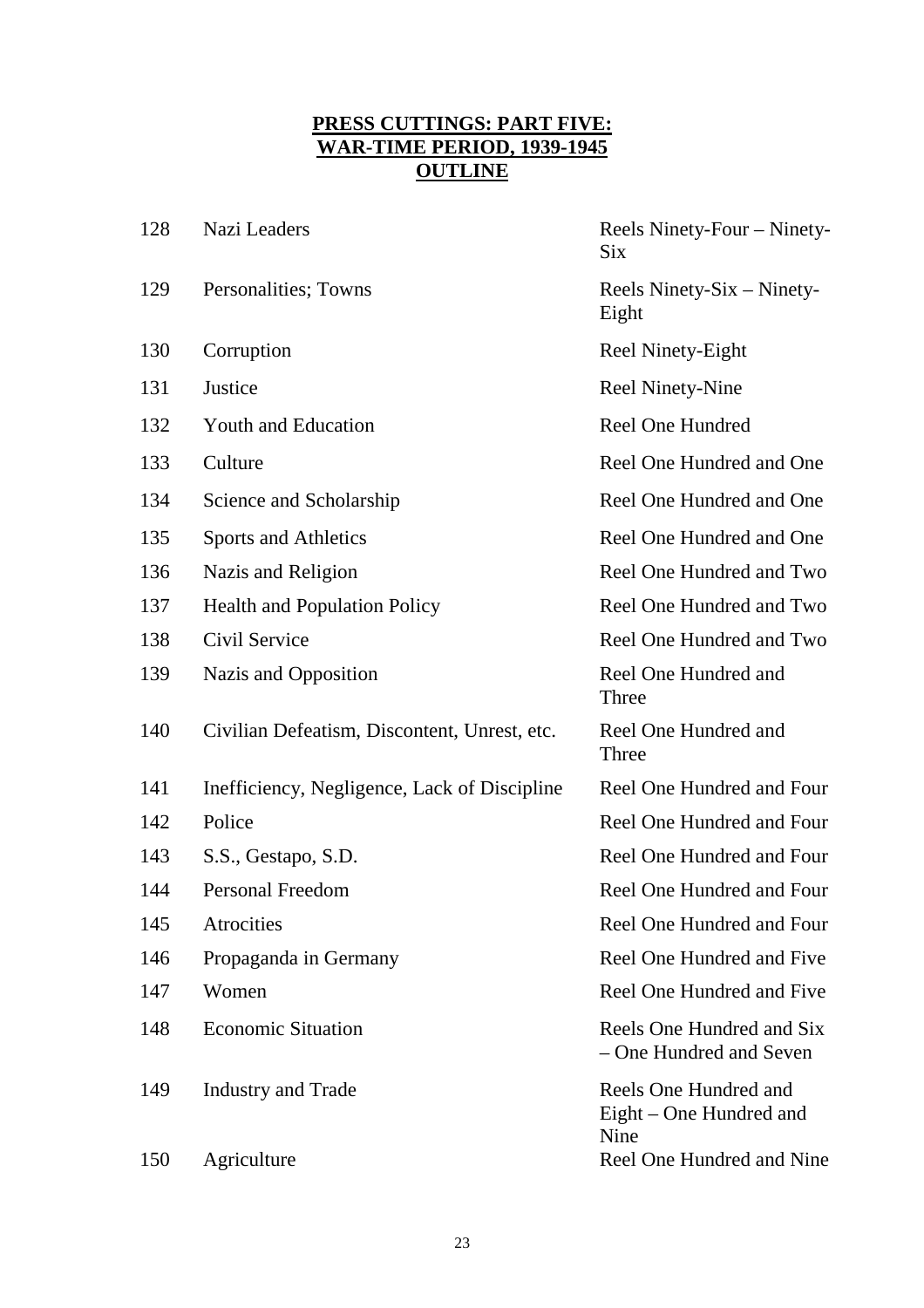| 151 | Foreign Trade (including Occupied Europe)          | Reel One Hundred and Nine                                        |
|-----|----------------------------------------------------|------------------------------------------------------------------|
| 152 | <b>Finance and Banking</b>                         | Reel One Hundred and Ten                                         |
| 153 | <b>Economic Warfare</b>                            | Reel One Hundred and Ten                                         |
| 154 | Evacuation                                         | Reel One Hundred and Ten                                         |
| 155 | <b>Population Transfer</b>                         | Reel One Hundred and Ten                                         |
| 156 | <b>General War Measures</b>                        | Reel One Hundred and Ten                                         |
| 157 | The Nazi Party and Doctrine                        | Reel One Hundred and Ten                                         |
| 158 | Press                                              | Reel One Hundred and<br>Eleven                                   |
| 159 | Radio                                              | Reel One Hundred and<br>Eleven                                   |
| 160 | Reports and Opinion on Germany                     | Reel One Hundred and<br>Eleven                                   |
| 161 | The 'V' Campaign                                   | Reel One Hundred and<br>Eleven                                   |
| 162 | <b>Fifth Column and Collaborators</b>              | Reel One Hundred and<br>Eleven                                   |
| 163 | <b>British Fascists - Regulation 18B</b>           | Reel One Hundred and<br>Eleven                                   |
| 164 | German Foreign Relations and Policy                | Reel One Hundred and<br>Twelve                                   |
| 165 | Great Britain, British Commonwealth and<br>Germany | Reel One Hundred and<br>Thirteen                                 |
| 166 | France                                             | Reels One Hundred and<br>Fourteen – One Hundred and<br>Seventeen |
| 167 | Italy                                              | Reels One Hundred and<br>Eighteen – One Hundred and<br>Nineteen  |
| 168 | <b>USA</b>                                         | Reel One Hundred and<br>Twenty                                   |
| 169 | Russia                                             | Reel One Hundred and<br>Twenty-One                               |
| 170 | Japan                                              | Reel One Hundred and<br>Twenty-Two                               |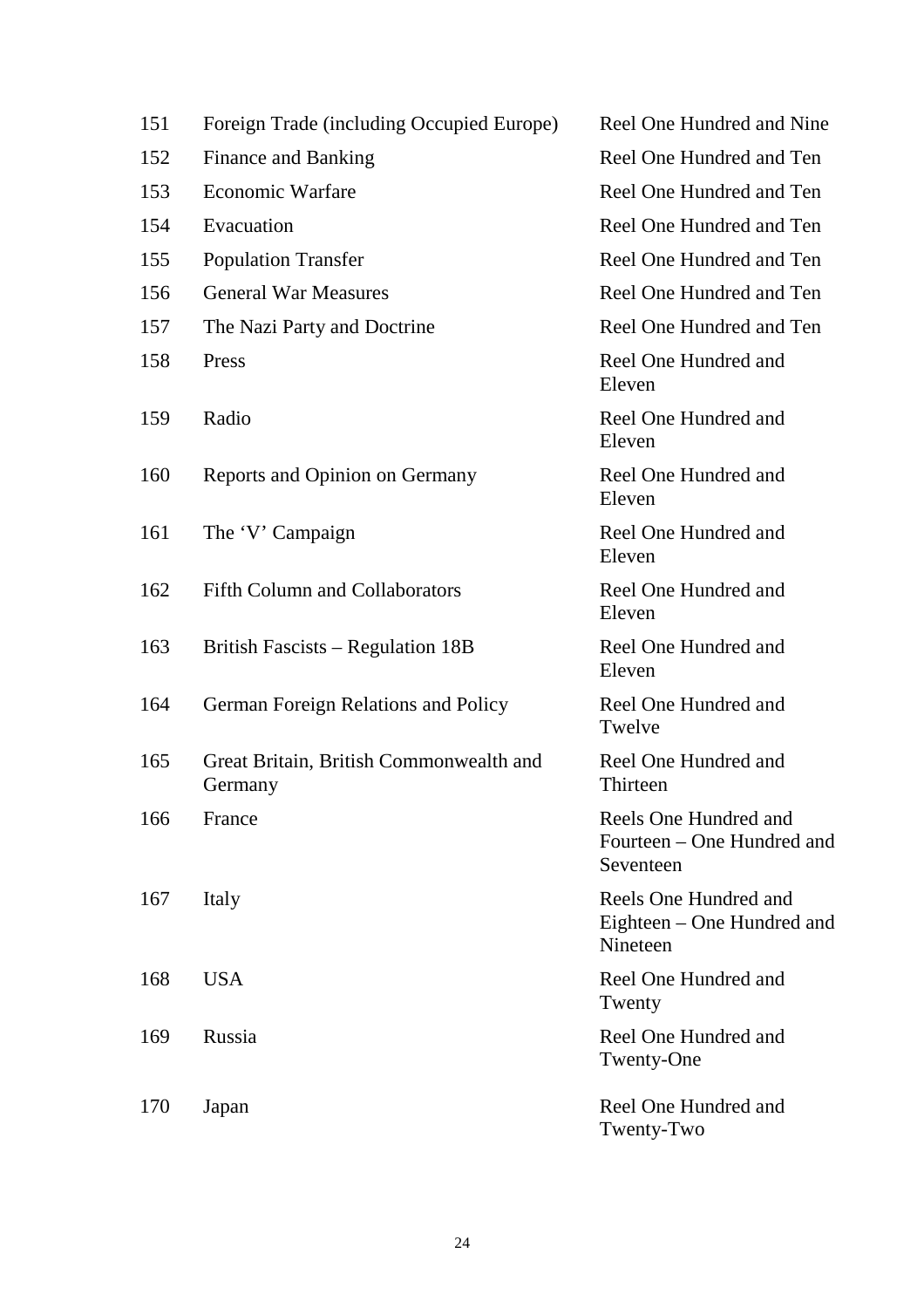| 171 | Various Countries and Occupied Europe  | Reels One Hundred and<br>Twenty-Two - One Hundred<br>and Thirty-Three |
|-----|----------------------------------------|-----------------------------------------------------------------------|
| 172 | The Churches and the War               | Reel One Hundred and<br>Thirty-Three                                  |
| 173 | The Allies                             | Reel One Hundred and<br>Thirty-Four                                   |
| 174 | Conduct of the War                     | Reels One Hundred and<br>Thirty-Five - One Hundred<br>and Thirty-Nine |
| 175 | Nazi Foreign Propaganda and Subversion | Reel One Hundred and Forty                                            |
| 176 | Cartoons                               | Reel One Hundred and<br>Forty-One                                     |
| 177 | World War I                            | Reel One Hundred and<br>Forty-One                                     |
| 178 | Espionage                              | Reel One Hundred and<br>Forty-One                                     |
| 179 | Aliens and Refugees                    | Reels One Hundred and<br>Forty-One - One Hundred<br>and Forty-Two     |
| 180 | Civilians in Enemy Territory           | Reel One Hundred and<br>Forty-Two                                     |
| 181 | <b>Non-German Personalities</b>        | Reel One Hundred and<br>Forty-Two                                     |
| 182 | <b>International Agreements</b>        | Reel One Hundred and<br>Forty-Two                                     |
| 183 | Peace Moves                            | Reel One Hundred and<br>Forty-Three                                   |
| 184 | <b>Peace Movements</b>                 | Reel One Hundred and<br>Forty-Three                                   |
| 185 | Peace Aims                             | Reels One Hundred and<br>Forty-Three - One Hundred<br>and Forty-Seven |
| 186 | War Atrocities and Outrages            | Reel One Hundred and<br>Forty-Seven                                   |
| 187 | Colonies                               | Reel One Hundred and<br>Forty-Seven                                   |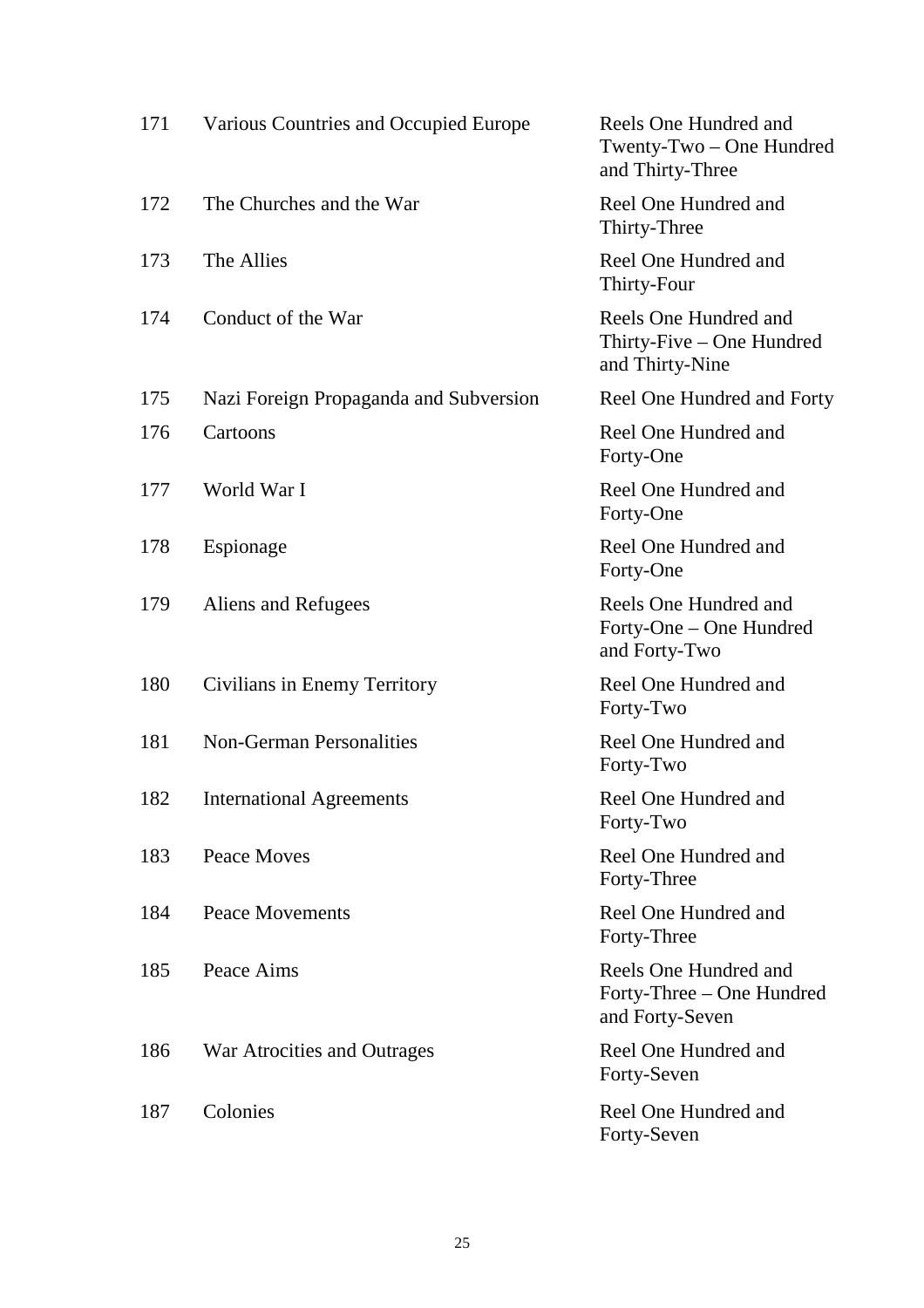| 188 | Nazi Prophecies       | Reel One Hundred and<br>Forty-Seven |
|-----|-----------------------|-------------------------------------|
| 189 | Lies                  | Reel One Hundred and<br>Forty-Seven |
| 190 | War Guilt             | Reel One Hundred and<br>Forty-Seven |
| 191 | <b>United Nations</b> | Reel One Hundred and<br>Forty-Seven |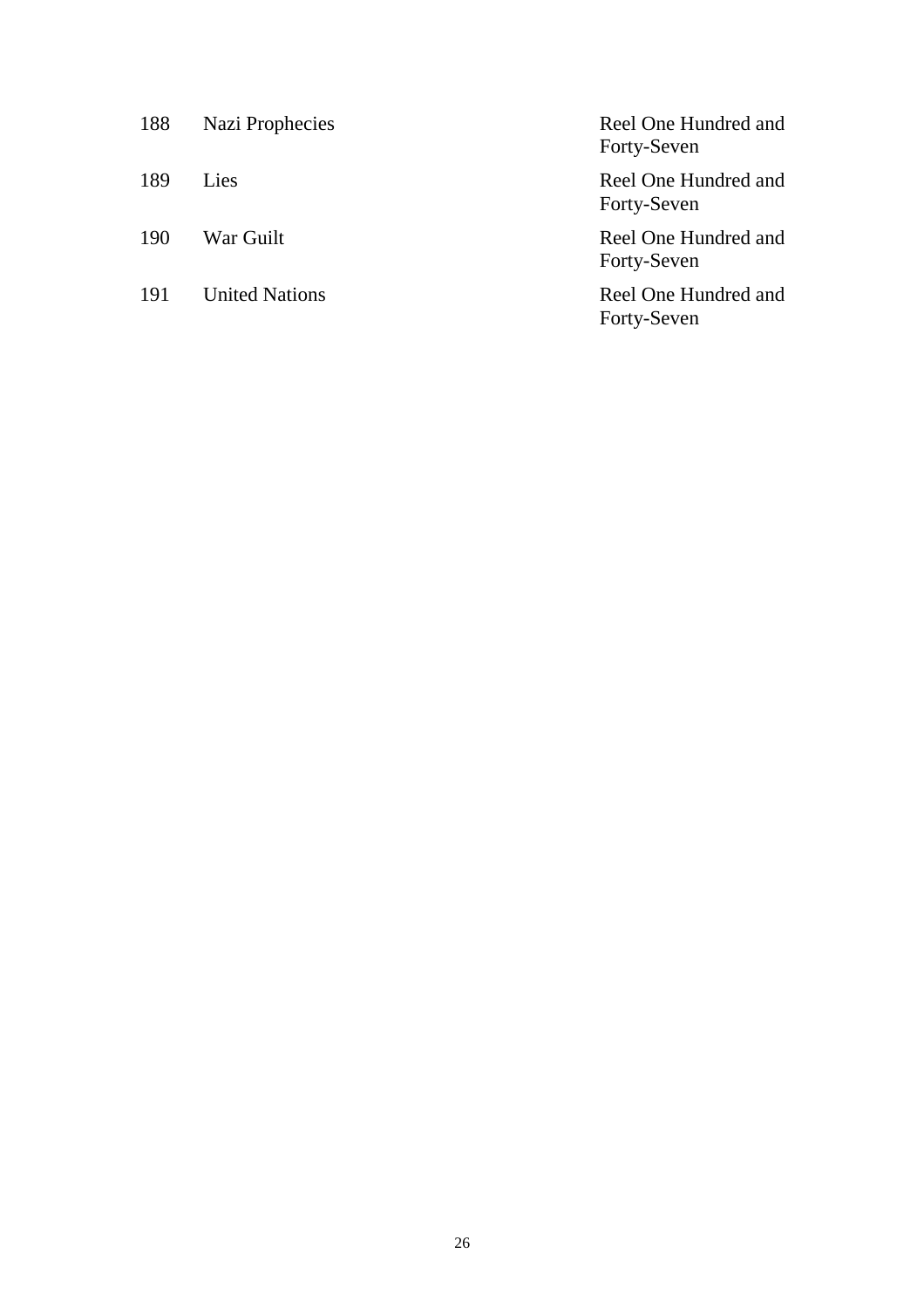# **PRESS CUTTINGS: PART SIX: JEWS IN WORLD WAR II OUTLINE**

| 192 | Germany and Austria                       | Reel One Hundred and<br>Forty-Eight                                  |
|-----|-------------------------------------------|----------------------------------------------------------------------|
| 193 | <b>German-Occupied Territory</b>          | Reels One Hundred and<br>Forty-Eight – One Hundred<br>and Forty-Nine |
| 194 | <b>Various European Countries</b>         | Reels One Hundred and<br>Forty-Nine - One Hundred<br>and Fifty       |
| 195 | The Americas                              | Reels One Hundred and<br>Fifty – One Hundred and<br>Fifty-One        |
| 196 | South Africa                              | Reel One Hundred and<br>Fifty-One                                    |
| 197 | <b>Far East</b>                           | Reel One Hundred and<br>Fifty-One                                    |
| 198 | Palestine                                 | Reels One Hundred and<br>Fifty-One – One Hundred<br>and Fifty-Two    |
| 199 | Near and Middle East                      | Reel One Hundred and<br>Fifty-Two                                    |
| 200 | <b>Final Solution</b>                     | Reel One Hundred and<br>Fifty-Two                                    |
| 201 | <b>Jewish Child Victims and Survivors</b> | Reel One Hundred and<br>Fifty-Two                                    |
| 202 | Freemasonry                               | Reel One Hundred and<br>Fifty-Two                                    |
| 203 | Jews in the War                           | Reel One Hundred and<br>Fifty-Two                                    |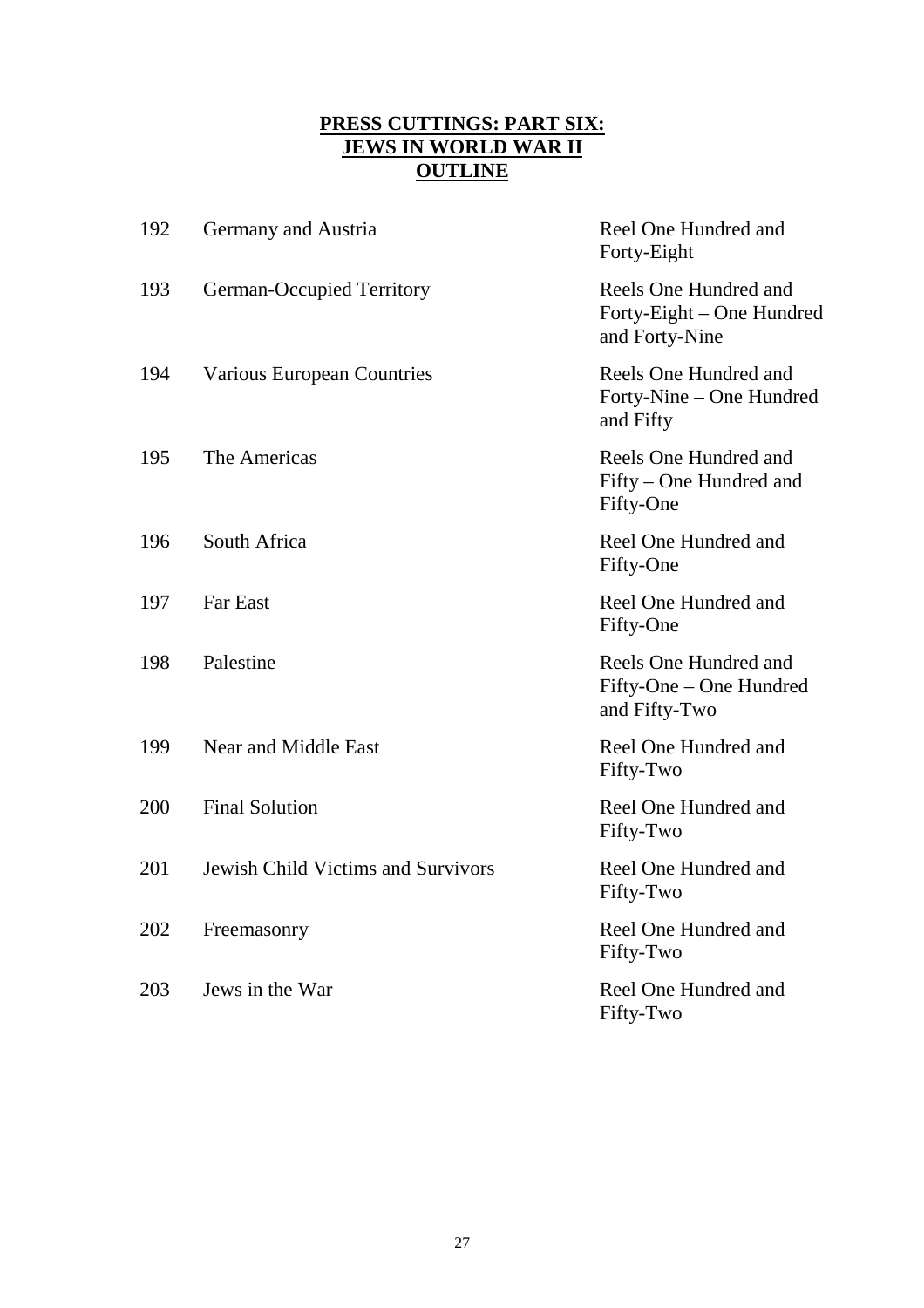### **PRESS CUTTINGS: PART ONE: GERMANY, 1933-1939**

#### **REEL ONE 1. The Nazi Party** History: General, 'Kampfzeit', History of 'Gaue' Horst Wessel, Leo Schlageter, Holzweber, Planetta Hitler Putsch, 1923 Organisation and Programme: **General** S.A. S.S. Other Formations Party and State, Party Justice Leadership Membership 'Blutorden' The Swastika, 'Deutscher Gruss', etc. **2. Domestic Policy** General Election Propaganda, Plebiscites Civil Service, Administration Gestapo and Other Police Town Planning

#### **REEL TWO**

#### **3. Julius Streicher and 'Stürmer'** 1933-1940

| Nazi Race Doctrine                                  |
|-----------------------------------------------------|
| Race Literature, Race Organisations and Exhibitions |
| Race 'Weltanschauung'                               |
| <b>Racist Politics</b>                              |
| Race and Law                                        |
| Ethnology                                           |
| Race Research and Race Education                    |
| <b>Biology</b>                                      |
| 4. Nazi Race Theories                               |

#### **REEL THREE**

|    | <b>Nazi Race Theories</b> | Medicine and Physical Training<br>Anthropology<br><b>Family Research</b><br><b>Population Policy</b>                                                                                                                 |
|----|---------------------------|----------------------------------------------------------------------------------------------------------------------------------------------------------------------------------------------------------------------|
| 5. | <b>The Church</b>         | Church Struggle, Persecution of the Churches, 'Kulturkampf'<br>Church and State - General<br>Roman Catholic Church:<br>General Political Catholicism<br>Church, Schools and Youth<br>The Vatican and the Third Reich |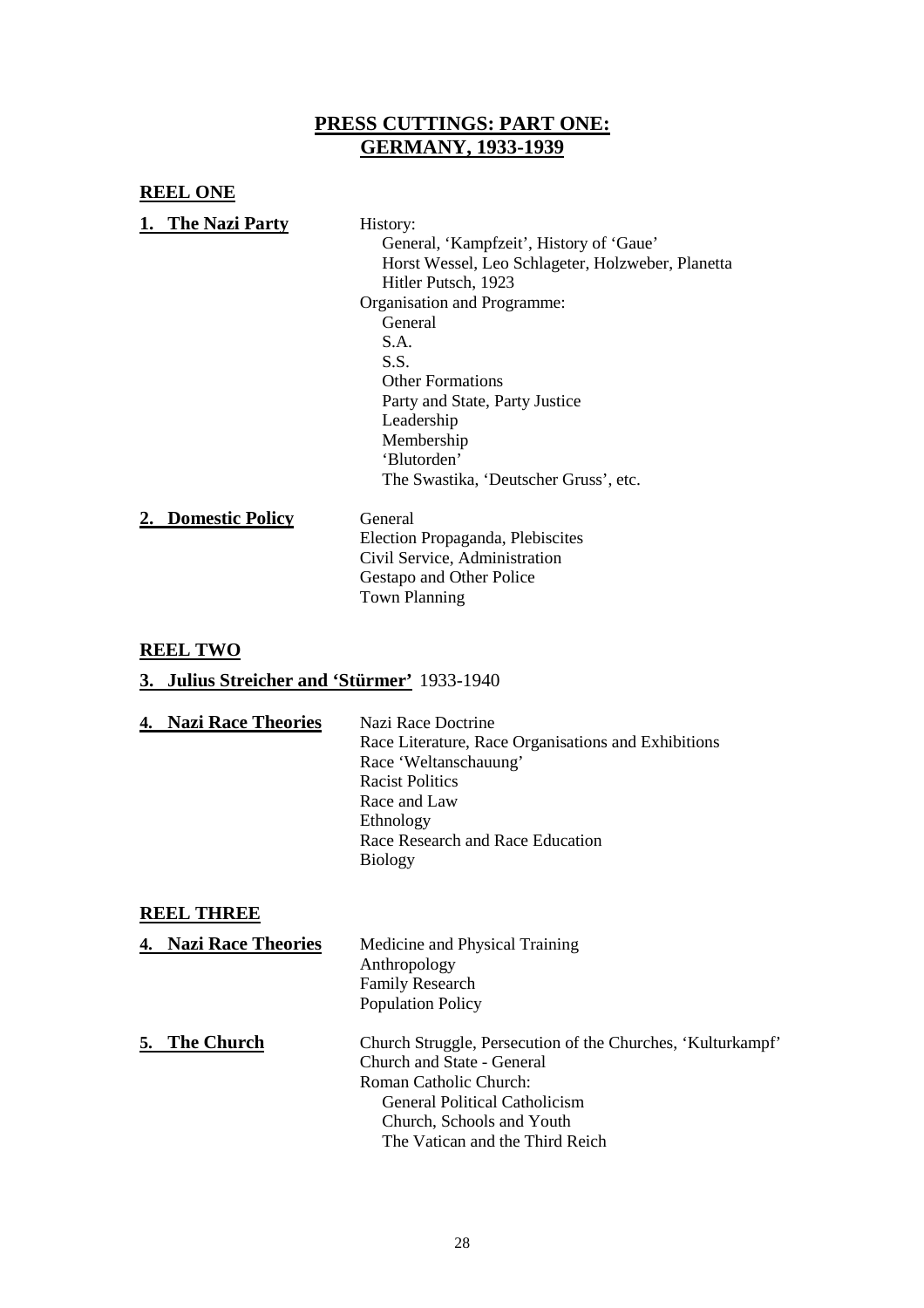### **REEL FOUR**

| 5. The Church             | Roman Catholic Church:<br>'Mit brennender Sorge'<br>The Mundelein Affair<br>The German Bishops<br>Archbishop Groeber<br>Persecution<br>Priests in Court – General<br>Priests in Court on Charges of Immorality<br>Priests in Court on Charges of Treason<br>Priests in Court on Charges of Smuggling Foreign<br>Currency<br>Persecution by Police and Mob<br><b>Confiscation of Church Possessions</b><br><b>Dissolution of Roman Catholic Associations</b><br><b>Suppression of Roman Catholic Press</b><br><b>Nazi Press Comments</b><br>Miscellaneous<br>Protestant Church, Confessional Church (Bekenntnis Kirche):<br>Kirchenkampf<br>Pastor Niemöller |
|---------------------------|-------------------------------------------------------------------------------------------------------------------------------------------------------------------------------------------------------------------------------------------------------------------------------------------------------------------------------------------------------------------------------------------------------------------------------------------------------------------------------------------------------------------------------------------------------------------------------------------------------------------------------------------------------------|
| <b>REEL FIVE</b>          |                                                                                                                                                                                                                                                                                                                                                                                                                                                                                                                                                                                                                                                             |
| 5. The Church             | Protestant Church, Confessional Church (Bekenntnis<br>Kirche):<br><b>Christian Sects</b><br>New Faiths<br>Protestants and Jews, Non-Aryan Christians                                                                                                                                                                                                                                                                                                                                                                                                                                                                                                        |
| <b>6. German Learning</b> | General<br>The Nazi Conception of Science<br>Philosophy<br>Law and Economics<br><b>History</b><br>Geography<br>Natural Science (Medicine, Mathematics, etc.)<br>Psychology<br>Anti-Jewish Research<br>Foreign Opinion                                                                                                                                                                                                                                                                                                                                                                                                                                       |
| 7. Schools                | General<br>The Principles of School Education                                                                                                                                                                                                                                                                                                                                                                                                                                                                                                                                                                                                               |
| <b>REEL SIX</b>           |                                                                                                                                                                                                                                                                                                                                                                                                                                                                                                                                                                                                                                                             |
| 7. Schools                | <b>Teachers and Educators</b><br>School Books and Subjects for Lessons<br>The Teaching of Racism<br>The Teaching of History<br><b>Elementary Schools</b><br><b>Secondary Schools</b>                                                                                                                                                                                                                                                                                                                                                                                                                                                                        |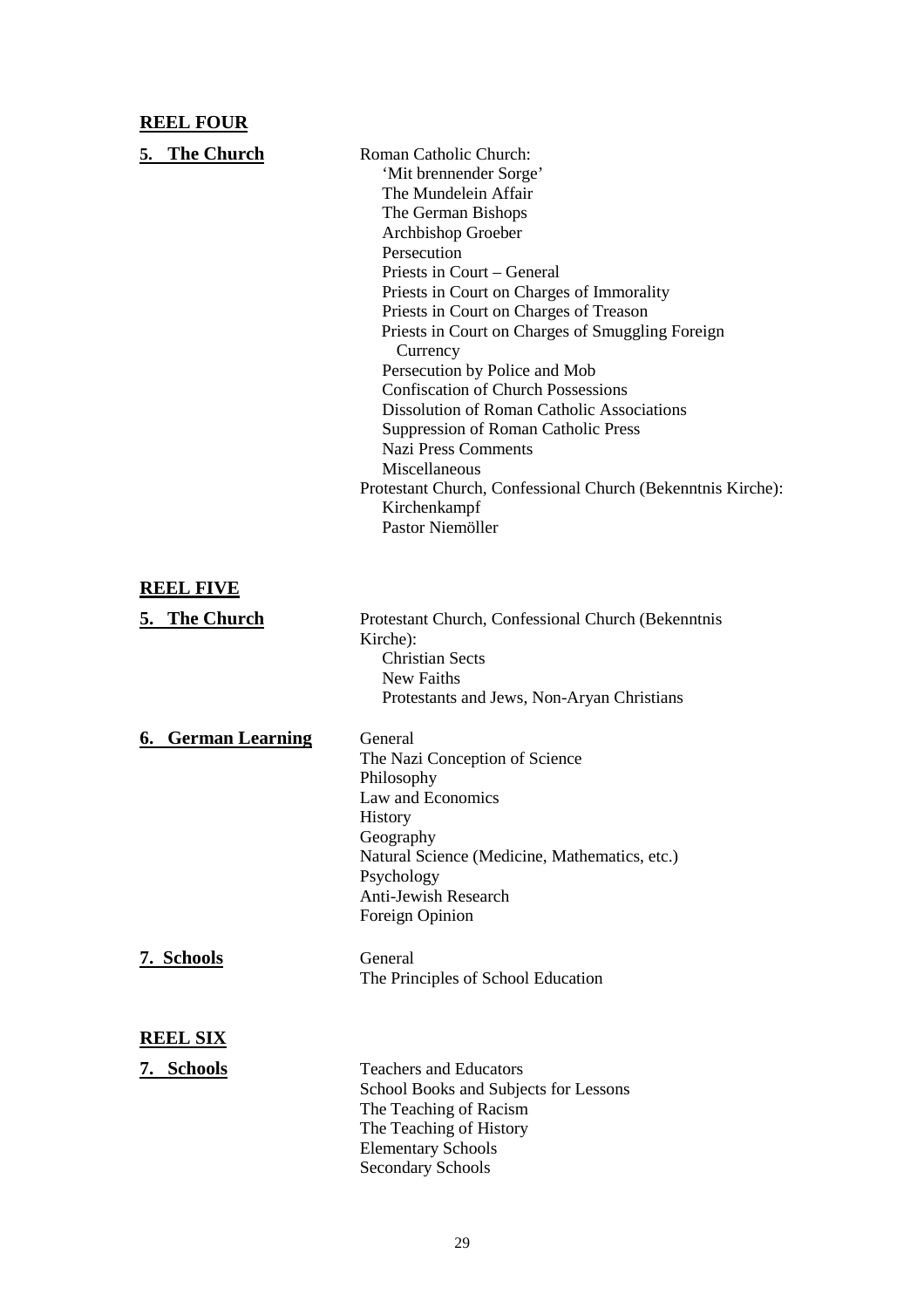Trade Schools Private Schools Facilities for Gifted Children; School Fees Totalitarian versus Christian Schools (for Adolf Hitler Schools, see Reel 7)

#### **8. Universities and Other Institutions of Higher Learning**

Aims and Character of German Universities University Professors Undergraduates and Students Prospects of Academic Professions University Reform Foreign Contacts and Exchanges University Jubilees: Göttingen Heidelberg and Cologne Foreign Opinion

#### **REEL SEVEN**

#### **9. Youth** General General Principles of Youth Education Laws Regulating Youth Organisations Youth and the State Adolf Hitler Schools Training of Youth Leaders 'Pimpf' and Jungvolk Girls (Bund Deutscher Mädchen, BdM) Physical and Military Training Youth and Christian Religion Youth and Culture Youth and Family Youth and Labour Youth Hostels Non-Nazi Youth (especially Roman Catholic and Non-Jewish) Foreign Contacts

#### 10. Nazi-Kultur General

Music Literature The Theatre Writers and Poets Film

#### **REEL EIGHT**

**10. Nazi-Kultur** Painting, Sculpture and Architecture 'Degenerate Art' (Artfremde Kunst) Radio Art Criticism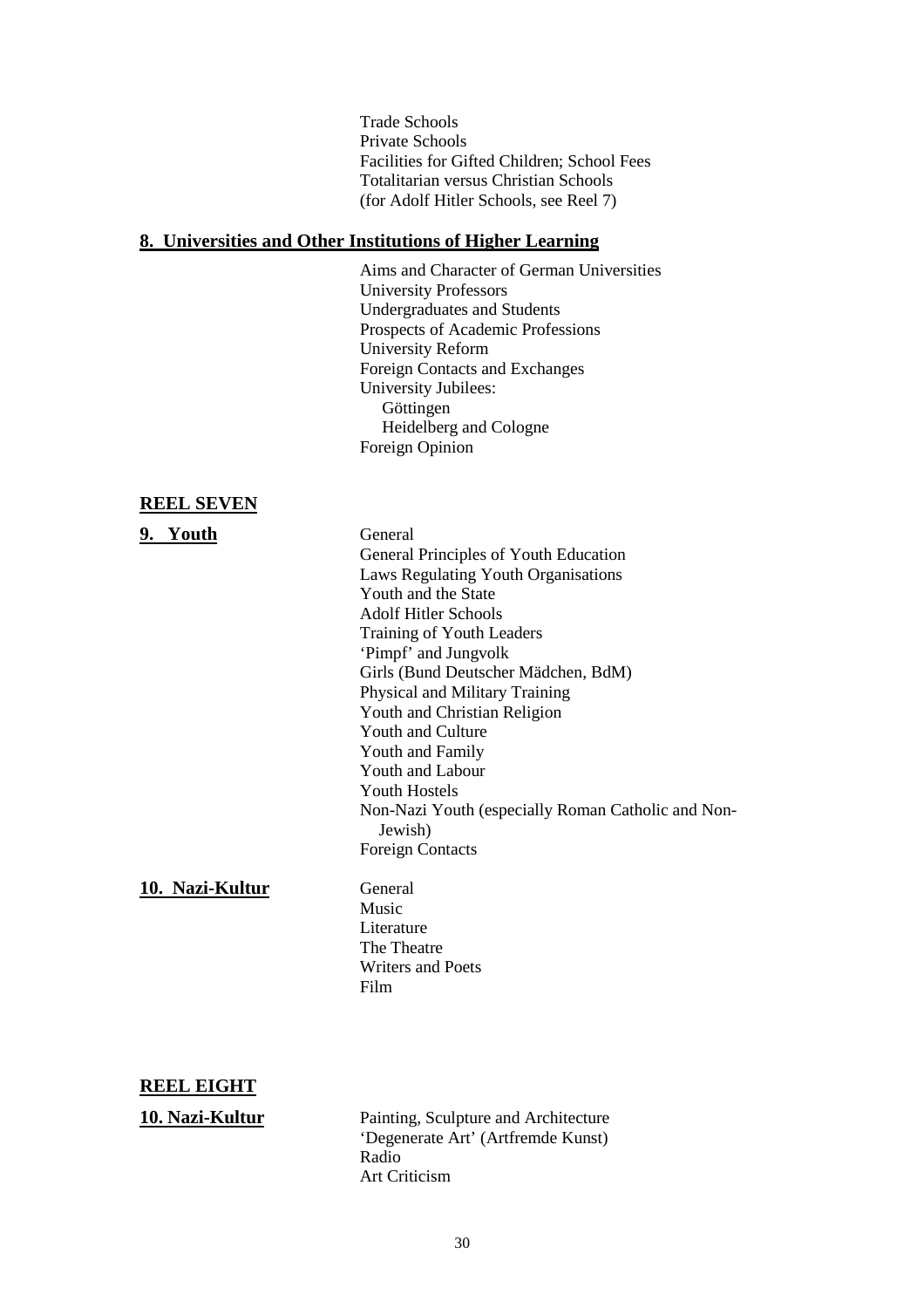The 'Kulturkammer' Publishers, Books and Book Trade 'Kulturpolitik' Nationalism and 'Kultur'

| 11. Law in Germany | General                      |
|--------------------|------------------------------|
|                    | Principles and Miscellaneous |
|                    | Penal Law                    |

#### **REEL NINE**

**11. Law in Germany** Private Law (including Matrimonial Law) International Law Law and Race Courts and Judges Solicitors Law Associations (including Academies and Ministry) Foreign Opinion Show Trials (Horst Wessel, etc.)

#### **12. Opposition, Resistance, Terror**

General Special Cases: Penalising Enemies of the State Opposition of Scholars ('Kultur-Reaktion') Radio Offences Dissolution of Organisations 'Spies' Religious Opposition Writers, Artists, Comedians, etc. Organised Resistance: Émigré Literature 'Illegal' Action, Publications Nazi Terror Nazi Jurisdiction, Executions

13. Concentration camps General Eyewitness Reports Buchenwald, Dachau, Sachsenhausen Lichtenburg, Esterwegen, Oranienburg, Papenburg **14. Cases of Kidnapping** General

In Germany and Abroad The Bruening Case The Jacob Case

# 15. Röhm Putsch – 30<sup>th</sup> June 1934

The Émigré Press The German Press Foreign Opinion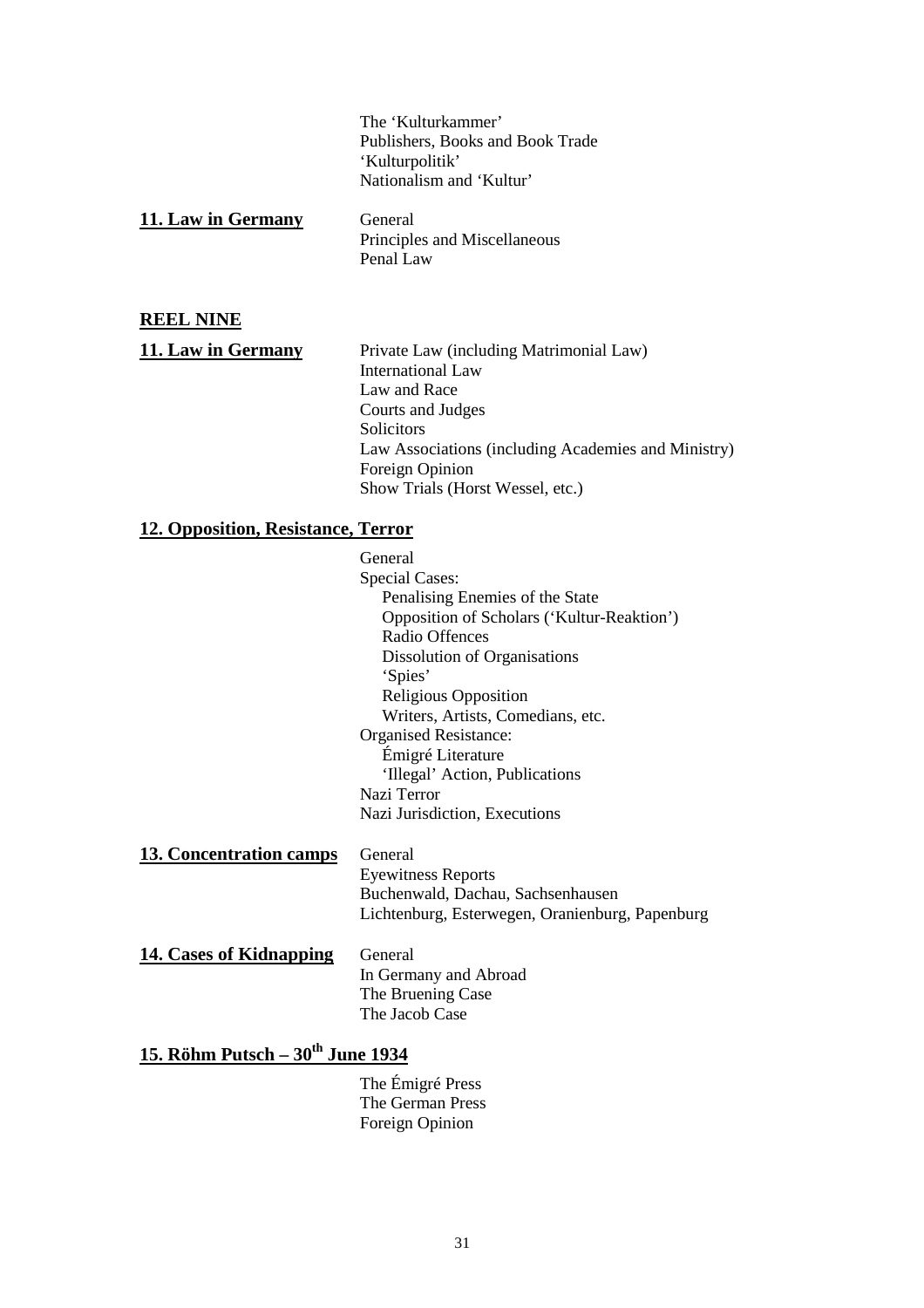#### **REEL TEN**

**16. Anti-German Boycott** General Argentina Belgium Holland Great Britain France Switzerland **USA** Palestine Poland Germany Miscellaneous Nazi Boycott and Ostracism of Jews

#### **17. Insults to Hitler; Trials**

#### **REEL ELEVEN**

#### **18. Nazi Propaganda at Home**

General **Exhibitions** Songs, Pamphlets Ministry of Propaganda The Press

#### **19. Nazi Foreign Propaganda**

General Surveys, Memoranda, 'Nazism for Export' Radio Propaganda Cultural Propaganda: Literature and Poetry German Schools Abroad

#### **REEL TWELVE**

#### **19. Nazi Foreign Propaganda**

Cultural Propaganda: Exchange of Students, 'Auslandswissenschaft' Deutsches Ausland-Institut 'Akademie für die Rechte der Völker'

Propaganda by Jew-Baiting: General 'Aryanisation' Abroad Other Races: Different or Inferior? Jews as Tools of Nazi Propaganda Propaganda by Trade: General 'Heimatdienst' Germans Abroad as Tools of Commercial Imperialism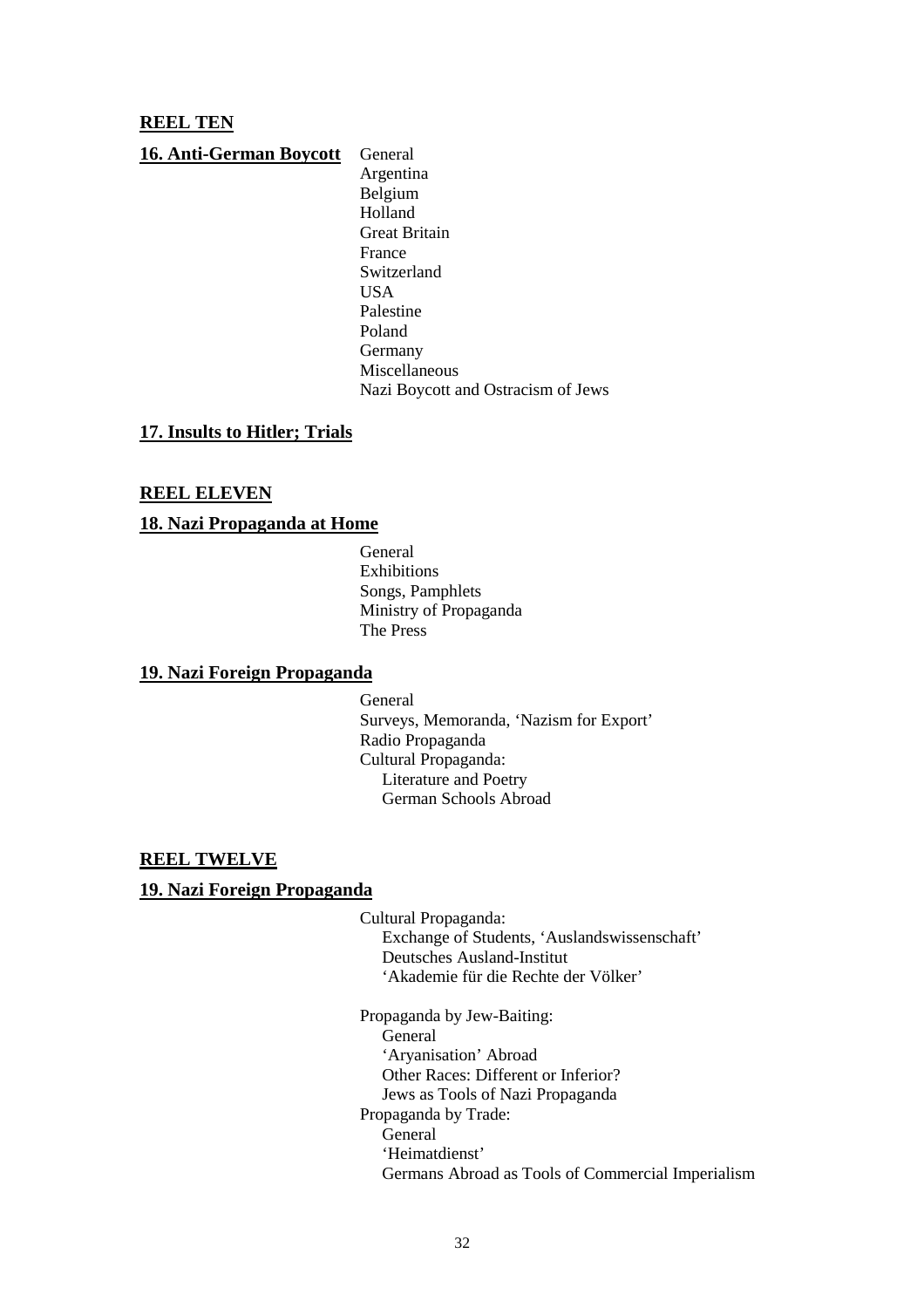Propaganda among Sailors Tourist Traffic Espionage and Open Interference Control of, and Contact with, Germans Abroad: General Organisation Registration ('World Register'), especially for Military Service Social Welfare (Legal, Medical Aid) Rückwanderer

#### **REEL THIRTEEN**

#### **19. Nazi Foreign Propaganda**

Fichtebund V.D.A.: Verein für das Deutschtum im Ausland Annual Rally of Germans Abroad: 1935 Erlangen; 1936 Stuttgart and Erlangen 1937 Stuttgart ('Cultural Attaché' Affair) 1938 Breslau and Stuttgart The Cost of Propaganda E.W. Bohle, Chief of the Foreign Organisation Nazi Propagandists: Hans Fritzsche Colin Ross Janko Janeff Knut Hamsun and Sven Hedin H.R. Hoffmann: Hoffmann's Publications: News from Germany, 1939-1940 British News and Views, 1940 Die Deutsche Stimme, 1941 German Press Abroad: Manipulating the Press Various Publications: Österreichische Korrespondenz für Volksdeutsche Arbeit (OKVDA) Weltwacht der Deutschen Deutsche Worchenschau

#### **REEL FOURTEEN**

#### **19. Nazi Foreign Propaganda**

Foreign Appreciation of Nazi Propaganda Propaganda During the War: Pamphlets, Leaflets, Cartoons News Bulletins: Ouest Informations, Amersterdam, Breton, 1940 Jeugd van Heden, Leiden, 1940 Tysk Veckorevy, Berlin, 1941 Berlin Weekly, 1941 Ost-Express, Berlin, 1941 Nazi Propaganda in Various Countries: Great Britain Africa: North, East, West Argentina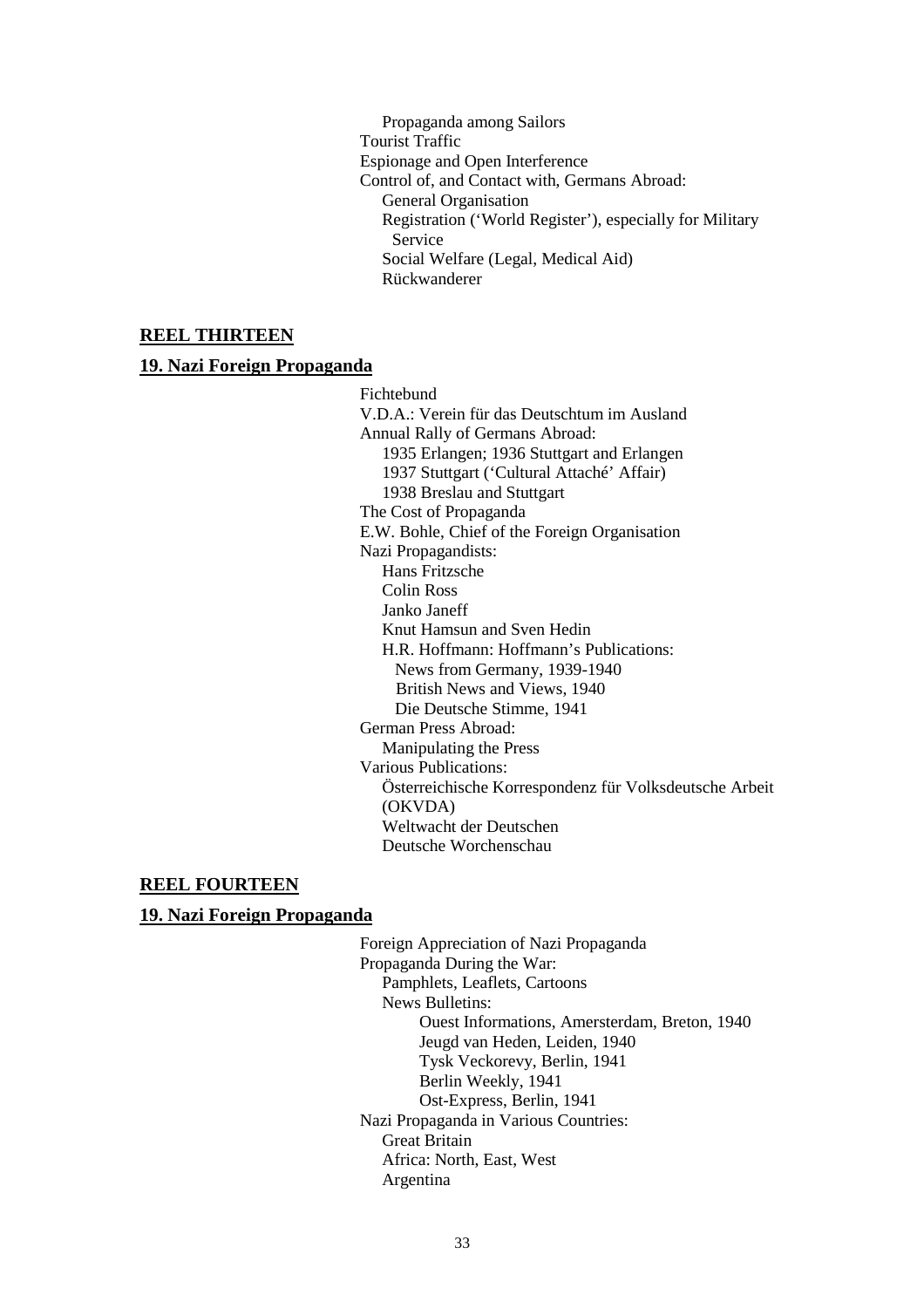#### **REEL FIFTEEN**

#### **19. Nazi Foreign Propaganda**

Nazi Propaganda in Various Countries: Baltic States: General Estonia Lithuania Memel Belgium, Eupen, Luxembourg Brazil Canada Central America, South America Philippines, Mexico Egypt Far East, Pacific, Australia China East Indies Japan Siam France

#### **REEL SIXTEEN**

#### **19. Nazi Foreign Propaganda**

Nazi Propaganda in Various Countries: Holland India Italy and South Tyrol Near and Middle East: Deutscher Orient Verein Palestine Poland: General Danzig and Corridor Ukraine Volga Germans Presse-Dienst Ostraum Romania Scandinavia: General Denmark Norway Finland Iceland

#### **REEL SEVENTEEN**

#### **19. Nazi Foreign Propaganda**

Nazi Propaganda in Various Countries: Scandinavia: Sweden Nordische Gesellschaft South Africa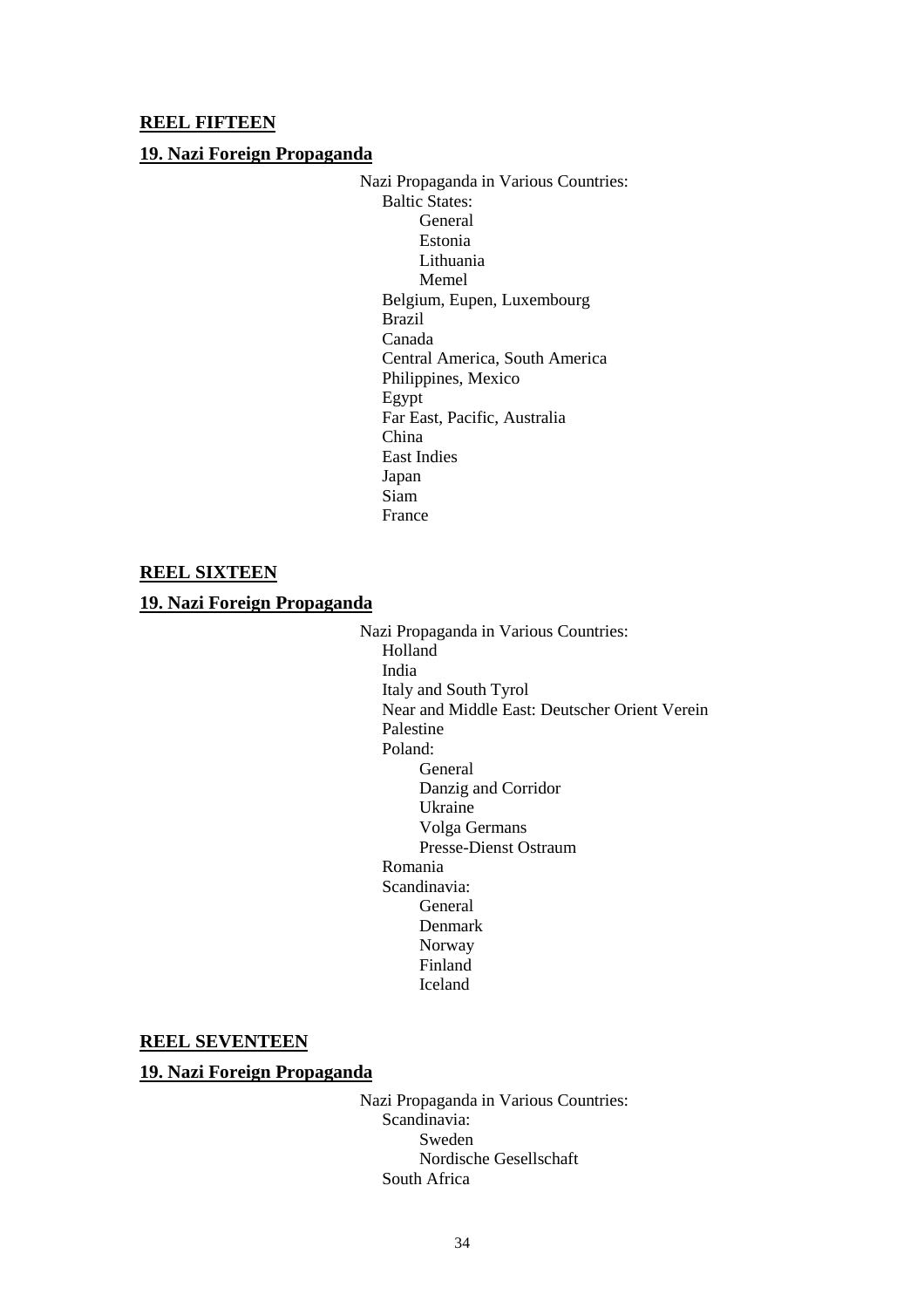South America: General Chile Bolivia Colombia and Ecuador Spain Portugal Switzerland: General Swiss Neutrality Turkey USA: General Nazi Espionage in the USA

#### **20. Labour Relations and Social Welfare**

General D.A.F. (Deutsche Arbeits-Front) K.d.F. (Kraft durch Freude)

#### **REEL EIGHTEEN**

#### **20. Labour Relations and Social Welfare**

Female Labour Labour Market Situation Winterhilfe Apprentices, Labour Courts Change of Jobs, Age Groups Labour Shortage, Housing Volkswagen

#### **21. Cases of Corruption**

#### **22. Defence and Rearmament**

Rearmament Army Leaders Army Legislation Navy Air Force Fortifications 'Wehrpolitik', Army Morale War Disabled Labour Service Motor Roads War Preparation Stahlhelm

### **23. The 4th of February, 1938**

Dismissal of Blomberg and Re-organisation of the Military

#### **24. Colonies**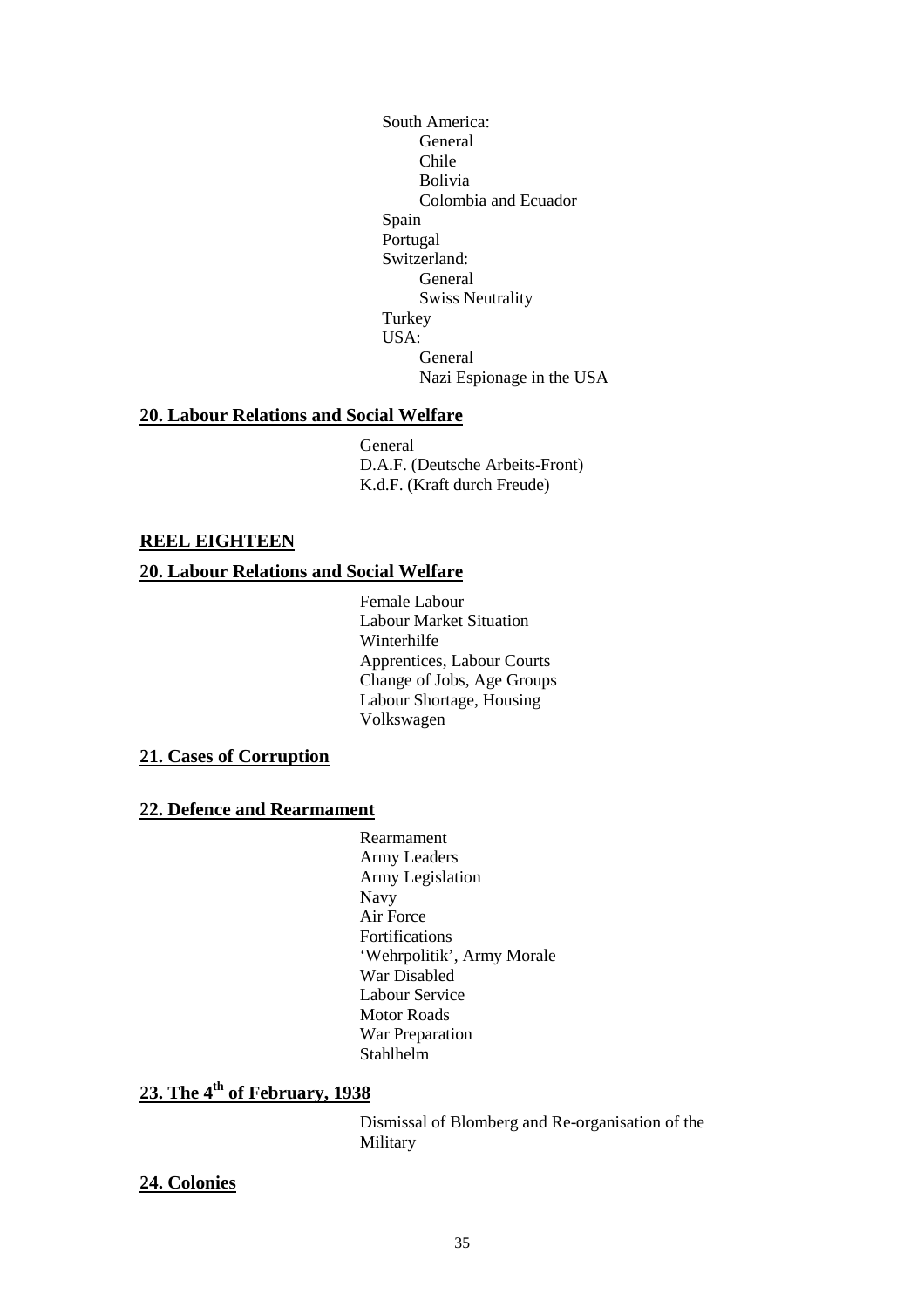# **PRESS CUTTINGS: PART TWO: COUNTRIES OUTSIDE GERMANY, 1933-1939**

### **REEL NINETEEN**

| 25. Abyssinia                    | General<br>Jewish Community<br><b>Italian Racism</b>                                                                                                                                                              |
|----------------------------------|-------------------------------------------------------------------------------------------------------------------------------------------------------------------------------------------------------------------|
| 26. Algeria                      |                                                                                                                                                                                                                   |
| 27. Argentina                    | General<br>Jews<br><b>Immigration and Refugees</b><br>Anti-Semitism<br><b>Defence and Protests</b><br><b>Fascism and Nazism</b>                                                                                   |
| 28. Australia                    |                                                                                                                                                                                                                   |
| 29. Austria                      | General<br>Fascism, Heimwehr, Monarchists<br>Catholic Church and other Religious Communities<br>Jewish Community<br>Anti-Semitism:<br>General<br>Racialism                                                        |
| <b>REEL TWENTY</b>               |                                                                                                                                                                                                                   |
| <u> 29. Austria</u>              | <b>National Socialists</b><br>Nazi Persecution of the Jews:<br>General<br>Cultural (Arts, Professions, Press, etc.)<br>Economic, Industry, Commerce<br>Sport and Gymnastics<br>Refugees, Expulsions, Deportations |
| 30. Belgium                      | General<br><b>Fascist Groups</b><br>Anti-Semitism                                                                                                                                                                 |
| 31. Brazil                       | General<br><b>Fascism and National Socialism</b>                                                                                                                                                                  |
| 32. Bulgaria (including Albania) | General<br>Jews                                                                                                                                                                                                   |

# **33. Canada**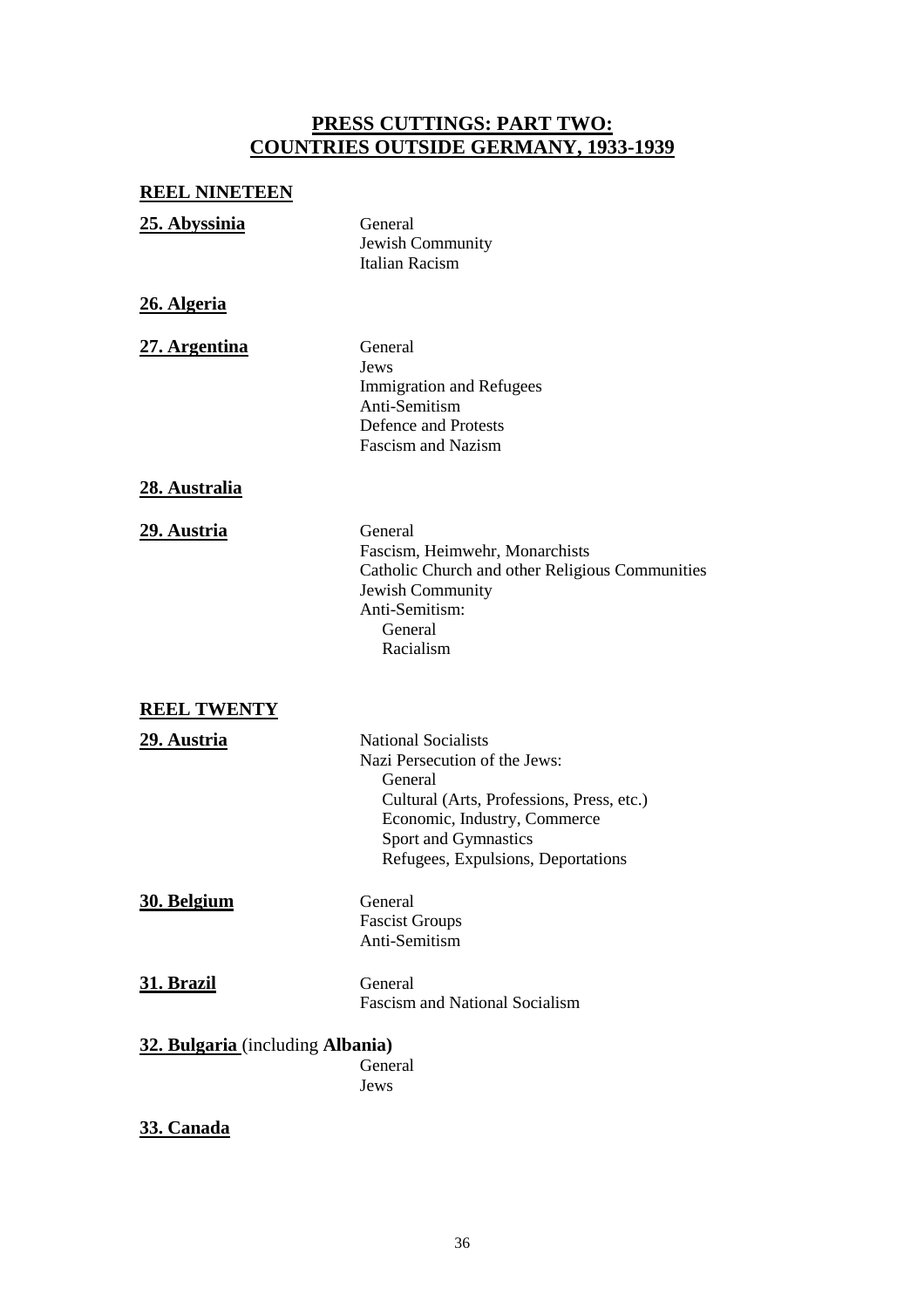## **34. China and the Far East**

General Jews **35. Czechoslovakia** Sudeten Crisis **REEL TWENTY-ONE 35. Czechoslovakia** Occupation, March 1939 Slovakia Jews **36. Danzig** General Relations with The League of Nations Relations with Poles Jews **37. Denmark 38. Egypt** General (see also Reel 24) Relations with the Third Reich Palestine Question (Anti-Zionism, Anti-Semitism)

# **REEL TWENTY-TWO**

#### **39. France** General

Fascists Jews Anti-Semitism and Defence Racism Freemasonry Dreyfus Case – 40 Years On Foreign Anti-Semitic Reports

## **REEL TWENTY-THREE**

| <b>40. Great Britain</b> | General                                    |
|--------------------------|--------------------------------------------|
|                          | Jews                                       |
|                          | Nazi Persecution of Jews: Aid and Protests |
|                          | <b>Fascism and Anti-Semitism:</b>          |
|                          | General                                    |
|                          | Olympia Meeting                            |
|                          | <b>Individual Opinions</b>                 |
|                          | <b>British Legion</b>                      |
|                          |                                            |

## **41. Greece**

#### **42. Holland** General

Rescue of Jews Fascist Parties Anti-Semitism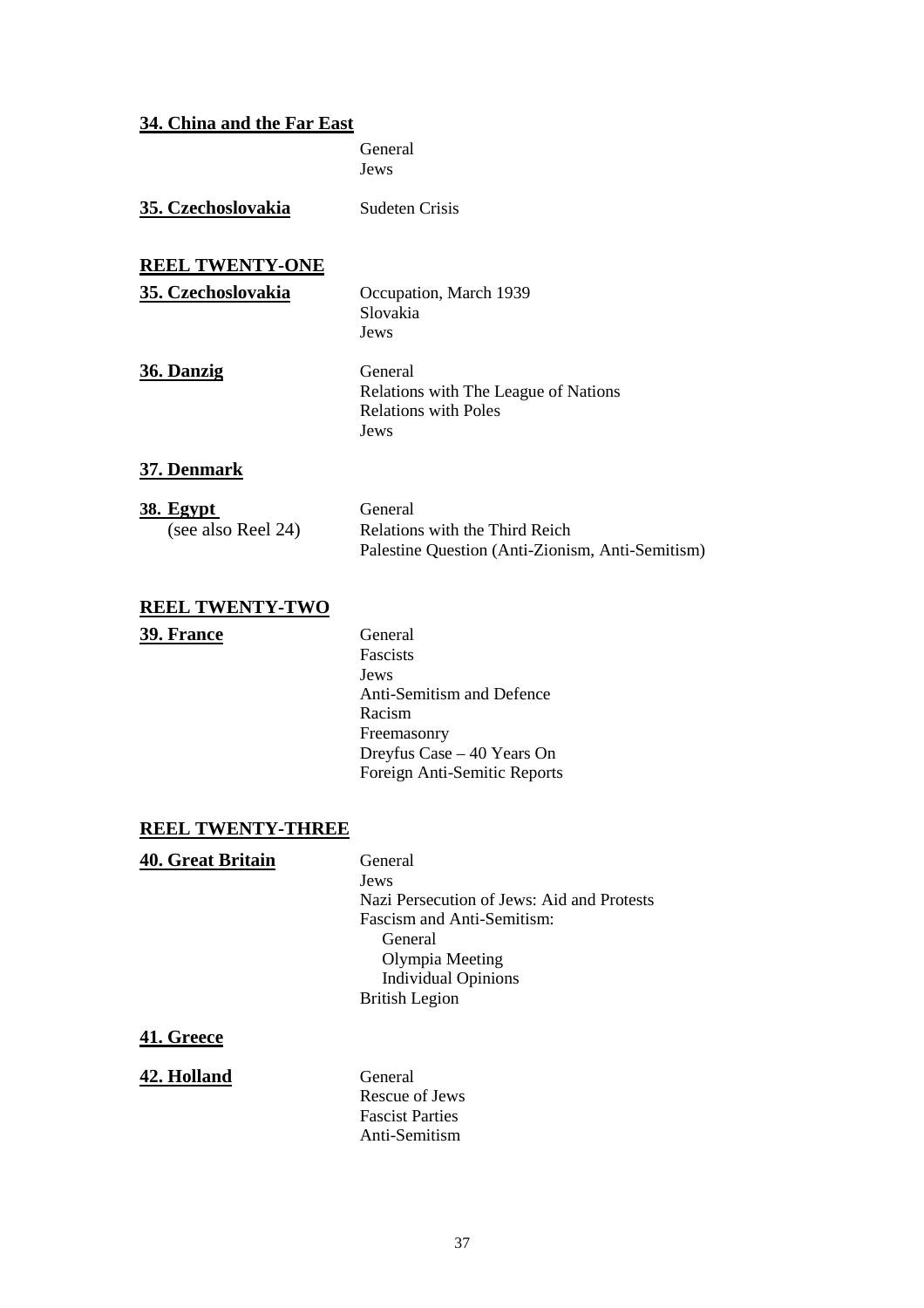#### **43. Hungary** General

Fascist and Nazi Organisations: General Volksdeutsche

## **REEL TWENTY-FOUR**

#### **43. Hungary** Jews

Anti-Semitism: General Anti-Jewish Legislation Racial Question Nazi-German Propaganda

#### **44. India**

## **45. Islamic Countries** General Iran Iraq Saudi Arabia Syria and Lebanon Egypt

**46. Italy** General

Benito Mussolini Imperial Aspirations: General Islam and Middle East Church and State Relations with the Third Reich Jewish Community Racism Anti-Semitism

## **REEL TWENTY-FIVE**

# **47. Japan** General Imperialism Jews **48. Latin America** General Colombia Bolivia Chile Cuba Ecuador Paraguay Uruguay

## **49. Luxembourg**

Various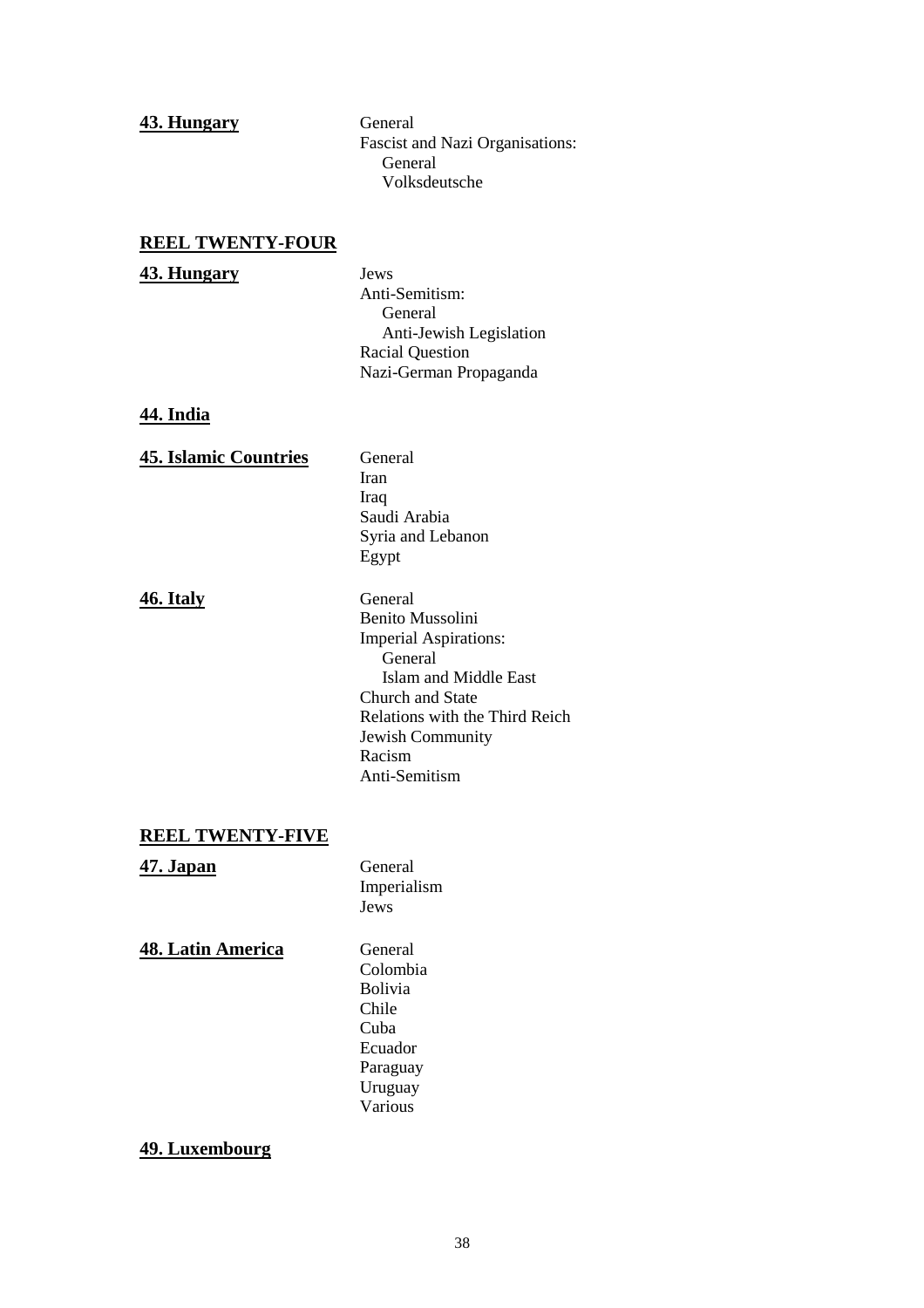## **50. Memel**

### **51. Morocco**

## **52. Palestine** General

Zionist Movement Jewish Immigration Jews and Arabs: General Lawrence of Arabia Terror, Murder, Sabotage Nazi and Fascist Propaganda and Subversion

## **REEL TWENTY-SIX**

**53. Poland** General

Jews Anti-Semitism and Persecution: General Emigration and Resettlement

**54. Portugal** General

Jews

**55. Romania** Jews

**56. South Africa** General

Colour Question Fascists and Nazis Jewish Community Jewish Immigration Anti-Semitism

#### **REEL TWENTY-SEVEN**

**57. Soviet Union** General Trials and Purges Armed Forces Jews Exiles Foreign Anti-Communist Propaganda: General Jewish World Conspiracy Atheism and Religious Persecution

## **REEL TWENTY-EIGHT**

**58. Spain** General

Republicans Fascists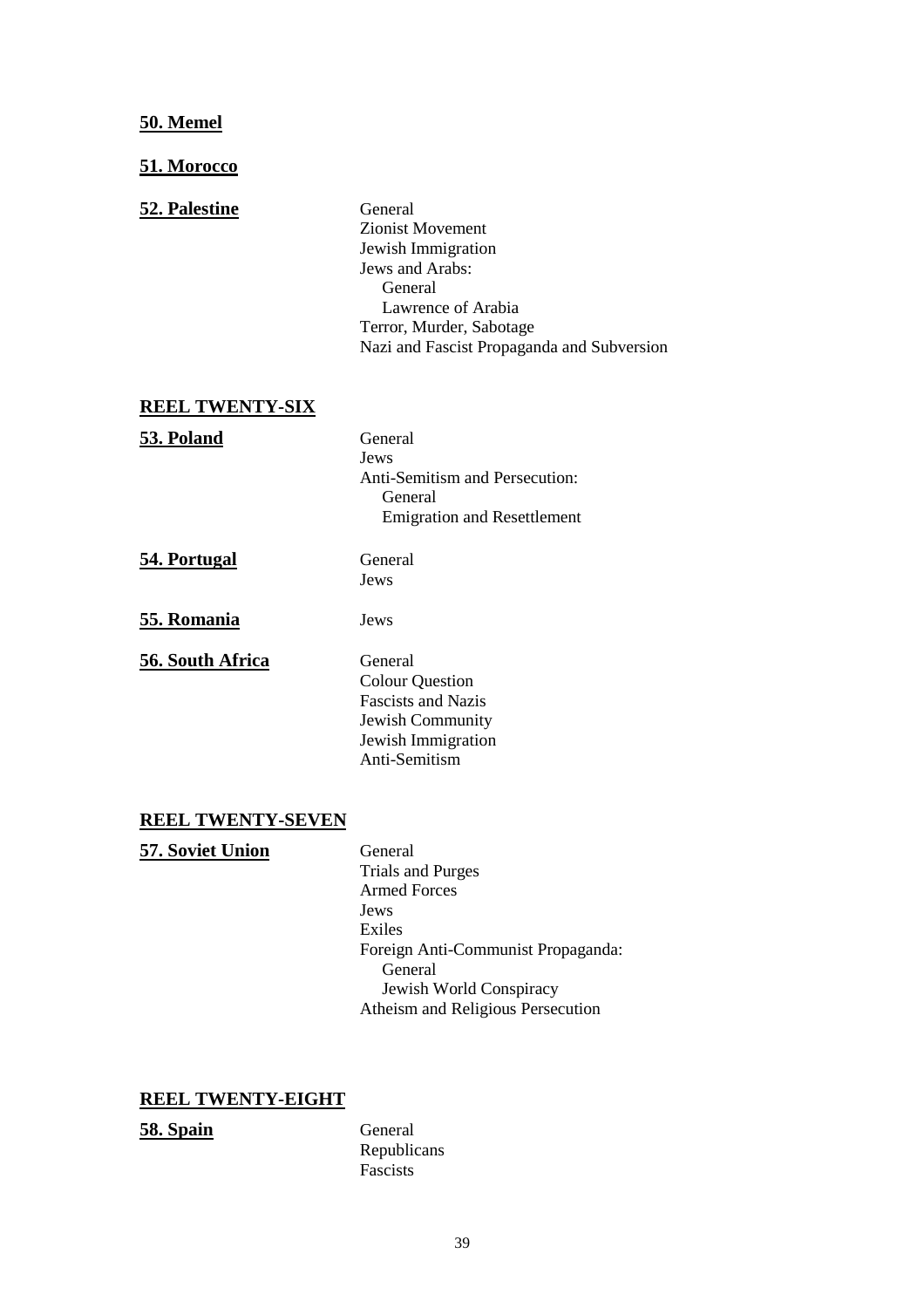|                              | Civil War                                      |  |
|------------------------------|------------------------------------------------|--|
|                              | Catholic Church                                |  |
|                              | Jews:                                          |  |
|                              | General                                        |  |
|                              | Refugees                                       |  |
|                              | Anti-Semitism and Defence:                     |  |
|                              | General                                        |  |
|                              | Freemasonry                                    |  |
|                              | Spain and Axis                                 |  |
|                              | Nazi and other Foreign Anti-Semitic Propaganda |  |
| 59. Switzerland              | <b>Fascism and Anti-Semitism</b>               |  |
|                              | <b>Gustloff Assassination</b>                  |  |
| 60. Tunisia                  |                                                |  |
| 61. Turkey                   | General                                        |  |
|                              | History of the Republic:                       |  |
|                              | General                                        |  |
|                              | Kemal Atatürk                                  |  |
|                              | Jews                                           |  |
| 62. United States of America |                                                |  |

General Fascism and Anti-Semitism Relations with the Third Reich

# **63. Yugoslavia**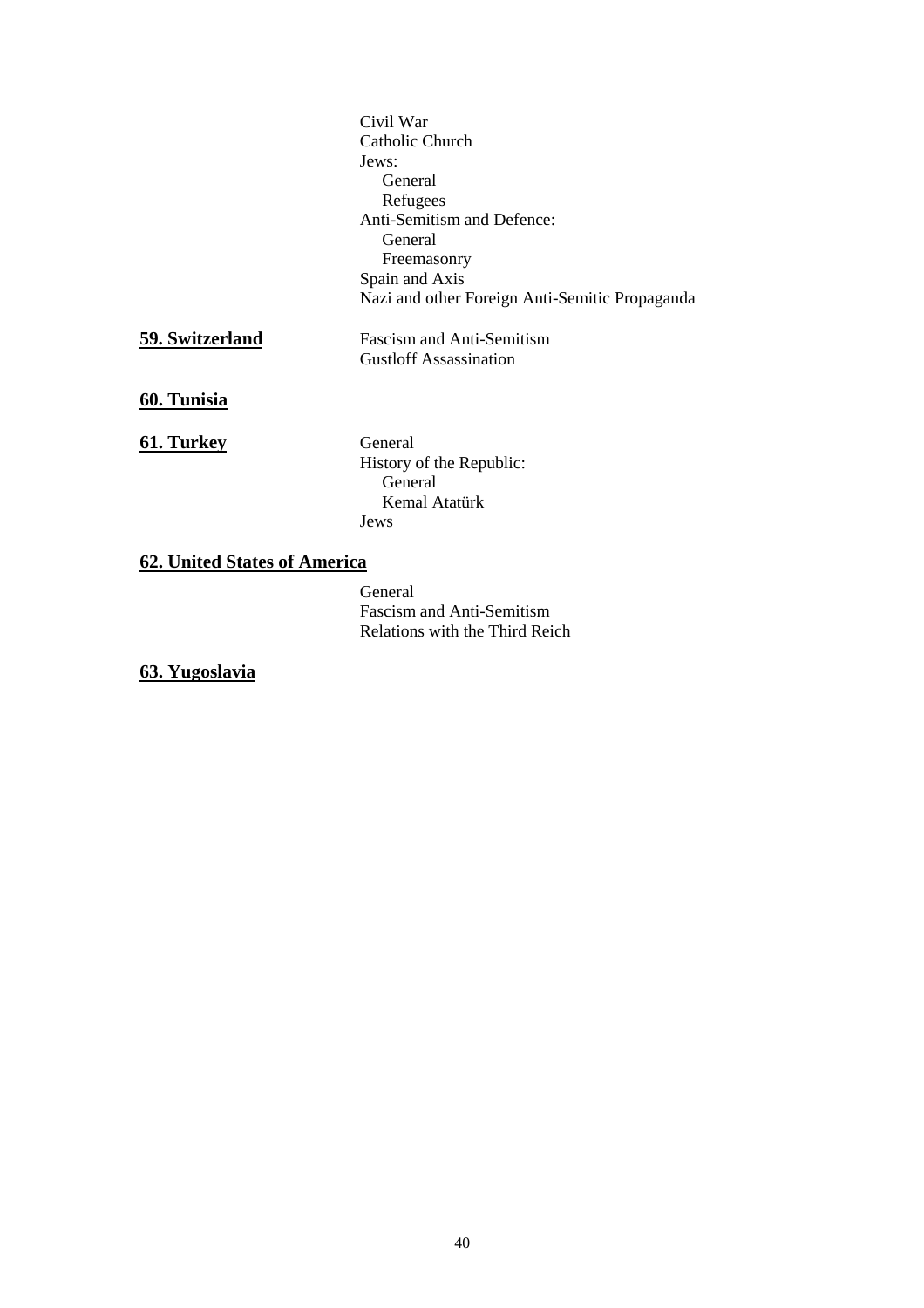# **PRESS CUTTINGS: PART THREE: THE JEWS IN NAZI GERMANY, 1933-1939**

## **REEL TWENTY-NINE**

| <b>64. Statistics</b> |  |  |  | Births, Deaths, Doctors, Emigration, Schools, Economics |  |  |
|-----------------------|--|--|--|---------------------------------------------------------|--|--|
|-----------------------|--|--|--|---------------------------------------------------------|--|--|

**65. Jews in Germany** Foreign Press, 1933 - 1938

## **66. Mr. James McDonald's Letter, 1935**

Its international echoes

## **67. Jewish Organisations in Germany**

Various Gemeinden Reichsvertretung Central Verein Hilfsverein Other Relief Organisations Miscellaneous Organisations, Institutions, etc.

## **REEL THIRTY**

| <b>68. General Persecution</b> | 1936 - 1939                                                                                                                                                                                                                                                                                                                                                                                                                                                                                                                                                                                                                     |
|--------------------------------|---------------------------------------------------------------------------------------------------------------------------------------------------------------------------------------------------------------------------------------------------------------------------------------------------------------------------------------------------------------------------------------------------------------------------------------------------------------------------------------------------------------------------------------------------------------------------------------------------------------------------------|
|                                | Jew Baiting 'Schwarzes Korps'                                                                                                                                                                                                                                                                                                                                                                                                                                                                                                                                                                                                   |
| <b>69. The Ostracism</b>       | 'Juden unerwünscht', 'Judenrein', Towns and Villages,<br>Yellow Benches, No Radio<br>Names for Jews<br>Special Passports for Jews<br>Jews and Public Law, Civil Servants, Citizenship, Nationality<br><b>Jews and Real Estate</b><br>Jews and Defence (Armed Forces, Air Raid Precautions, etc.)<br>Towns and Streets Renamed<br>Jews and Public Baths<br>Jews and Health Resorts<br>Jews and Farmers (Cattle Dealers)<br>Terror: 'Einzelaktionen', Shops Closed, Protective Custody<br>June Pogrom, 1938<br>Destruction and Desecration of Synagogues and Cemeteries<br>Persecution Breeds Corruption<br>Aid to the Persecuted |
|                                |                                                                                                                                                                                                                                                                                                                                                                                                                                                                                                                                                                                                                                 |

## **REEL THIRTY-ONE**

| <b>70. The Nuremberg Laws</b> | The Principles<br>Marriage, Divorce, Registrars, Penalties for Mixed Marriages<br>Mixed Breeds, Children, Maids, Sharing the House, Flags<br><b>Application Abroad</b> |  |
|-------------------------------|------------------------------------------------------------------------------------------------------------------------------------------------------------------------|--|
| 71. Boycott                   | April $1st$ 1933<br>1934 - 1938                                                                                                                                        |  |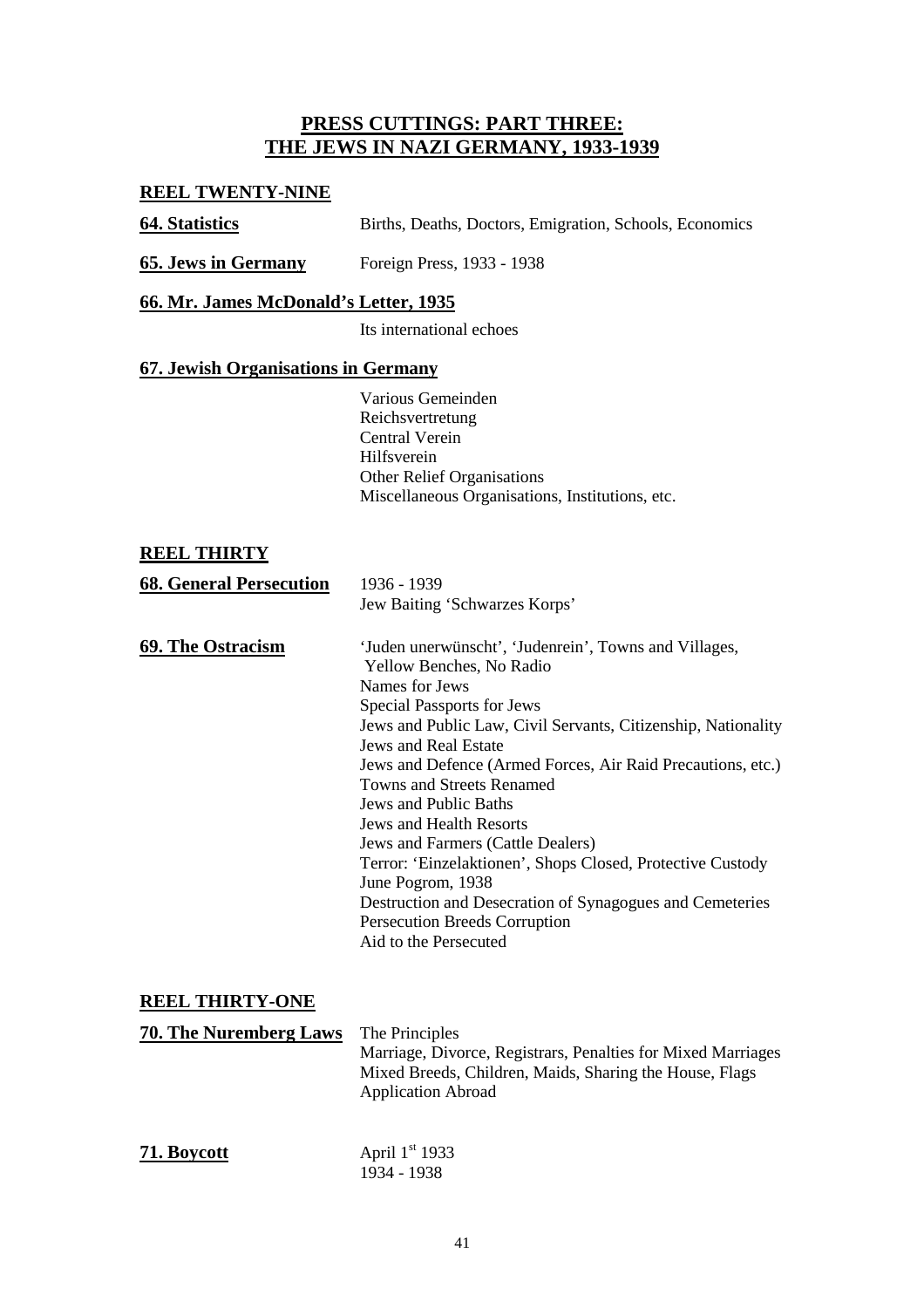Books, Films, etc. Court Verdicts Penalising People for Intercourse with Jews

# **72. Jewish Youth and Education**

Jewish Children Jewish Schools Jews in German Schools Other Material

# **REEL THIRTY-TWO**

# **73. Murders and Suicides**

| <b>74. Jewish Doctors</b>        | Jews in Medicine; Dentists; Chemists<br><b>Refugee Doctors</b>                                                                                                                                                                                                                              |
|----------------------------------|---------------------------------------------------------------------------------------------------------------------------------------------------------------------------------------------------------------------------------------------------------------------------------------------|
| <b>75. Jews in Cultural Life</b> | Music<br>Literature<br>Theatre, Film, etc.<br>Art, Architecture, Painting<br>Medicine, Science<br>Law<br>Miscellaneous<br>Jewish Cultural Organisations                                                                                                                                     |
| <b>76. Economics</b>             | The Principles; also Expropriation<br>'Aryanisation'; Taxes, Registration of Assets:<br>General<br>Spoliation<br><b>Looted Art Treasures</b><br>Jews as Employers and Employees<br>Jewish Commercial Agents, especially Abroad; Legal<br>Advisers Abroad<br><b>Banks and Stock Exchange</b> |

# **REEL THIRTY-THREE**

| <b>76. Economics</b> | <b>Textile Trade</b><br>Miscellaneous Trades: Multiple Stores, Artisans, Hawkers,<br>Shoe Trade, Fur Trade, Entertainment<br>Jewish Shops, Retailers, 'Deutsches Geschäft'<br>Forbidden Trades, 'Tarnung'<br>Miscellaneous |
|----------------------|----------------------------------------------------------------------------------------------------------------------------------------------------------------------------------------------------------------------------|
| 77. Jews in Court    | Jewish Delinquency<br><b>Solicitors</b><br>Jews as Executors; Last Wills<br>Fraud, Larceny, Embezzlement, Forgery<br>Smuggling, Passport Forgery<br>Currency and Anti-Government Offences<br>Libel and Cruelty to Animals  |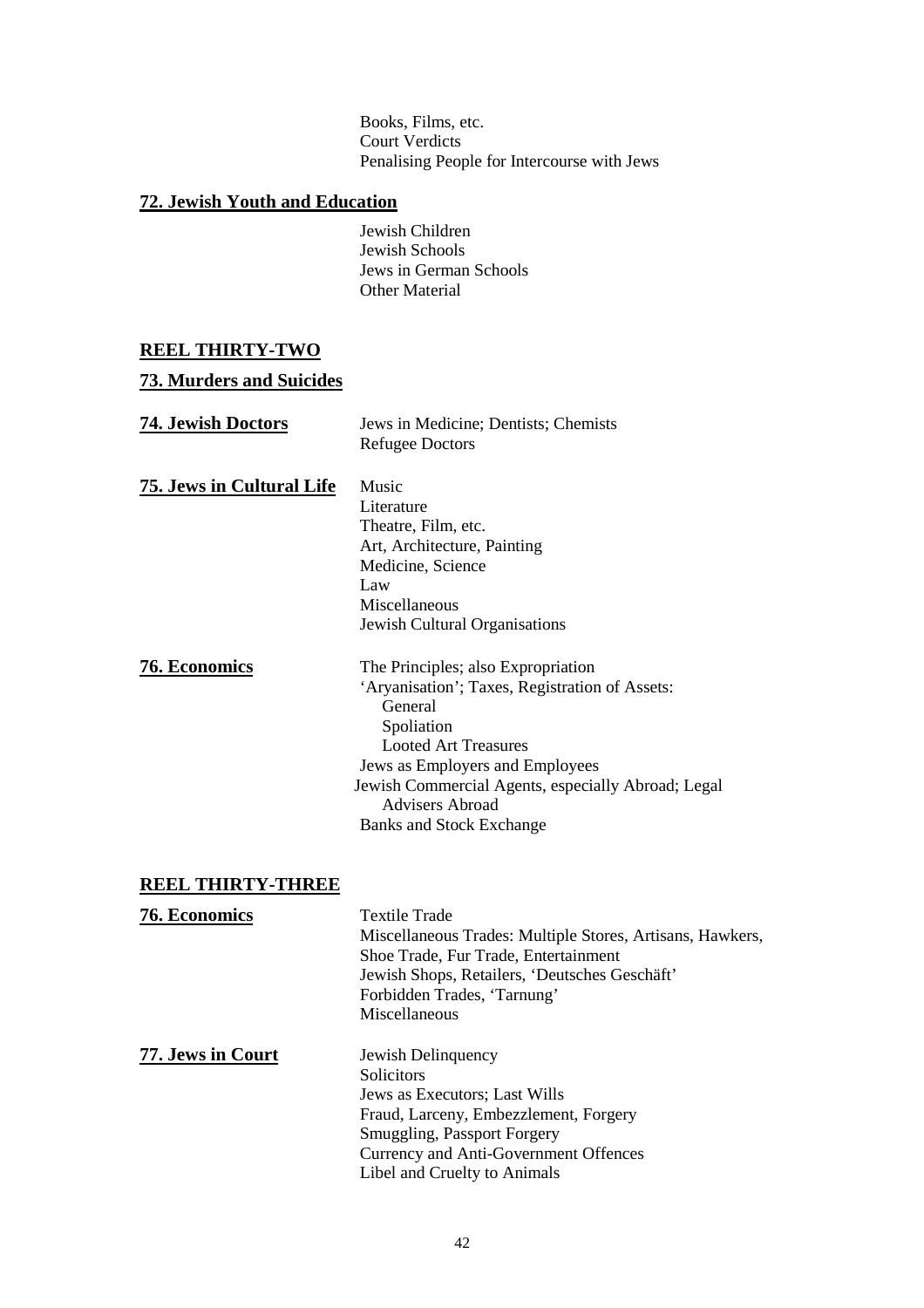Immorality (except 'Rassenschande') Violence, Robbery, Theft Economic Judicature Nazi Law, Judges, Lawyers

**78. Rassenschande** 1933 – 1938

#### **REEL THIRTY-FOUR**

| 79. Anti-Semitism | Before 1914                       |
|-------------------|-----------------------------------|
|                   | Rise of Nazism                    |
|                   | Stöcker, Schönerer, Fritsch, etc. |

#### **80. Lieutenant-Colonel Ulrich Fleischhauer**

Fleischhauer and Weltdienst, Berne Trial The Erfurt Internationale (Individual Members) and International Anti-Semitism Collection of Erfurt-Controlled Papers Collection of Jew-Baiter's Lectures in Erfurt, 1937 Vries de Heekelingen The Leonhard-Loosli Trial

## **REEL THIRTY-FIVE**

**81. The 'Protocols of Zion'** The First Berne Trial:

Foreign Press German Press Swiss Press The Second Berne Trial The Grey Shirts Trial, 1934 – 1935 1933 – 1935 (miscellaneous)

#### **REEL THIRTY-SIX**

**81. The 'Protocols of Zion'** 1936 – 1938 (miscellaneous) Pro-Protocols Material Anti-Protocols Material: The London Times Articles, 1921 Henry Ford's Letter Anti-Protocols Material Jewish Central Information Office Publications

#### **REEL THIRTY-SEVEN**

**81. The 'Protocols of Zion'** Jewish Apologetics, Nuremberg Talmud Case, 1929 The Ritual Murder Lie The Cairo Trial, 1935 International Protests against Jew-Baiting Frau Irene Harand Distinguished Men's Views on the Jews - Reaction to 1938 November Pogrom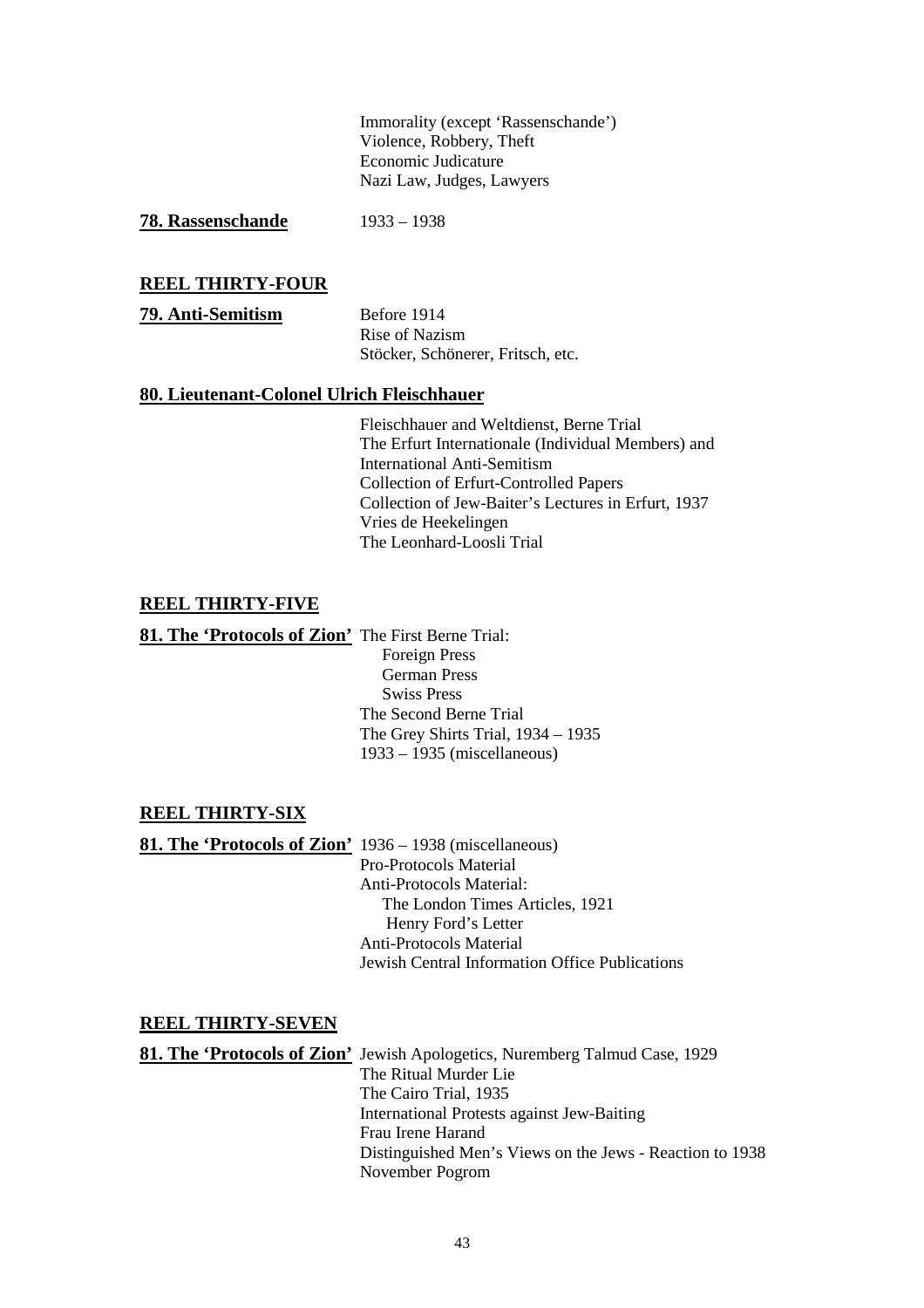## **REEL THIRTY-EIGHT**

## **82. Jewish Problems and Studies**

The Bible, Jewish Attitude to Jesus Jewish History Zionism Yiddish Shechita Jewish Ex-Servicemen Jewish Nobel-Prize Winners; Jewish Contribution to Civilisation

## **REEL THIRTY-NINE**

| 83. Jews and Christians | 'Non-Aryan' Christians                                                  |
|-------------------------|-------------------------------------------------------------------------|
|                         | Roman Catholics                                                         |
|                         | Protestants                                                             |
| 84. The Refugees        | League of Nations Proceedings<br>Deprivation of Nationality (Citizenshi |

Deprivation of Nationality (Citizenship) Refugees' Circulars in Britain Spoliation of German Jews in Connection with Emigration Professionals, also Refugees' Contribution to their New Countries Aid, Problems, Illegal Immigration, Palestine

## **REEL FORTY**

| 84. The Refugees         | Germany's Policy:                        |
|--------------------------|------------------------------------------|
|                          | General                                  |
|                          | Rückwanderer                             |
|                          | <b>British Empire; Various Countries</b> |
|                          | <b>USA</b>                               |
|                          | <b>Brazil</b>                            |
|                          | Central America                          |
|                          | Chile                                    |
|                          | Ecuador                                  |
|                          | Colombia                                 |
|                          | Paraguay                                 |
|                          | Latin America, General                   |
|                          | France                                   |
|                          | Switzerland                              |
|                          | Madagascar                               |
| 85. The Evian Conference | Germany and Italy                        |
|                          | The Other Countries                      |
|                          | Jewish Emigrants from Europe             |

# **REEL FORTY-ONE**

## **86. 1938 November Pogrom**

Details Burning of Synagogues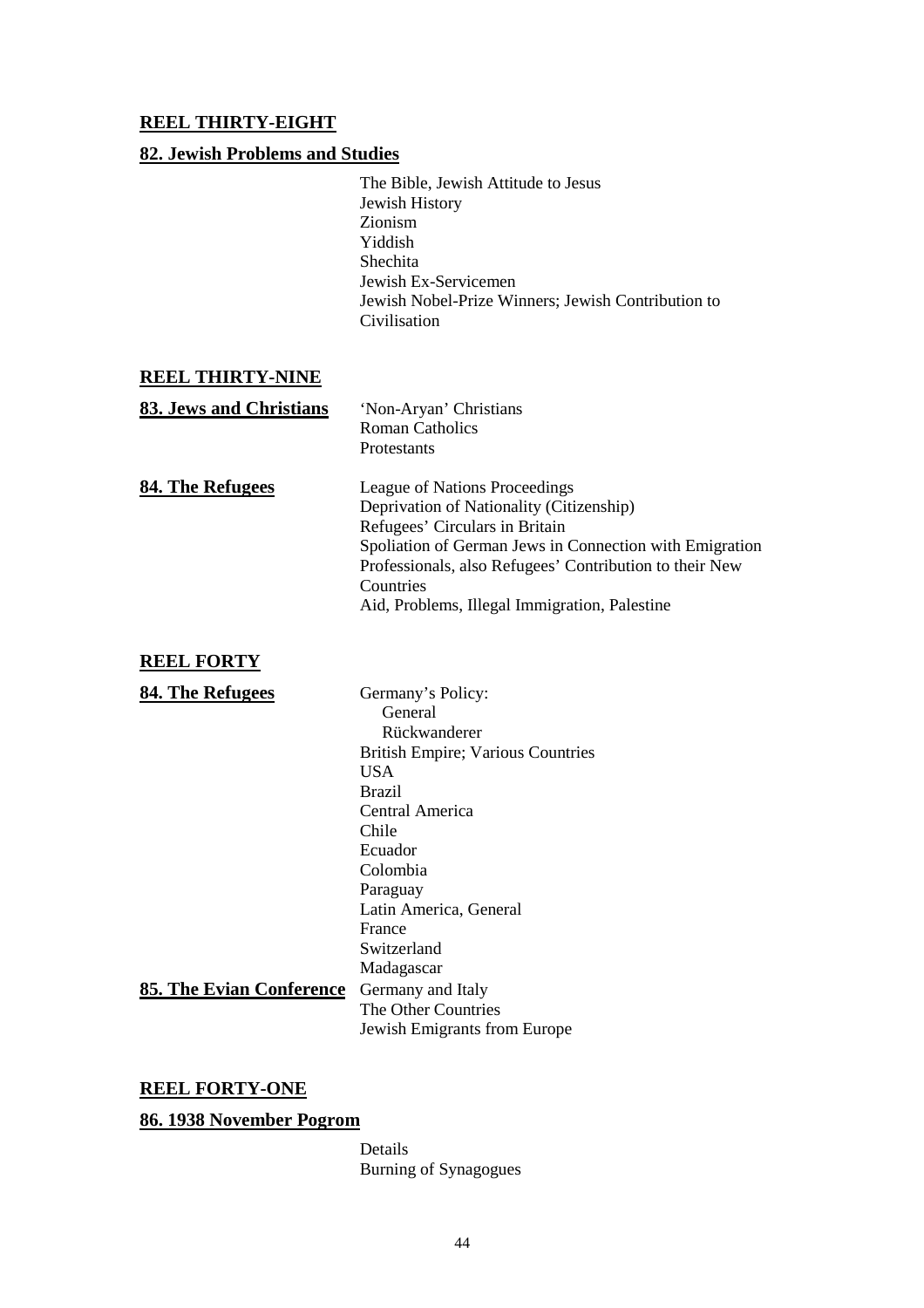Deaths

German Reports on November Pogrom Rallies given by German Political Figures Legal Measures against the Jews Reports on Legal Measures against the Jews Leading Articles from the International Press

### **REEL FORTY-TWO**

#### **86. 1938 November Pogrom**

Leading Articles from the German Press International Press Reports on: Protest Meetings Protests by The Church Protests by Intellectuals Protests by Politicians Debates on Emigration Emigration of Jews International Political Reactions German Response to US Protests German Response to Protests from The Netherlands German Response to British Protests International Press Reports on German Response

## **REEL FORTY-THREE**

#### **86. 1938 November Pogrom**

Reports on International Aid Dutch Aid Herschel Grynszpan: Miscellaneous Miscellaneous Documents on the Pogrom Inquiry into Burned Synagogues Miscellaneous Documents Diplomatic Documents Attn: Mr Aronsfeld IMT and NCA Foreign Press Reaction: Miscellaneous Nazi Press: Miscellaneous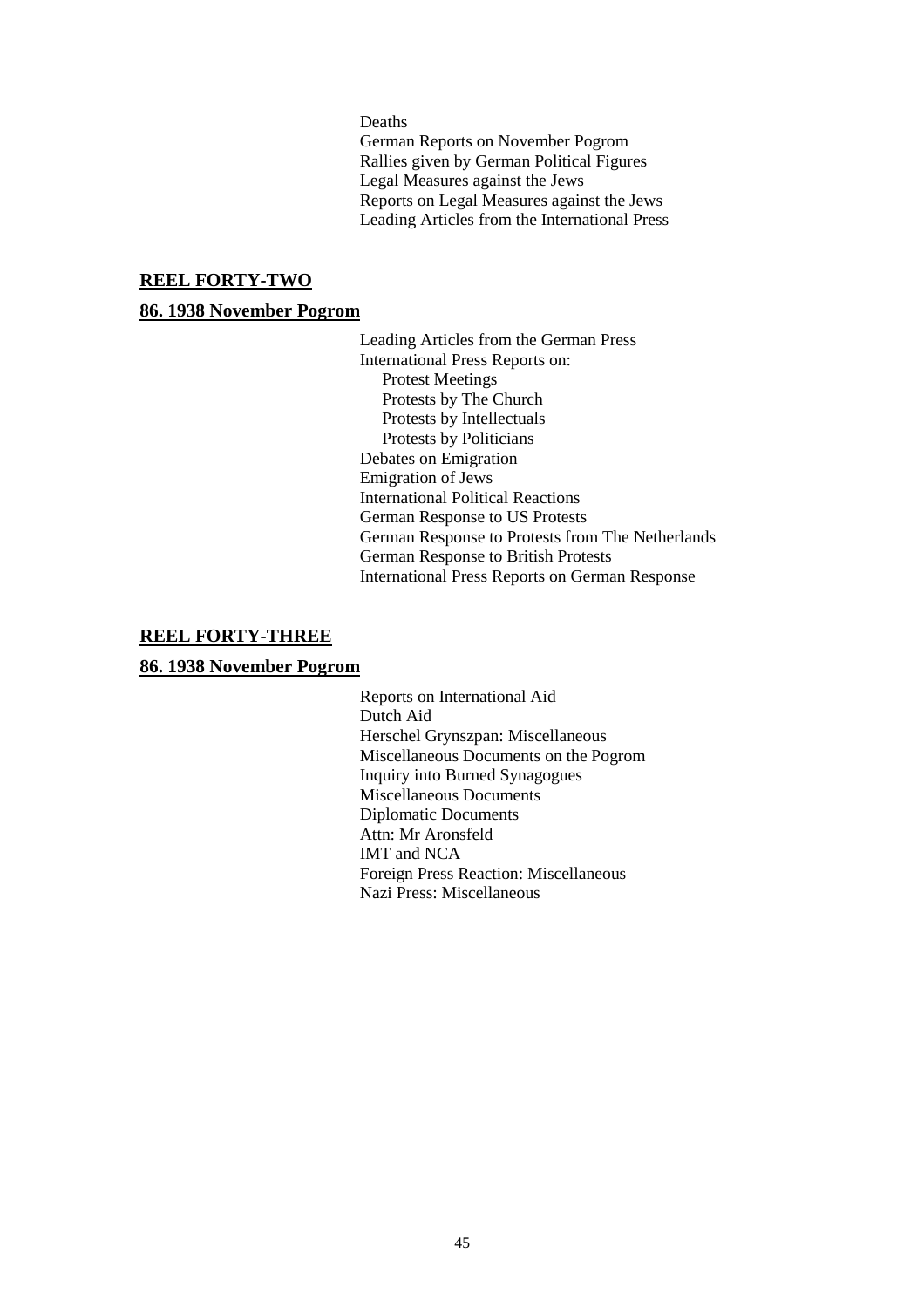# **PRESS CUTTINGS: PART FOUR: NAZI GERMANY, 1933-1939**

## **REEL FORTY-FOUR**

## **87. Race Problems, Persecution of Jews**

General Rassenschande, Mixed Marriages Jews in Court 'Juden unerwünscht', 'Judenrein' Race, Heredity, Population Policies

## **REEL FORTY-FIVE**

## **87. Race Problems, Persecution of Jews**

'Aryanism' Cairo Trial Protocols of Zion 1938 November Pogrom and its aftermath

## **88. Lawyers**

**89. Doctors**

## **90. Scientists and Academicians**

**91. Economy** Anti-Jewish Boycott

## **REEL FORTY-SIX**

**91. Economy** Nazi Economic and Financial Policy

**92. Civil Service** Jews and Non-Jews

**93. Culture** General

Architecture Cabaret and Variété; Chess 'Kulturpolitik' Dancing, Jazz; Education (General); Fashion Films

## **REEL FORTY-SEVEN**

#### **93. Culture** Literature

Music Newspapers and Journalism Painting and Sculpture P.E.N. Clubs Publishers and Booksellers Radio Theatre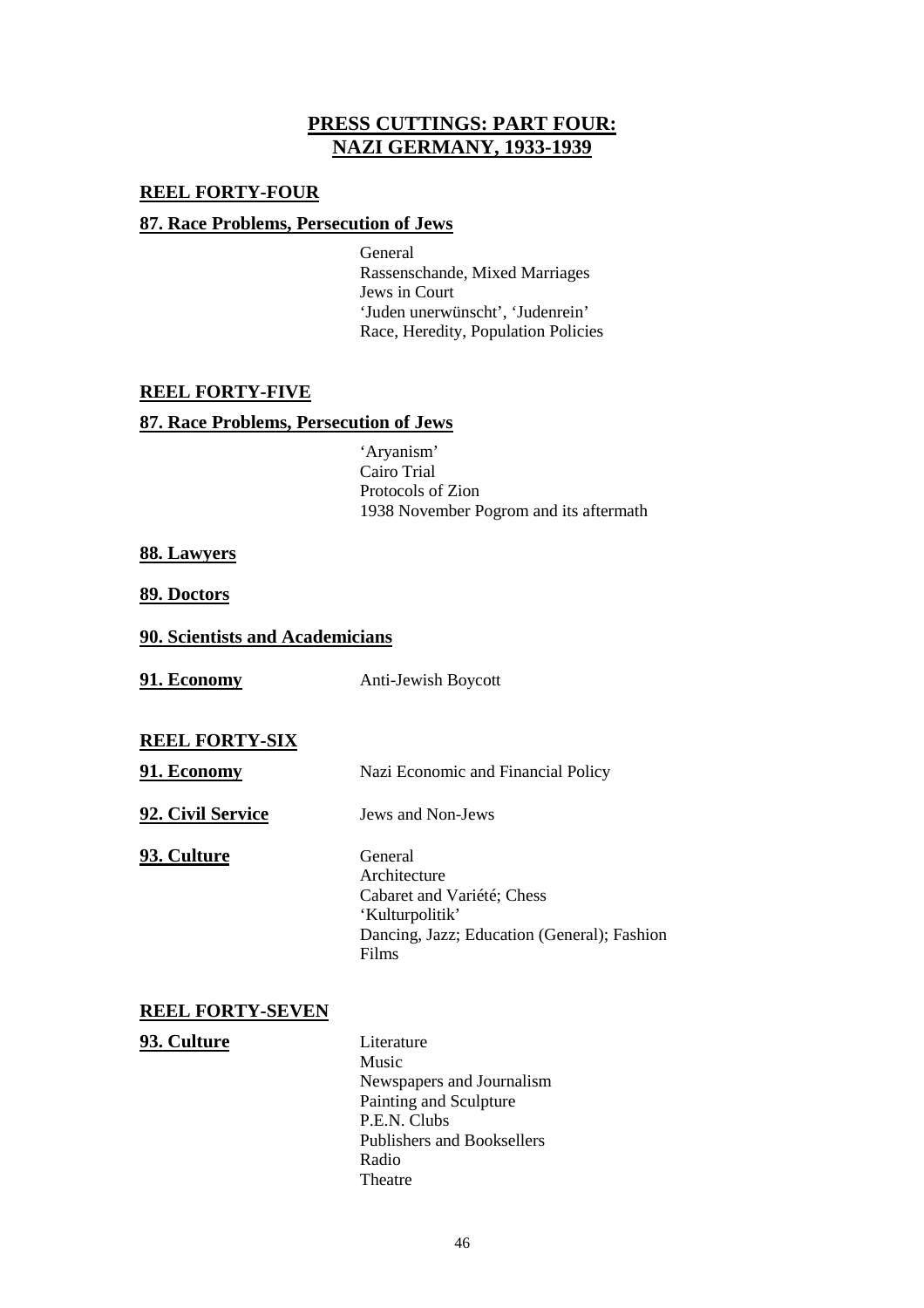Universities and Further Education Institutes Workers' Education – Leisure Schemes, etc.

# **94. Science and Scholarship**

#### **REEL FORTY-EIGHT**

## **95. Religion** General

Jews Catholics: General Russian Orthodox Church Protestants: General Kirchenkampf Paganism

## **REEL FORTY-NINE**

**96. Education** Schools

Universities

**97. Sport** Olympic Games

**98. Law Courts** General Law 'Reform'

**REEL FIFTY**

**99. Other Groups** General

Nationalists Catholic Parties Liberals Socialists Communists Trade Unions, Arbeiterfront and Workmen Pacifists; Army

#### **REEL FIFTY-ONE**

## **100. Foreign Relations and Opinions About Foreign Countries**

General

## **REEL FIFTY-TWO**

## **100. Foreign Relations and Opinions About Foreign Countries**

General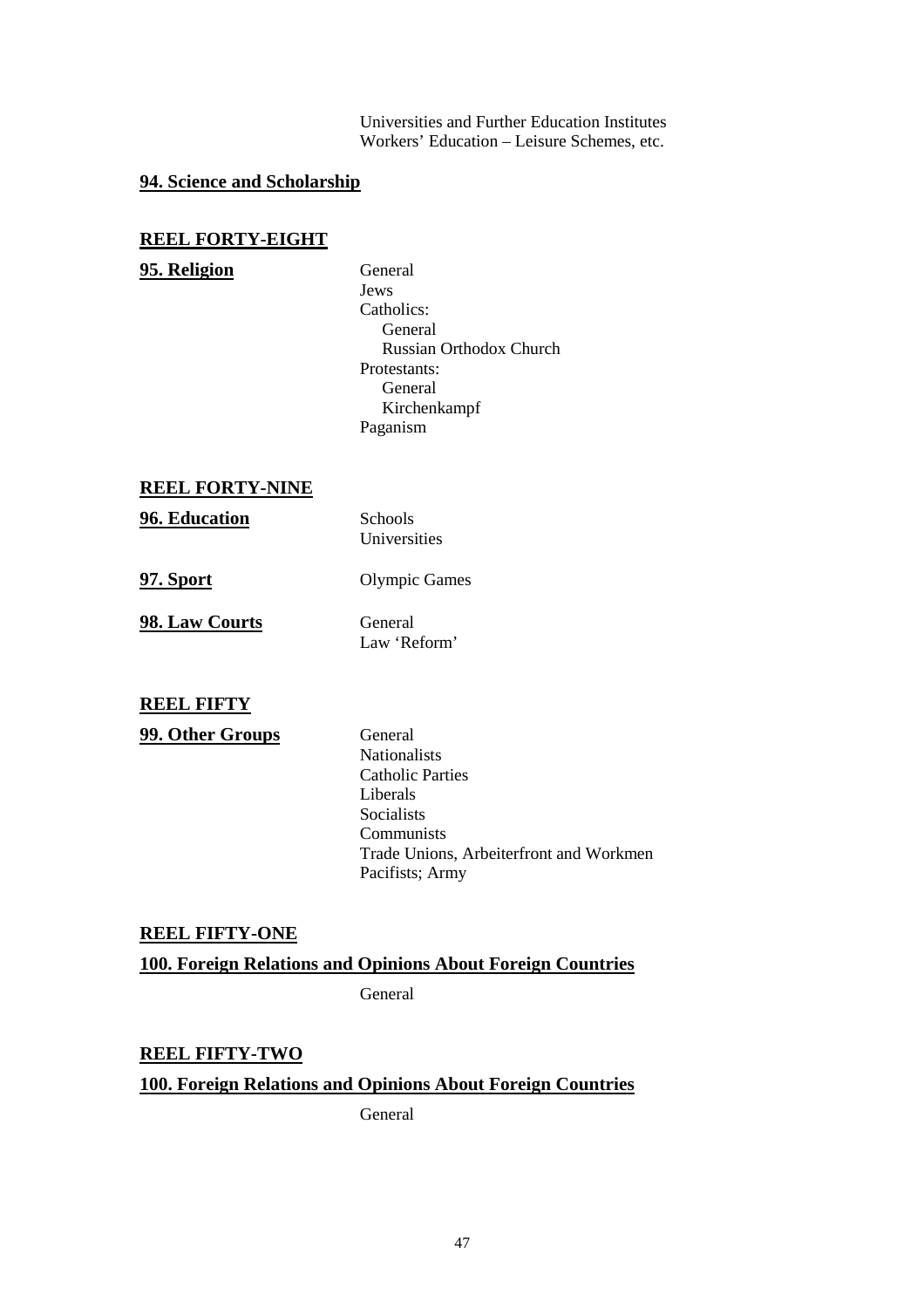## **REEL FIFTY-THREE**

## **100. Foreign Relations and Opinions About Foreign Countries**

General

**REEL FIFTY-FOUR 100. Foreign Relations and Opinions About Foreign Countries** Great Britain

## **REEL FIFTY-FIVE**

**100. Foreign Relations and Opinions About Foreign Countries**

Great Britain USSR

## **REEL FIFTY-SIX**

**101. Nazi Aggression, German Minorities**

General Austria

**REEL FIFTY-SEVEN**

**101. Nazi Aggression, German Minorities**

Austria

**REEL FIFTY-EIGHT**

**101. Nazi Aggression, German Minorities**

Saar

**REEL FIFTY-NINE 101. Nazi Aggression, German Minorities**

Danzig and Polish Corridor

**REEL SIXTY**

**101. Nazi Aggression, German Minorities**

Poland Denmark, Norway

**REEL SIXTY-ONE**

**101. Nazi Aggression, German Minorities**

Czechoslovakia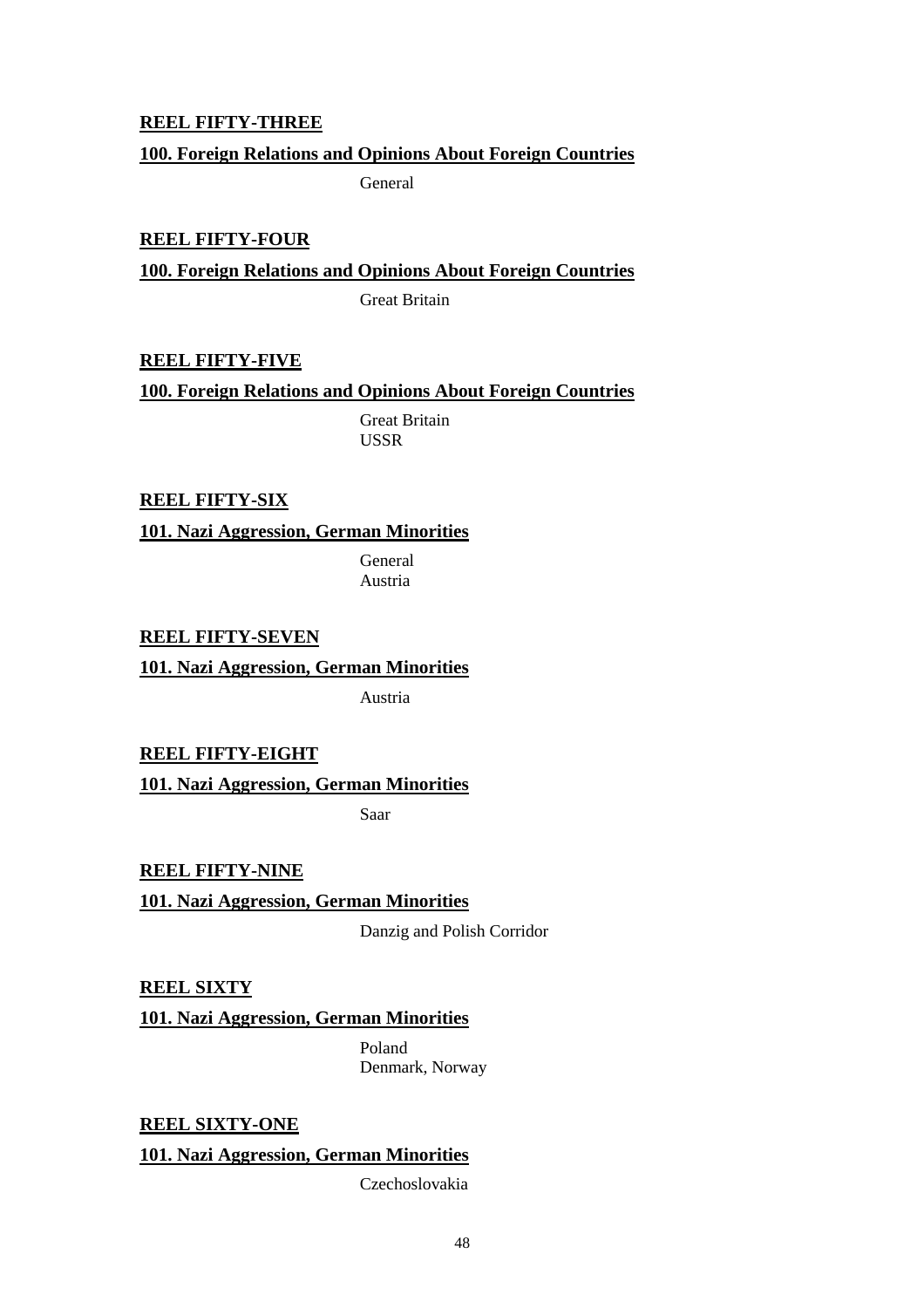## **REEL SIXTY-TWO**

## **101. Nazi Aggression, German Minorities**

Czechoslovakia

## **REEL SIXTY-THREE**

## **101. Nazi Aggression, German Minorities**

Memel Baltic States - General Lithuania Latvia Estonia Ruthenia Romania Italian Tyrol Alsace Lorraine Belgium – Eupen-Malmédy Hungary USSR Miscellaneous – various countries

#### **REEL SIXTY-FOUR**

#### **102. Disarmament, Rearmament**

General

#### **REEL SIXTY-FIVE**

#### **102. Disarmament, Rearmament**

Disarmament Efforts Wehrwissenschaft

**REEL SIXTY-SIX**

**103. The League of Nations** General **Minorities** 

**104. Former German Colonies**

## **REEL SIXTY-SEVEN**

**105. Propaganda** Germany:

General Anti-Catholic Anti-Confessional Church Anti-British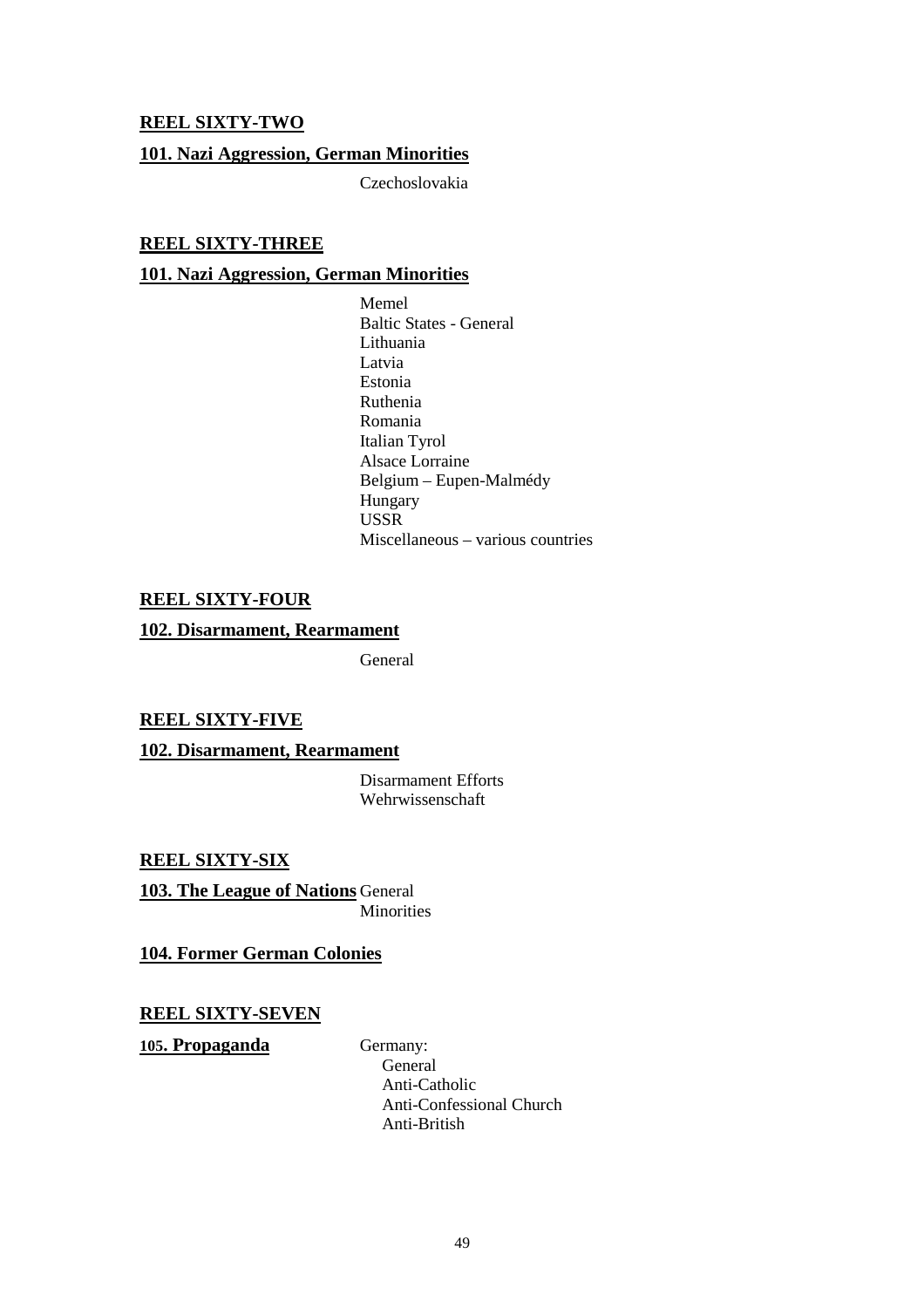## **REEL SIXTY-EIGHT**

105. Propaganda Other Countries

## **REEL SIXTY-NINE**

**105. Propaganda** Great Britain and British Nazi Sympathisers

## **REEL SEVENTY**

**105. Propaganda** Anti-Jewish

## **REEL SEVENTY-ONE**

## **106. Nazi and Personal Liberty**

General The Press: German English Bans, Confiscations, Expulsions of Journalists Elections

# **REEL SEVENTY-TWO**

**107. Atrocities** General

Concentration Camps and Forced Labour Jews 'Judenliebchen' Suicides 'Greuelpropaganda'

**108. Outrages and Assaults** Against Jews

Against Non-Jews Against Foreigners Cuttings from 'Fränkische Tageszeitung', 1934-1935

## **REEL SEVENTY-THREE**

## **109. Arrests, Protective Custody and Expulsions**

Of Germans Of Foreigners

**110. Hitler Youth** General

S.A. S.S.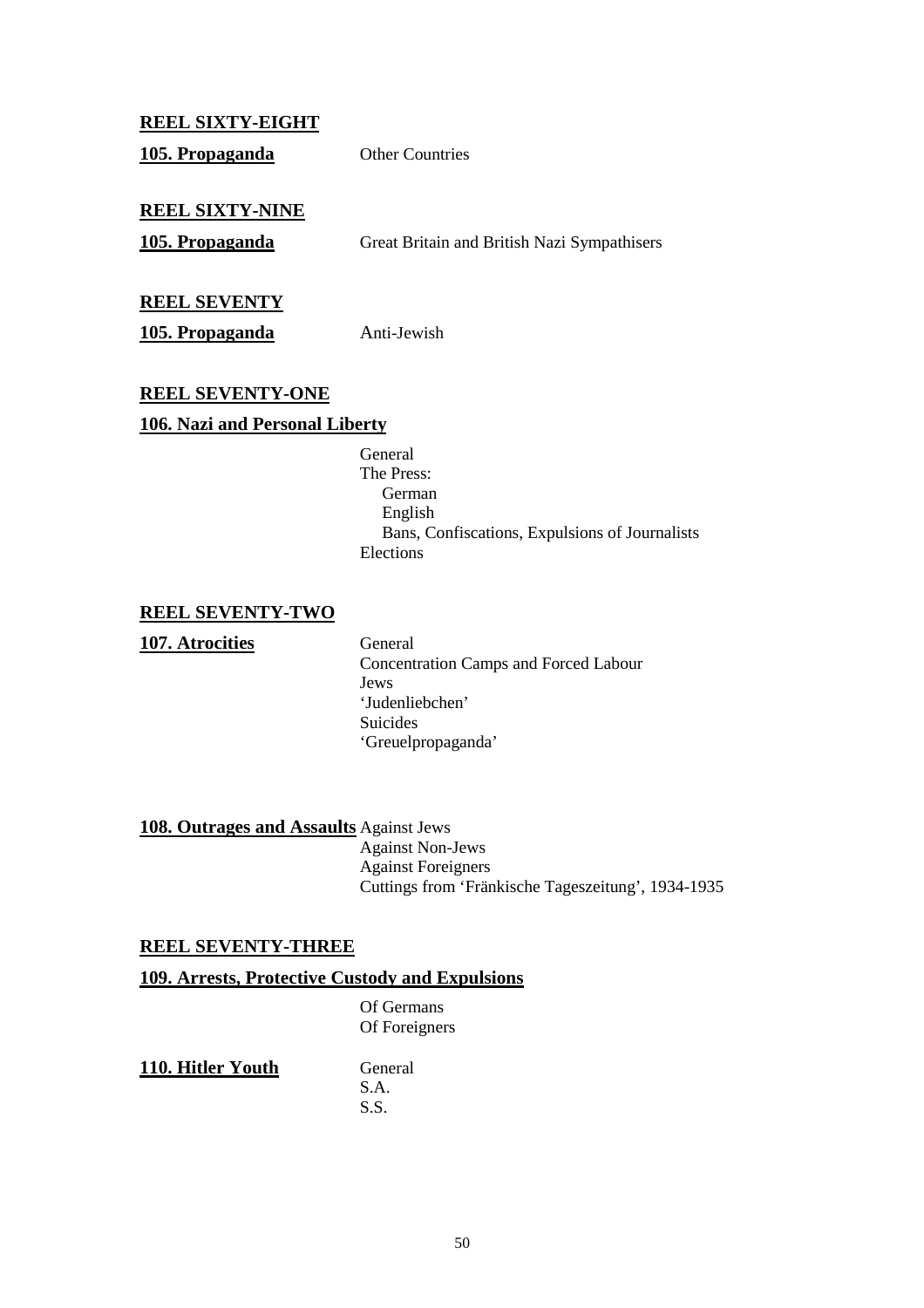## **REEL SEVENTY-FOUR**

## **111. Laws and Decrees**

## **112. The Reichstag Fire** General

The Trial The London Enquiry The 'Brown Book'

## **REEL SEVENTY-FIVE**

113. Nazi Leaders General

Hitler: General Speeches Rearmament and Armed Forces Plots Against Arts, Architecture, Music Anti-Semitism 'Mein Kampf'

# **REEL SEVENTY-SIX**

**113. Nazi Leaders** Göring

Goebbels Rosenberg Papen

## **REEL SEVENTY-SEVEN**

113. Nazi Leaders Streicher Schacht Various, in alphabetical order Military and Naval Leaders, various, in alphabetical order Gauleiters und Reichsstatthalters, various, in alphabetical order Others, in alphabetical order

## **REEL SEVENTY-EIGHT**

#### **114. Passports, Nationality, etc.**

**General** 'Ausbürgerung'

**115. Refugees – Emigration, Expulsions, Deportations**

General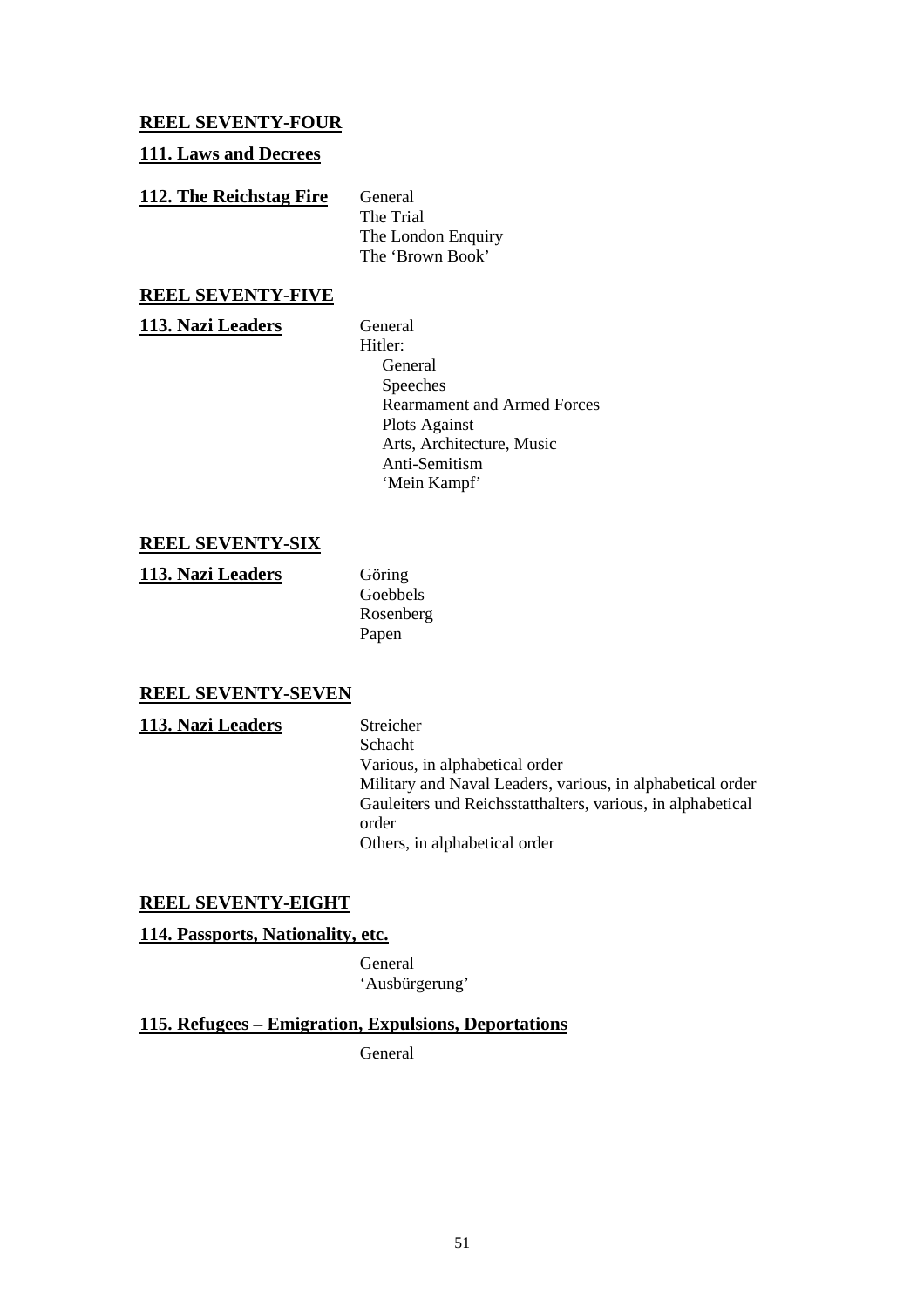# **REEL SEVENTY-NINE**

## **115. Refugees – Emigration, Expulsions, Deportations**

Intellectuals (Scholars, Scientists, Writers, Politicians) Refugee Ships League of Nations Expulsions Evian Conference and Committee Court Cases

## **REEL EIGHTY**

116. Palestine General Jewish Immigration Arabs and Jews

## **REEL EIGHTY-ONE**

**116. Palestine** Riots, Murder, Sabotage Nazi and Fascist Propaganda and Subversion

## **REEL EIGHTY-TWO**

## **117. Foreign Opinion of Germany**

Great Britain – on Revision of Treaties

## **REEL EIGHTY-THREE**

## **117. Foreign Opinion of Germany**

Great Britain – on Revision of Treaties

## **REEL EIGHTY-FOUR**

**117. Foreign Opinion of Germany**

Great Britain – General

## **REEL EIGHTY-FIVE**

#### **117. Foreign Opinion of Germany**

Great Britain: Anti-Semitism, Racism, Persecution of Jews Disarmament and German Rearmament USA France Italy Scandinavia: General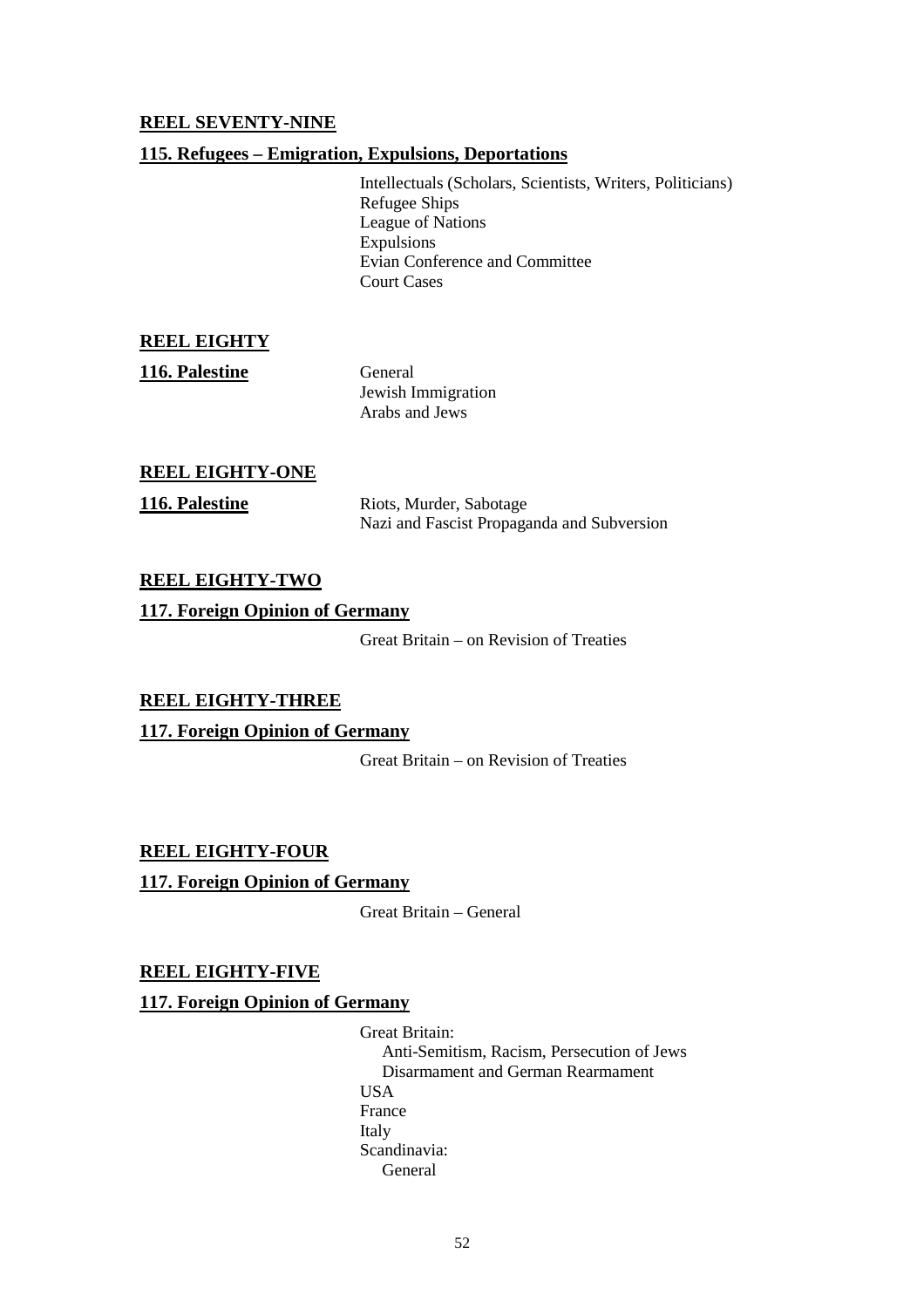Denmark Norway Sweden League of Nations, International Opinion Dominions (Australia, Canada, New Zealand, South Africa) Low Countries (Belgium, Holland) Switzerland Various, in alphabetical order

## **REEL EIGHTY-SIX**

## **118. Fascism and Anti-Semitism Outside Germany**

General Great Britain

## **REEL EIGHTY-SEVEN**

## **118. Fascism and Anti-Semitism Outside Germany**

Austria Romania

#### **REEL EIGHTY-EIGHT**

## **118. Fascism and Anti-Semitism Outside Germany**

Poland Hungary Italy Ireland Scandinavia

#### **REEL EIGHTY-NINE**

## **118. Fascism and Anti-Semitism Outside Germany**

Canada and USA Latin America France Baltic Countries: Estonia Latvia Lithuania Balkan Countries: Bulgaria Greece Yugoslavia Spain Holland and Belgium Switzerland Czechoslovakia Slovakia Carpatho-Ukraine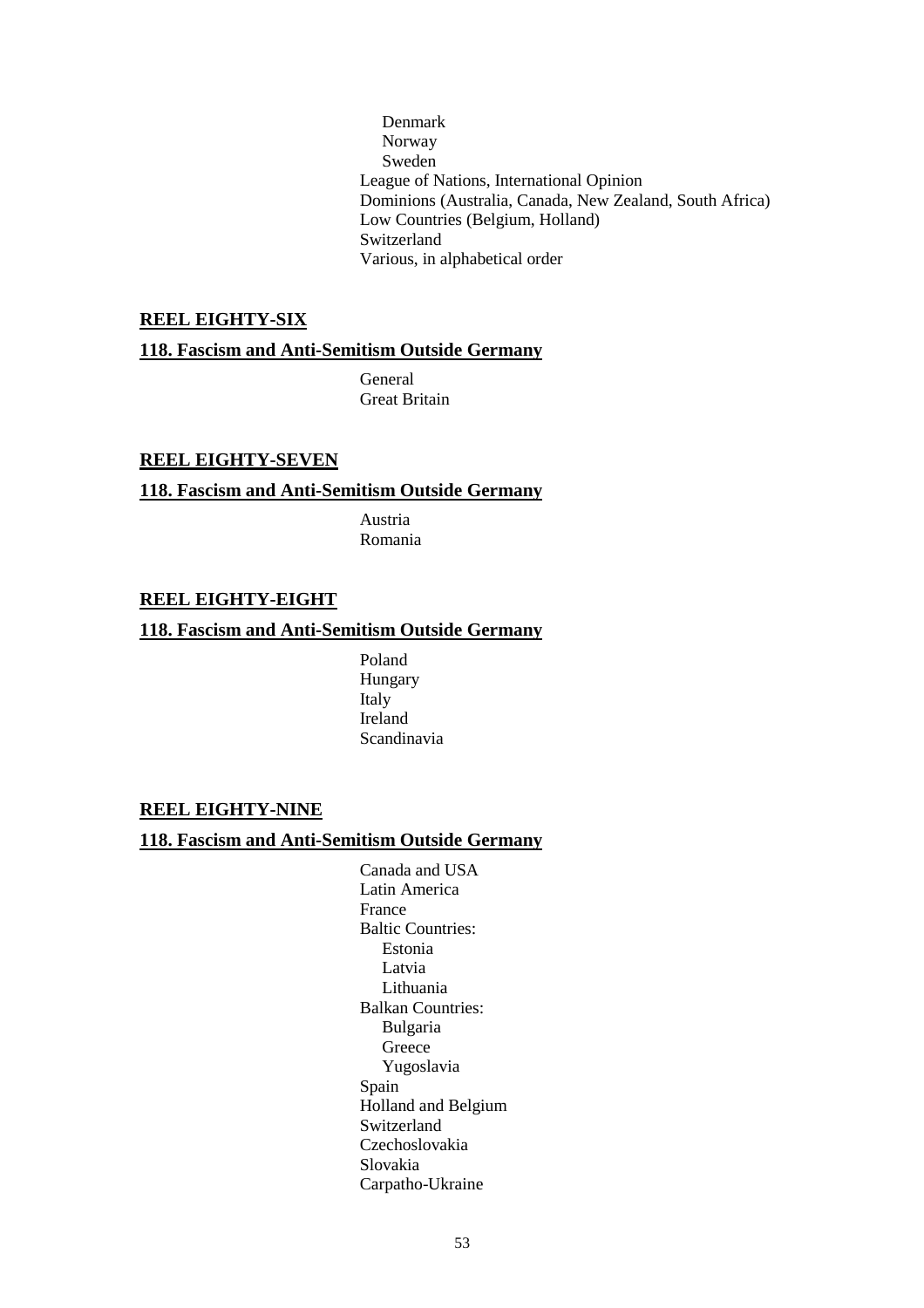South Africa Various Countries, A-Z

## **REEL NINETY**

## **119. Trade, Banking and Industry**

German Foreign Debts

## **REEL NINETY-ONE**

#### **119. Trade, Banking and Industry**

Foreign Trade and Shipping

## **REEL NINETY-TWO**

#### **119. Trade, Banking and Industry**

Miscellaneous Austria

## **REEL NINETY-THREE**

#### **120. Special Topics and Oddities**

General Abuse of National Symbols, 'Kitsch' Animals, Vivisection Renaming of Places, Streets, Months, etc. Food and Drink Culture, Art, Language Uniforms, Fashion Swastika and 'Deutscher Gruss' Racial Absurdities Espionage Items from Various Countries, A-Z Jews outside Germany

#### **121. Constitutional Questions**

#### **122. Corruption and Crime**

General and Individual

#### **123. Nazis and Women**

## **124. Revision of Trianon, St. Germain Peace Treaties**

## **125. Gestapo and Other Police**

#### **126. Jewish Boycott Against Germany**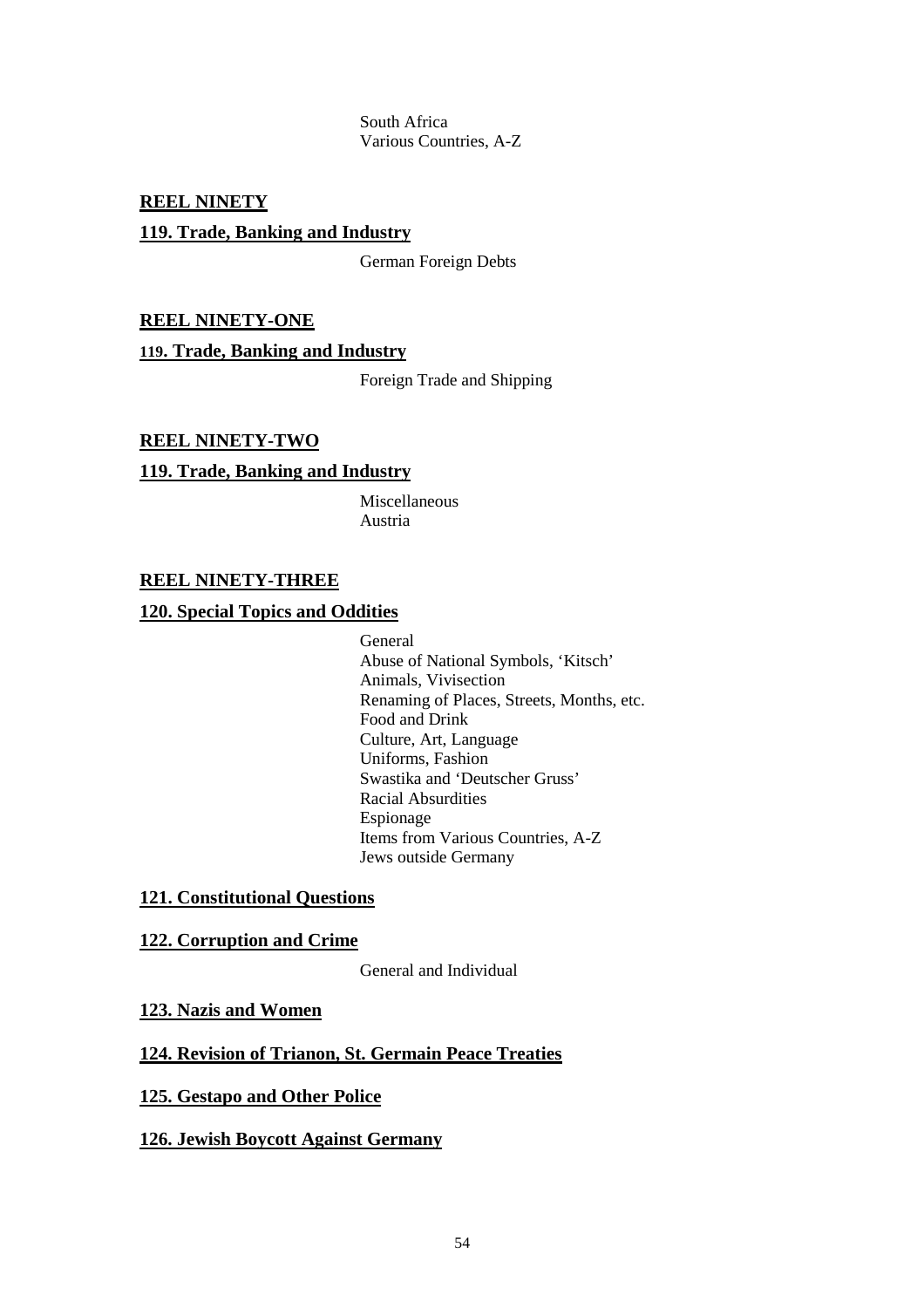# **127. Societies, Sects, Occultism**

Freemasons, German Freemasons, Other Countries Rotary Club 'Ernste Bibelforscher', Jehovah's Witnesses Baptists, Christian Scientists, Salvation Army and other Christian Sects Anthroposophical Society, Astrology, Soothsaying, Miscellaneous Sects and Societies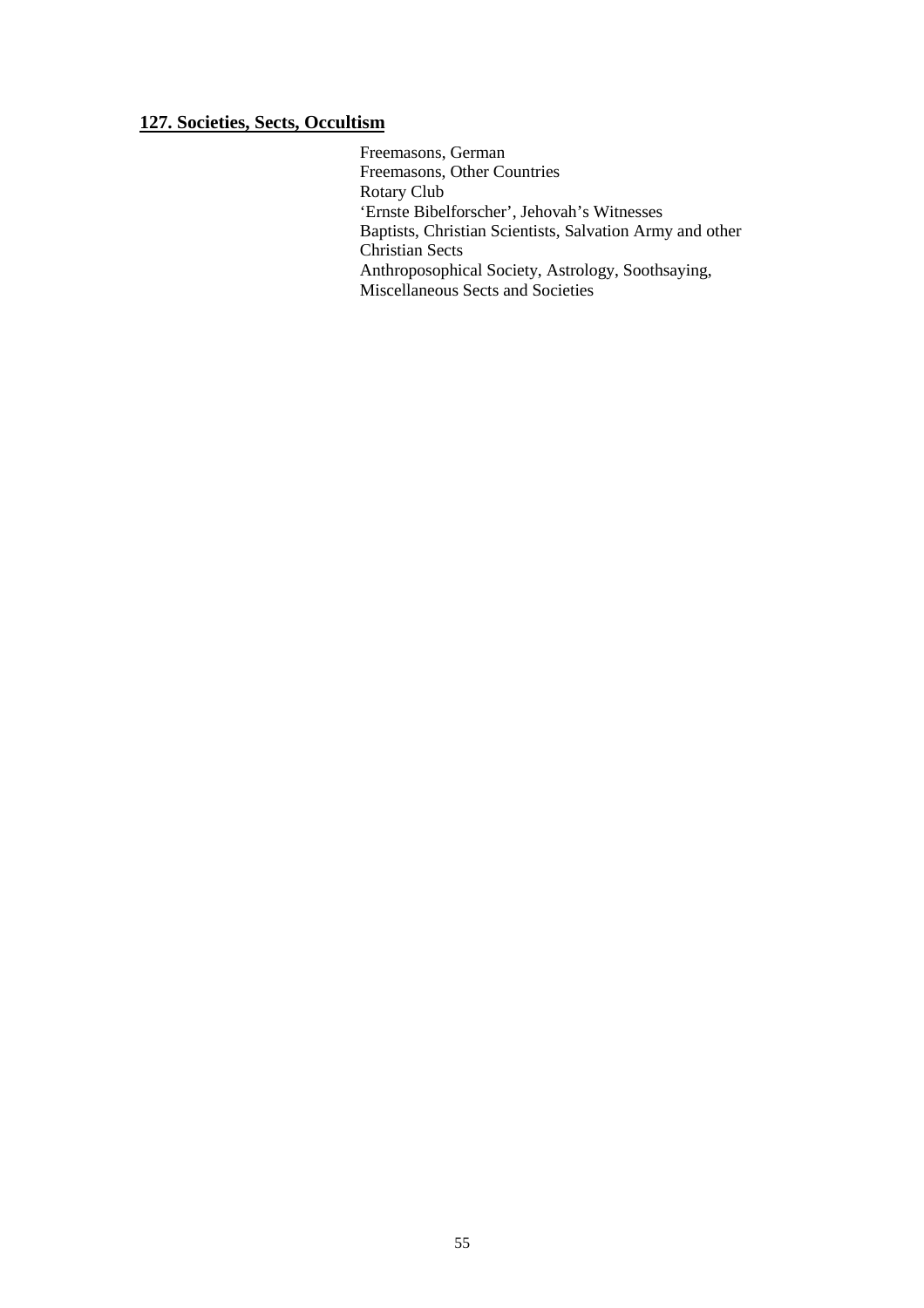# **PRESS CUTTINGS: PART FIVE: WAR-TIME PERIOD, 1939-1945**

## **REEL NINETY-FOUR**

| 128. Nazi Leaders | General                      |
|-------------------|------------------------------|
|                   | Hitler                       |
|                   | Hitler's speeches, 1940-1945 |
|                   | Göring                       |
|                   |                              |

## **REEL NINETY-FIVE**

**128. Nazi Leaders** Goebbels

# **REEL NINETY-SIX**

## **128. Nazi Leaders** Rosenberg

Hess Ribbentrop Frick Funk Ley Frank Terboven Seyss-Inquart Neurath Schirach Himmler Papen

## **REEL NINETY-SEVEN**

## **129. Personalities - Individual**

Abendroth - Mutschmann

## **REEL NINETY-EIGHT**

## **129. Personalities – Individual**

Nabersberg - Zweig Personalities – General

| 129. Towns      | Individual Towns and Regions, A-Z                     |
|-----------------|-------------------------------------------------------|
| 130. Corruption | General<br>Criminality and Corruption among Officials |
|                 | Looting of Art Treasures                              |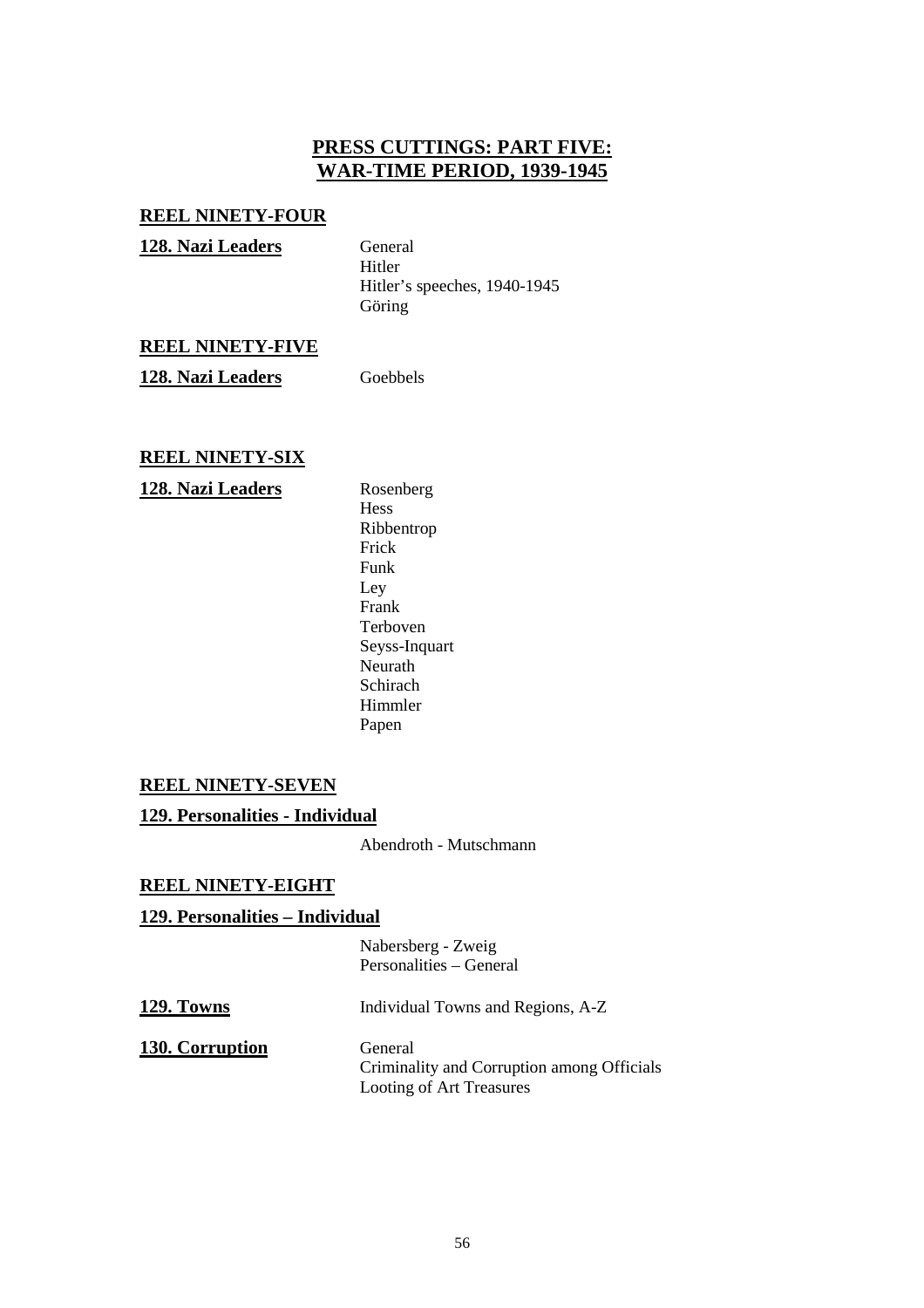## **REEL NINETY-NINE**

**131. Justice** Decrees and Legislation In General (Courts, etc.) War Justice: General Volksschädlinge Offences against Economic Regulations: General Price Regulations Currency Regulations Rationing and other Regulations Radio Offences Befriending and Associating with P.O.W.s Blackout Offences Heimtücke Offences against Works Regulations Death Sentences and Executions Arson Wegen Widerstandes erschossen Jews in Court Poles in Court Czechs in Court

## **REEL ONE HUNDRED**

**132. Youth and Education** Schools

High Schools and Universities Hitler Jugend and Bund Deutscher Mädchen German Youth Juvenile Offenders Juvenile Labour Political Colleges (Napola, Adolf Hitler Schulen) Vocational Training (Berufserziehung) Luftwaffenhilfe and Pre-Military or Pre-Naval Training (Wehrertüchtigungslage)

#### **REEL ONE HUNDRED AND ONE**

| 133. Culture | General                                  |
|--------------|------------------------------------------|
|              | Cruelty to Animals                       |
|              | Eroticism                                |
|              | Music                                    |
|              | Theatre                                  |
|              | Dancing                                  |
|              | Arts and Architecture                    |
|              | Books, Literature, Writers               |
|              | <b>Book Reviews and New Publications</b> |
|              | Language                                 |
|              | Libraries                                |
|              | Films                                    |
|              | Nazi Weltanschauung                      |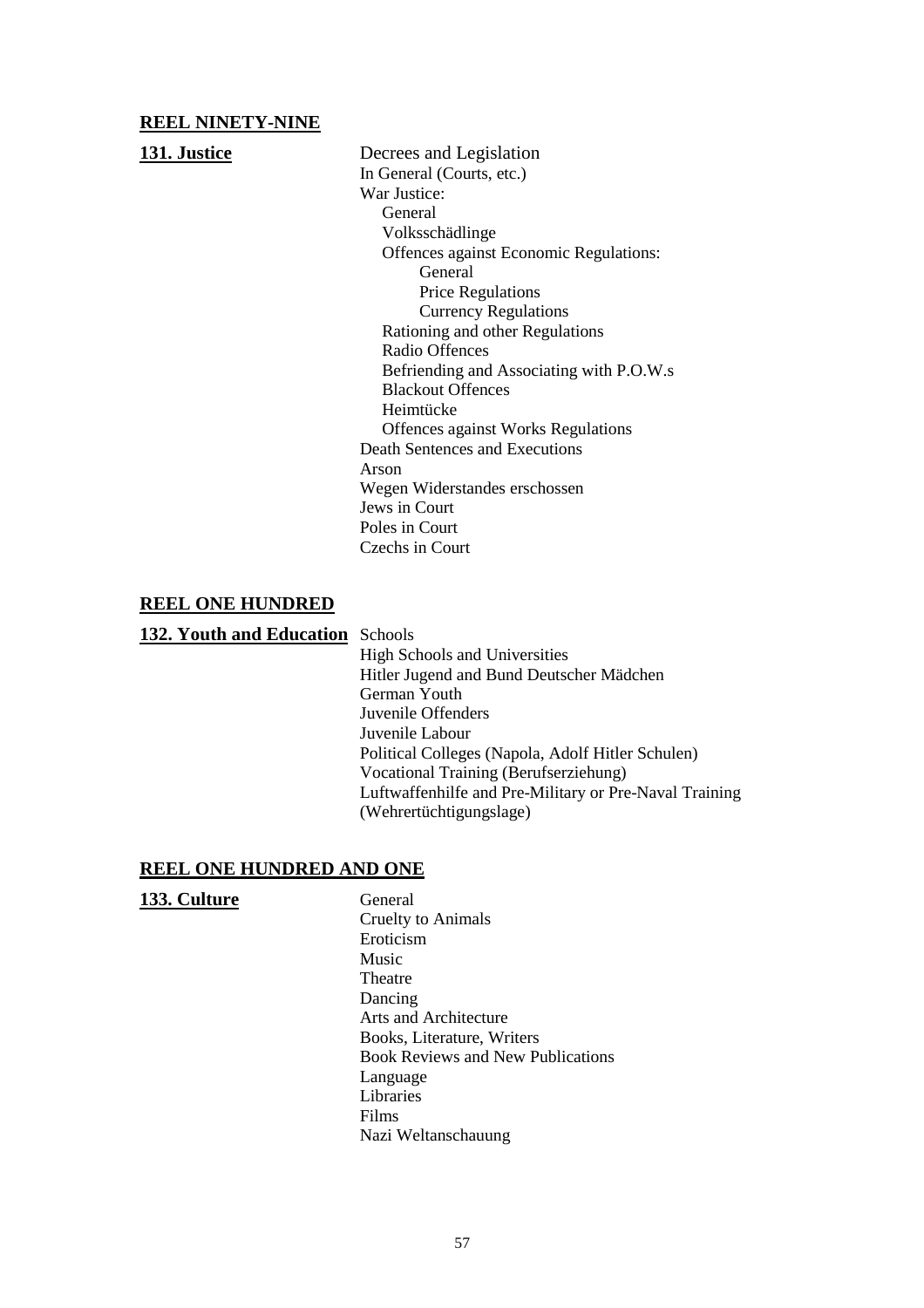## **134. Science and Scholarship**

General Nazi

**135. Sports and Athletics**

## **REEL ONE HUNDRED AND TWO**

**136. Nazis and Religion** Hostility to Christianity and Neo-Paganism Catholic Church Protestant Church Other Churches and Sects

### **137. Health and Population Policy**

General State of Health Doctors and Other Medical Services Population, Sterilisation, Race Hygiene Alcohol and Nicotine Racism: General **Gypsies** 

**138. Civil Service** General

Municipalities Administration: General Gaue

## **REEL ONE HUNDRED AND THREE**

**139. Nazis and Opposition** General

Conservatives, Monarchists and Armed Forces: General  $20<sup>th</sup>$  July 1944 Conspiracy Left Opposition: **General** Victims of Fascism **Communists** Otto Strasser and Black Front Secret Radio 'Free German' Movements Intellectuals

## **140. Civilian Defeatism, Discontent, Unrest, etc.**

General 'Durchhalten' Civilian Sector and Invasion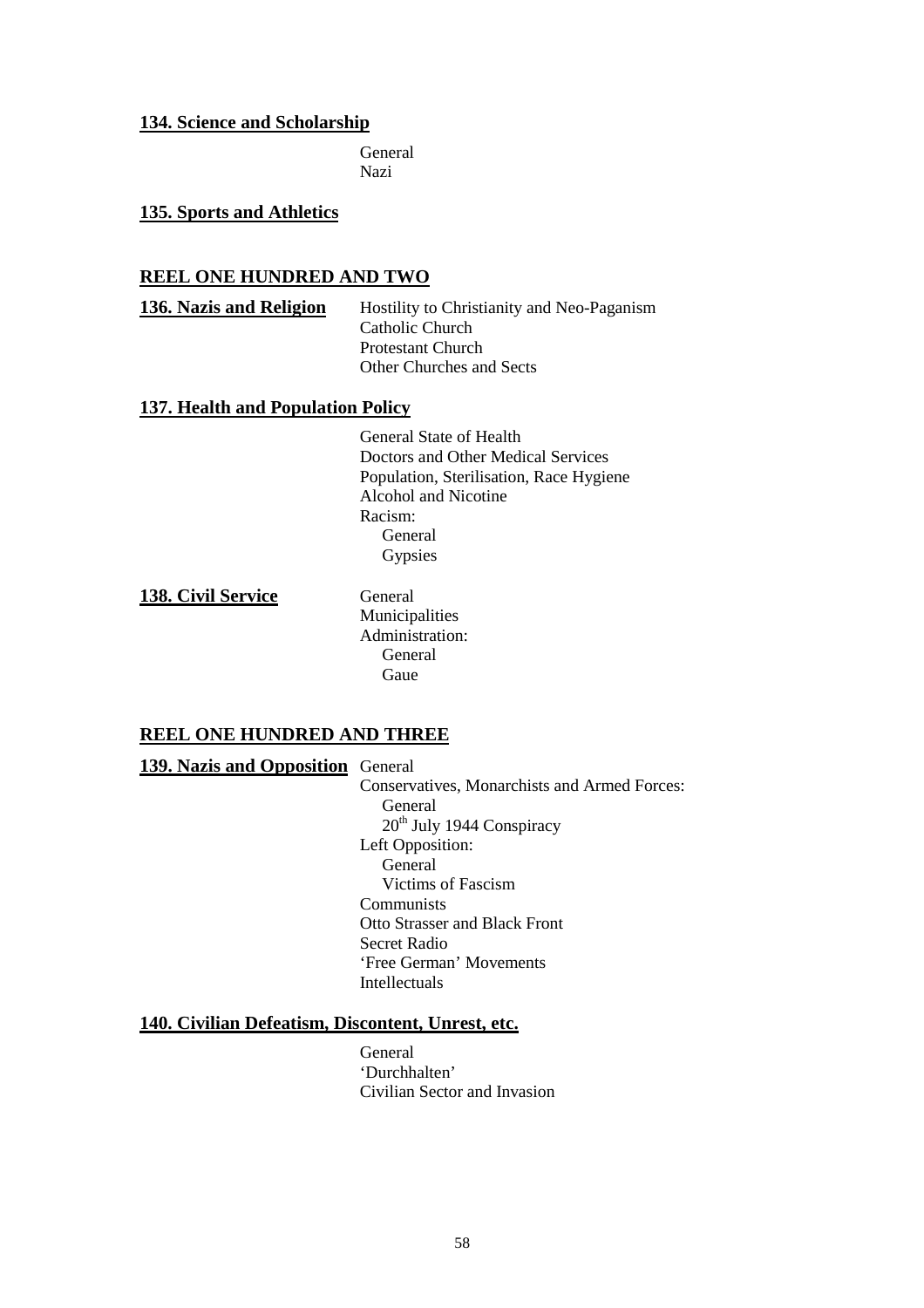## **REEL ONE HUNDRED AND FOUR**

## **141. Inefficiency, Negligence, Lack of Discipline**

General Difficulties, Hardship, Scarcities

## **142. Police**

## **143. S.S., Gestapo and S.D.**

General Waffen-S.S. S.A. N.S.K.K., N.S.T.K.

144. Personal Freedom General Censorship

**145. Atrocities** General

Concentration Camps: General Buchenwald Dachau Auschwitz-Birkenau Bergen-Belsen Various, A-Z Majdanek Jews Forced Labour

## **REEL ONE HUNDRED AND FIVE**

#### **146. Propaganda in Germany**

General Winter Relief and Kriegshilfswerk Volkswagen, Volkstraktor Volkswohlfahrt Anti-British and American Anti-Jewish Anti-Polish Anti-Allied

#### **147. Women**

#### **REEL ONE HUNDRED AND SIX**

#### **148. Economic Situation**

General Restaurant and Tourist Trade, Communal Kitchen Food and Drink

Fuel Clothing and Household Textiles: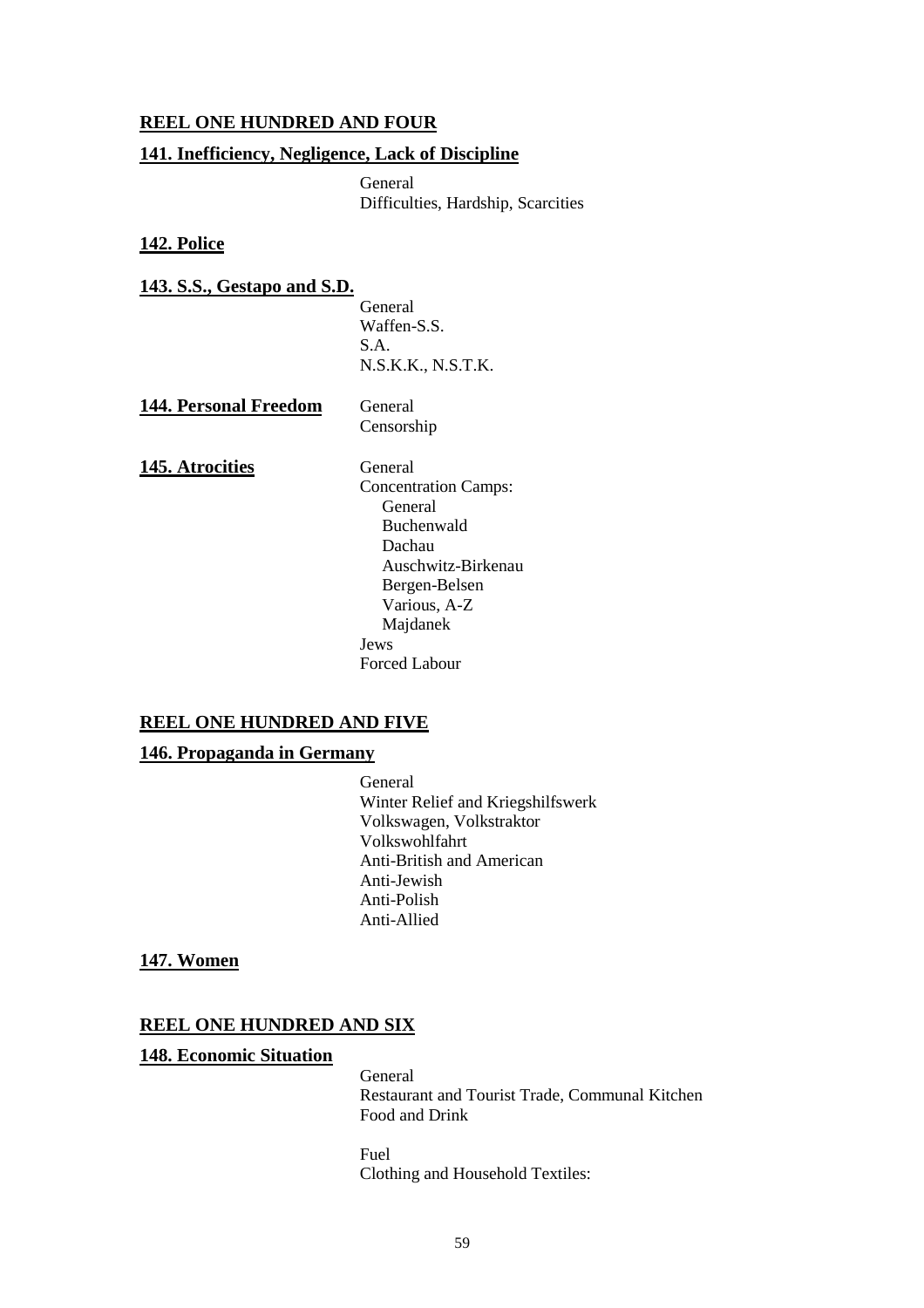General Fashions

## **REEL ONE HUNDRED AND SEVEN**

148. Economic Situation Raw Materials (Metals, Soap, Paper, Scrap, etc.) 'Ersatz' Transport: General (including Roads, Inland Waterways) Rail and Air Taxes Restrictions of Production and Sale, Rationing Postal Service

## **REEL ONE HUNDRED AND EIGHT**

| 149. Industry and Trade | General                                 |
|-------------------------|-----------------------------------------|
|                         | Individual Industries and Firms:        |
|                         | General                                 |
|                         | Employers                               |
|                         | Four Year Plan and Herman Göring Works  |
|                         | <b>Small Tradesmen and Retail Trade</b> |
|                         | Workers:                                |
|                         | General                                 |
|                         | Foreign Workers, Volksdeutsche          |
|                         | Shortage of Labour                      |
|                         | Labour Front and 'Kraft durch Freude'   |
|                         | Prices                                  |
|                         |                                         |

# **REEL ONE HUNDRED AND NINE**

149. **Industry and Trade** Wages and Income Social Policy Housing, Building Trade and Real Estate Musterbetriebe Engineers, Techniques, Technische Nothilfe

## **150. Agriculture**

## **151. Foreign Trade (including Occupied Europe)**

General Mercantile Marine

## **REEL ONE HUNDRED AND TEN**

#### **152. Finance and Banking**

#### **153. Economic Warfare**

154. Evacuation General

Evacuation of Factories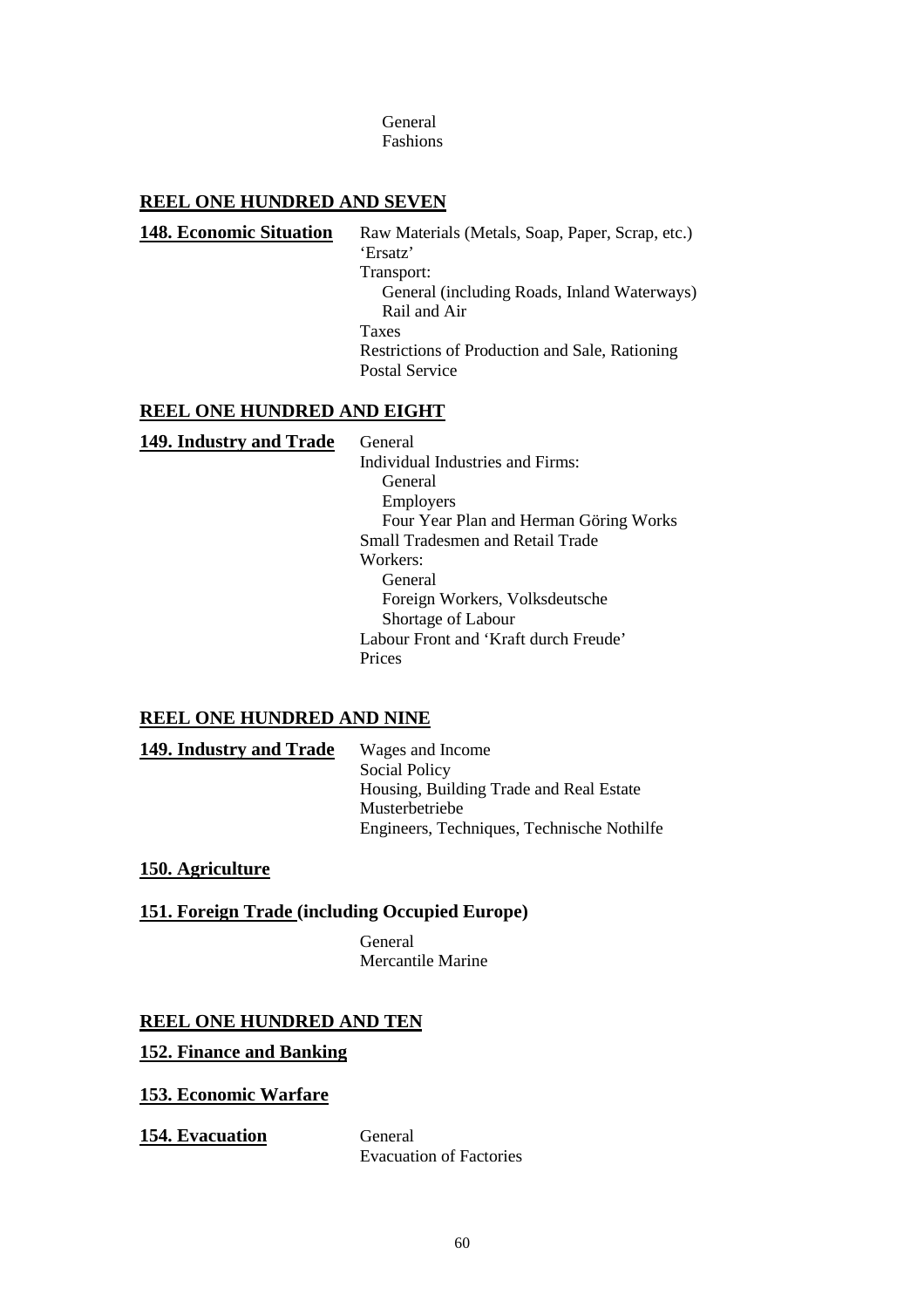**155. Population Transfer** Volksdeutsche and German Refugees

# **156. General War Measures**

**157. The Nazi Party and Doctrine**

**REEL ONE HUNDRED AND ELEVEN**

**158. Press**

**159. Radio**

**160. Reports and Opinion on Germany**

**161. The 'V' Campaign**

**162. Fifth Column and Collaborators**

163. British Fascists Regulation 18B

# **REEL ONE HUNDRED AND TWELVE**

**164. German Foreign Relations and Policy**

General Nazi-Soviet Relations

# **REEL ONE HUNDRED AND THIRTEEN**

**165. Great Britain, British Commonwealth and Germany**

General 'Invasion' Canada South Africa Australia and New Zealand India and Singapore Colonies Ireland Channel Islands

## **REEL ONE HUNDRED AND FOURTEEN**

166. France General

Alsace-Lorraine Paris and Occupied France Foreign Policy Free French: General Government and Personalities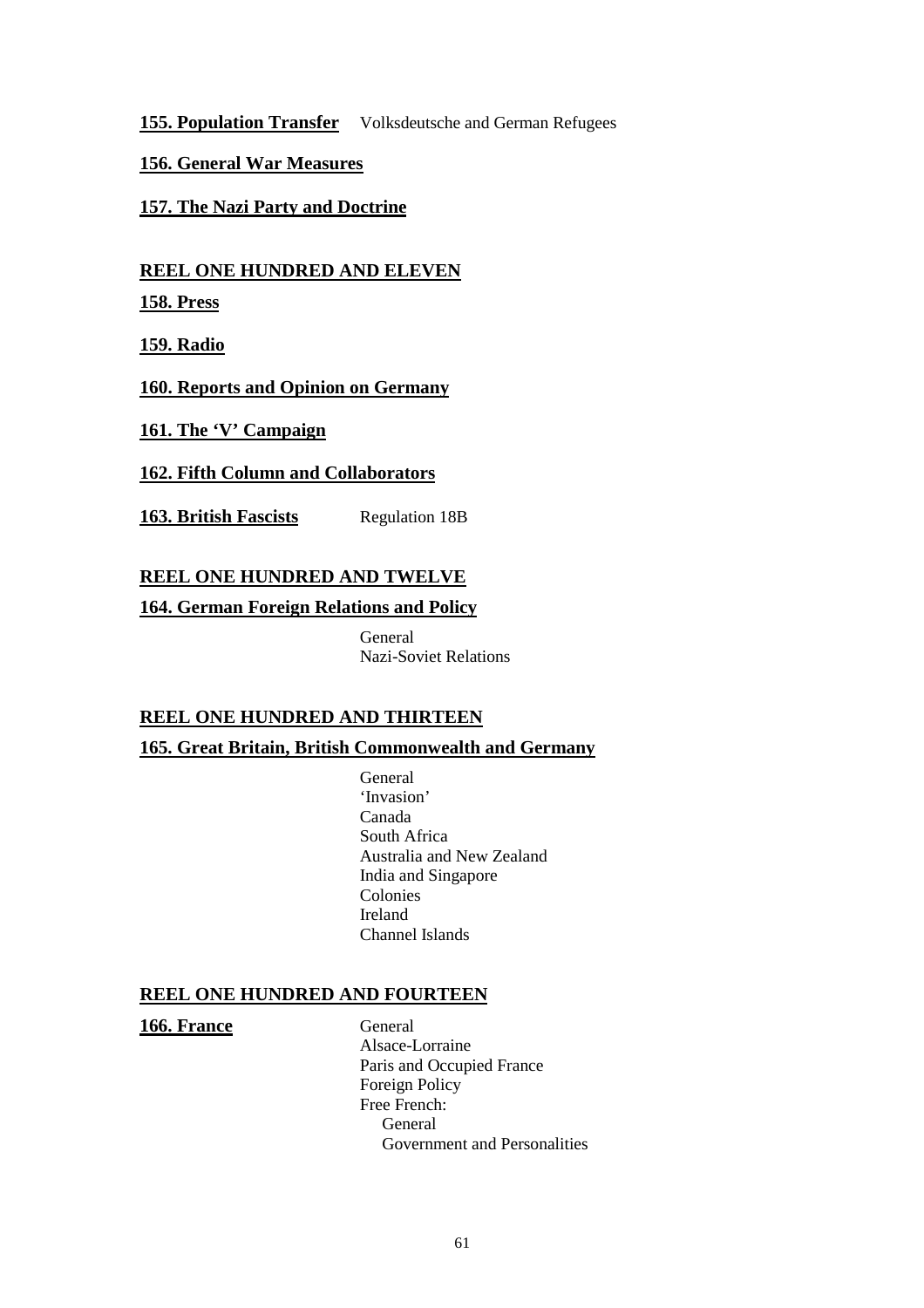## **REEL ONE HUNDRED AND FIFTEEN**

| 166. France | French Personalities, $A-Z$ (Abadie – Zay) |
|-------------|--------------------------------------------|
|             | Resistance and Opposition                  |

#### **REEL ONE HUNDRED AND SIXTEEN**

#### **166. France** Militia

Political Parties and Bodies: General Socialists, Communists and Others: Collaborators, Fascists, Anti-Semites – General Collaborators, Fascists, Anti-Semites – Individual (A-Z) Légion des Volontaires, Phalange, etc. Administration and Government: General Nazi Occupation Army, Navy, Airforce and Police (other than Militia) Air Raids, Air Raid Precautions Workers: General French Labour for Germany Prisoners of War Youth and Education Health: General Population Policy

#### **REEL ONE HUNDRED AND SEVENTEEN**

166. France Food, Restaurants, Agriculture: General Black Market and Other Misdemeanours Economy: General Finance Industry, Commerce, Raw Materials Transport and Public Services Culture, Press, Propaganda, Censorship, Radio Legislation: **General** Riom and Other Trials Colonies: General Far East Middle East Africa Hadjerat M'Guil and Other Vichy French Labour Camps Madagascar West Indies and elsewhere Freemasons, Jews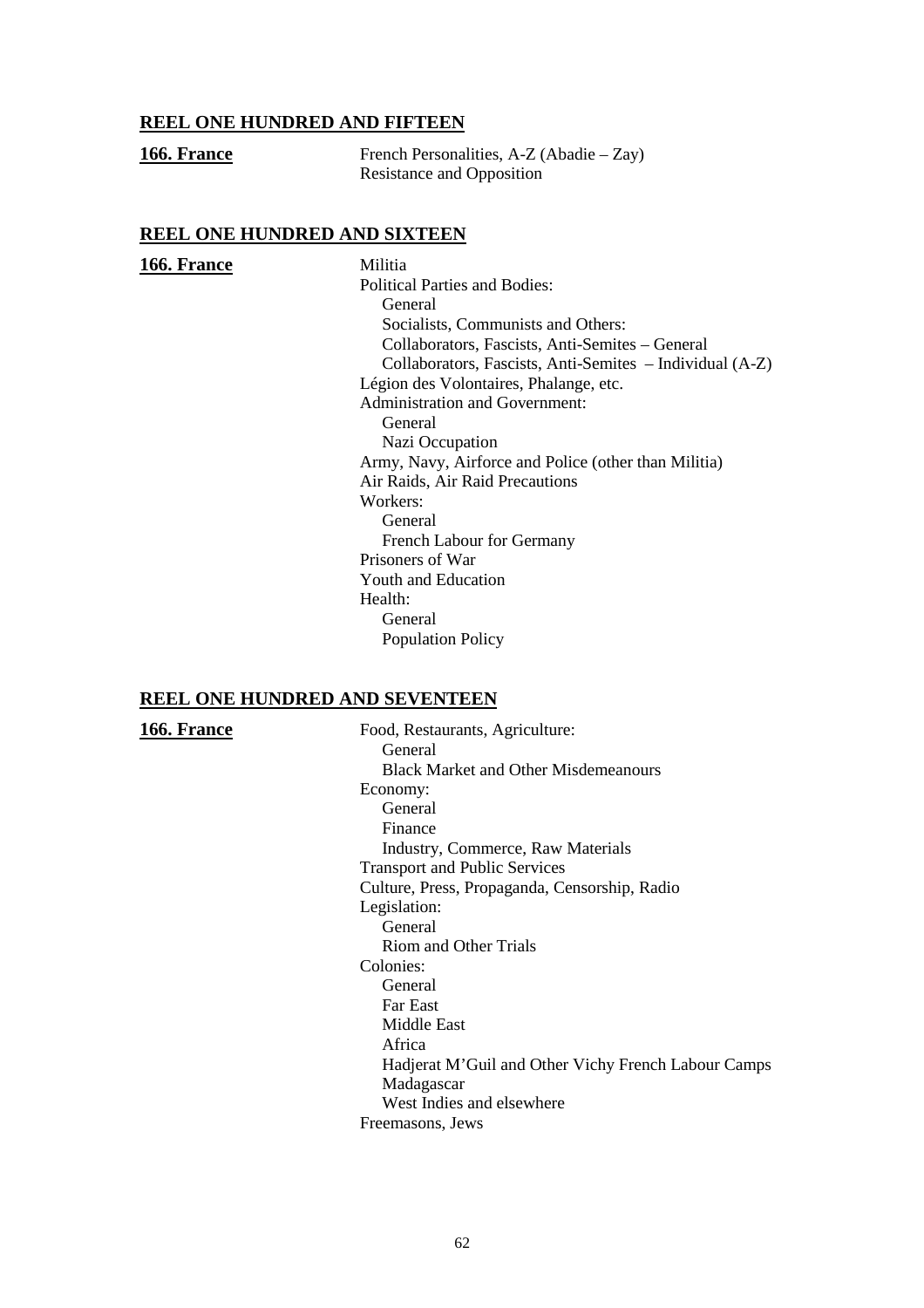#### **REEL ONE HUNDRED AND EIGHTEEN**

**167. Italy** Mussolini and Family Ciano Personalities, A-Z Fascist Party and Government: General Post-Fascist Government Fascist Republic King and Royal Family Armed Forces, Partisans Fascist Republican Forces Economic Life, Finance, Industry, Prices: General Food, Black Market, Rationing Clothing, Textiles Fuel and Transport Raw Materials Social Policy, Workers, Left-Wing Parties Youth and Education: General Culture Press, Radio, Propaganda Churches

## **REEL ONE HUNDRED AND NINETEEN**

**167. Italy** Discontent, Morale, Anti-Fascism Crime, Trials, Justice General War Measures Racism, Population Policy, Health General Reports on Conditions in Italy Italian Empire and Imperial Aspirations Foreign Relations and Policy Italian Anti-Fascists Abroad Foreign Propaganda and Fascists Abroad Women Air Raids, Air Raid Precautions Armistice German-Occupied Italy Relations with Germany

#### **REEL ONE HUNDRED AND TWENTY**

#### **168. United States of America**

General Attacks against the USA

#### **REEL ONE HUNDRED AND TWENTY-ONE**

#### **169. Russia** General

Communism and Attacks on Communism Nazi-Occupied Territories of Russia Proper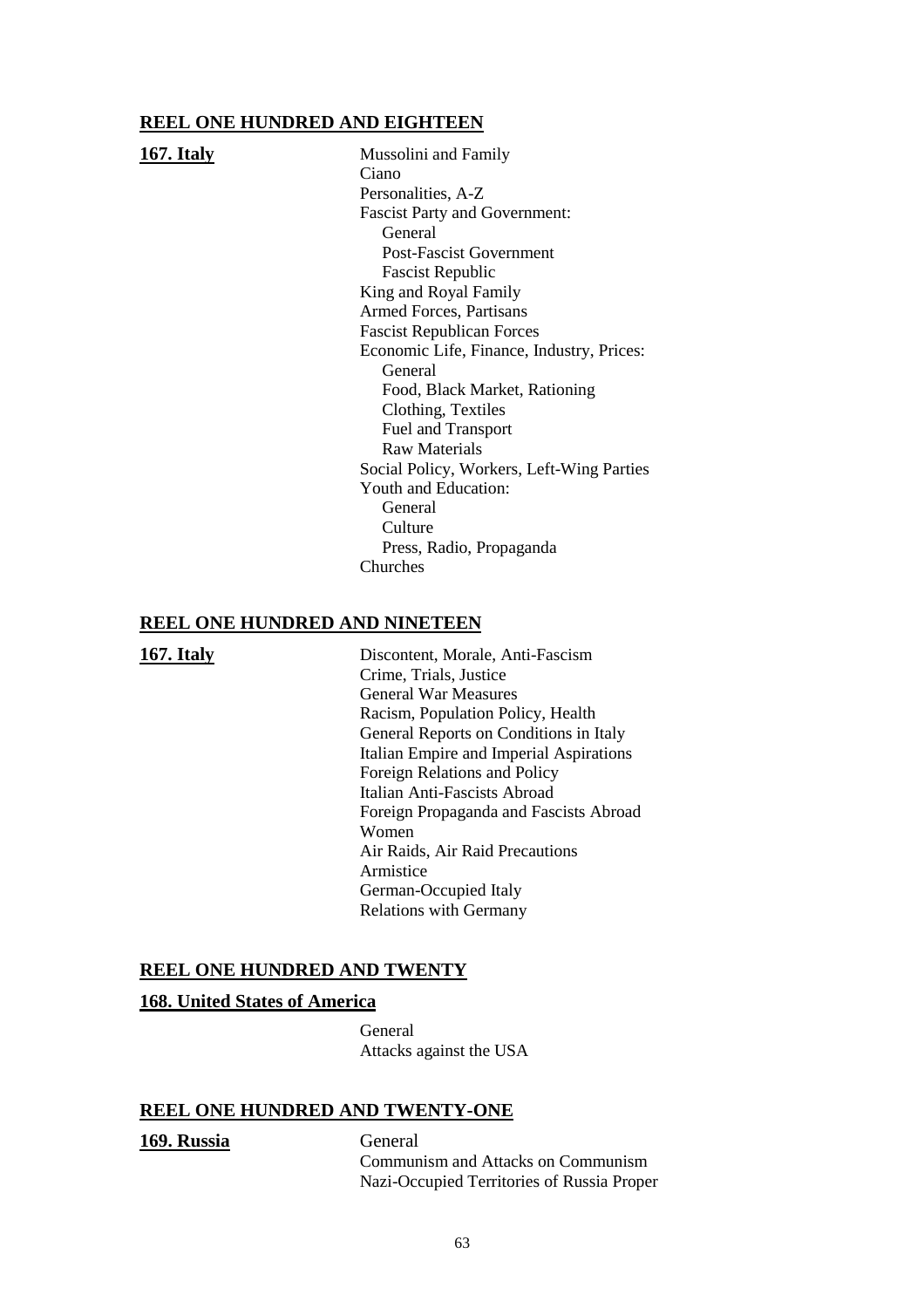Ukraine and Ukrainian Nationalism Russian Empire and Russian-Occupied Territories

## **REEL ONE HUNDRED AND TWENTY-TWO**

**170. Japan** General

Japanese-Occupied Territories

#### **171. Various Countries and Occupied Europe**

**General** Denmark Iceland

## **REEL ONE HUNDRED AND TWENTY-THREE**

#### **171. Various Countries and Occupied Europe**

Norway: **General** Fascists and Collaborators Sweden and Scandinavia

## **REEL ONE HUNDRED AND TWENTY-FOUR**

## **171. Various Countries and Occupied Europe**

Holland: General Fascists and Collaborators Netherland Indies and Other Colonies

## **REEL ONE HUNDRED AND TWENTY-FIVE**

## **171. Various Countries and Occupied Europe**

Belgium: General Fascists and Collaborators Luxembourg Flemings

#### **REEL ONE HUNDRED AND TWENTY-SIX**

#### **171. Various Countries and Occupied Europe**

Poland: General General Government Annexed Territory Danzig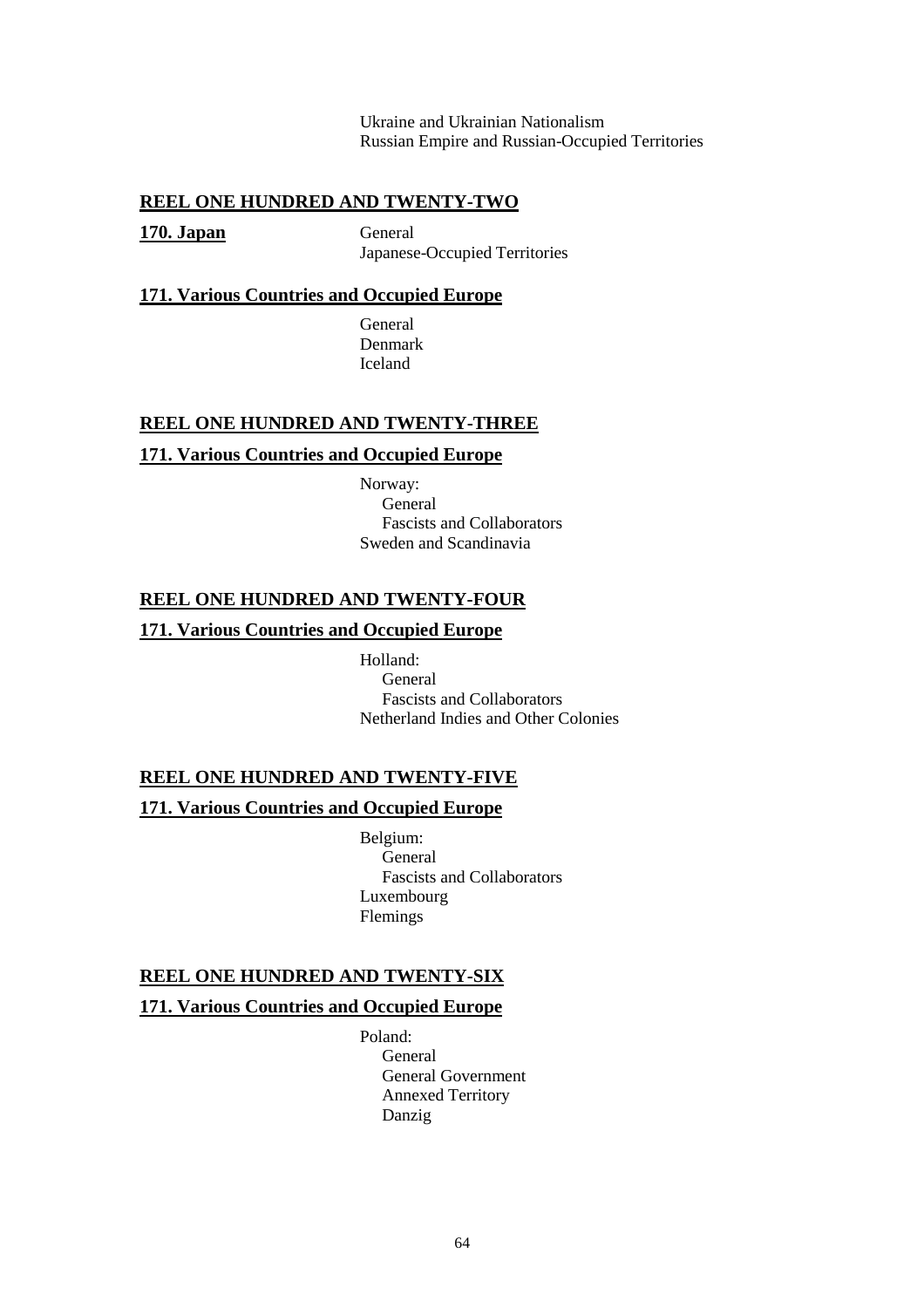## **REEL ONE HUNDRED AND TWENTY-SEVEN**

## **171. Various Countries and Occupied Europe**

'Protectorate': General Sudetenland Slovakia: General Czech-Slovak Relations

# **REEL ONE HUNDRED AND TWENTY-EIGHT**

## **171. Various Countries and Occupied Europe**

Hungary Switzerland Spain: General Spanish-German Relations Tangiers and Other Colonies Portugal

## **REEL ONE HUNDRED AND TWENTY-NINE**

## **171. Various Countries and Occupied Europe**

Balkans: General Yugoslavia Croatia

# **REEL ONE HUNDRED AND THIRTY**

### **171. Various Countries and Occupied Europe**

Balkans: Romania Bulgaria **Greece** Albania

## **REEL ONE HUNDRED AND THIRTY-ONE**

## **171. Various Countries and Occupied Europe**

Finland Baltic Countries: General Lithuania Estonia Latvia China and Far East: General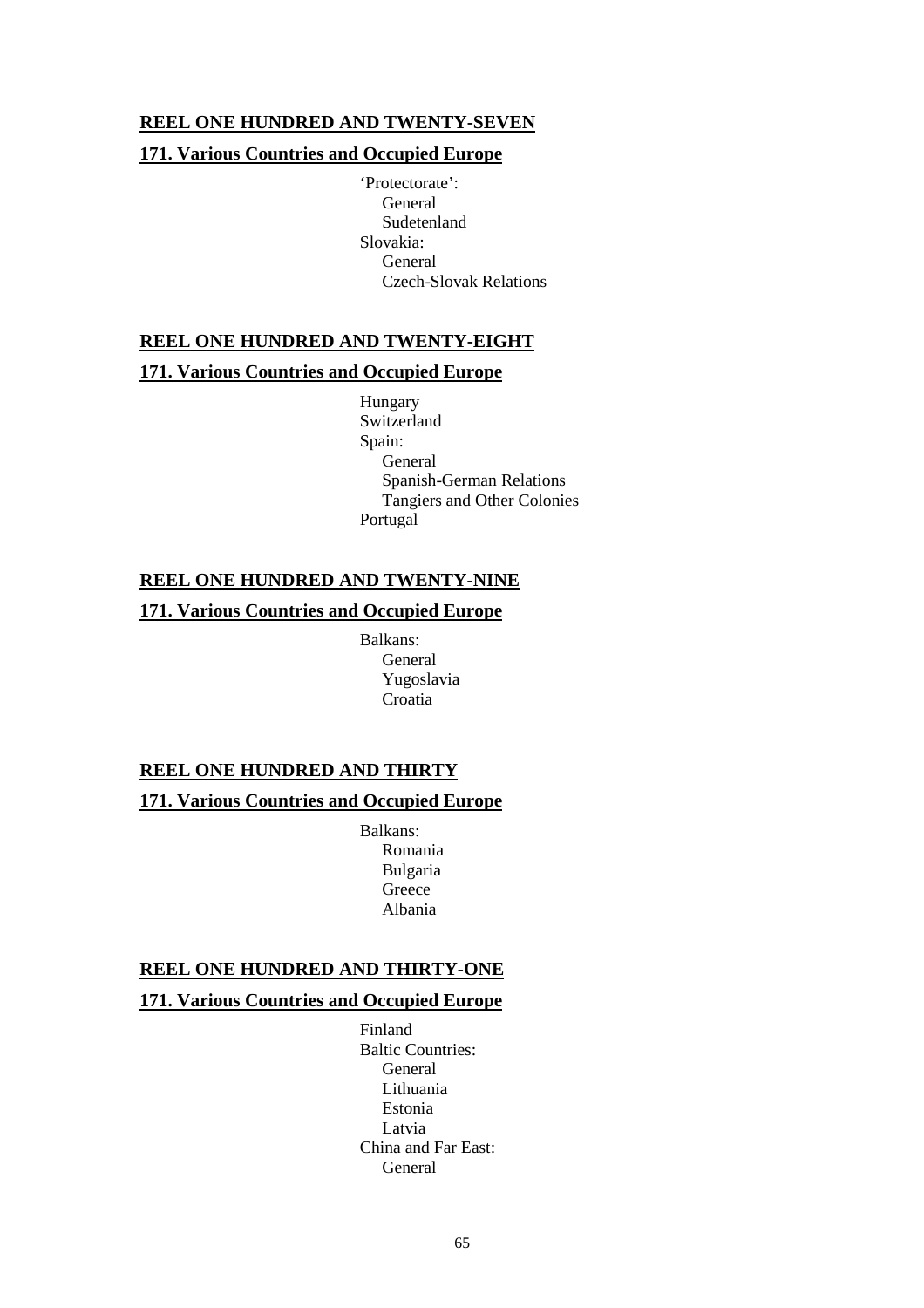Chiang Kai-Shek Turkey

## **REEL ONE HUNDRED AND THIRTY-TWO**

#### **171. Various Countries and Occupied Europe**

Latin America: General Brazil Argentina Various Countries, A-Z Near East and Abyssinia: General Iran Iraq and Arab Kingdoms

#### **REEL ONE HUNDRED AND THIRTY-THREE**

#### **171. Various Countries and Occupied Europe**

Near East and Abyssinia: Syria and Lebanon Egypt Islam Palestine Austria Various Countries, A-Z

#### **172. The Churches and the War**

Roman Catholic Church Protestant Church Orthodox Church General and Jewish

#### **REEL ONE HUNDRED AND THIRTY-FOUR**

#### **173. The Allies** General

Governments and Free Oppositions in Exile: General Czechoslovakia Denmark Norway Belgium Holland Luxembourg Yugoslavia Greece Abyssinia Exiled, Dissident Enemy Subjects War Propaganda Allied Administration of Enemy Territory Poland Allied Forces and Enterprises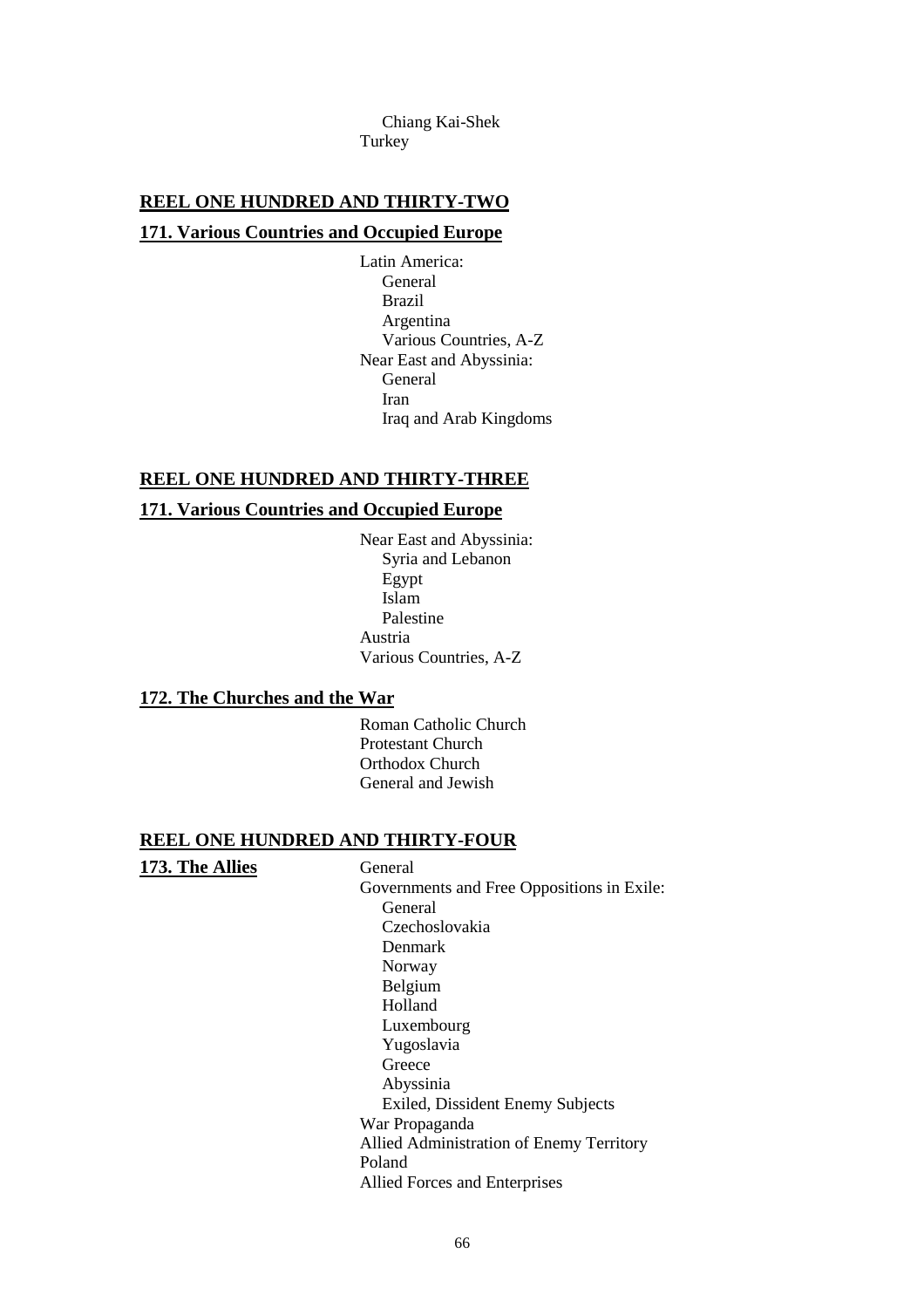## **REEL ONE HUNDRED AND THIRTY-FIVE**

## **174. Conduct of the War** General

Luftwaffe and Aviation: General Air Raids on Great Britain Air Raids on Germany: General **Casualties** Material Damage

## **REEL ONE HUNDRED AND THIRTY-SIX**

**174. Conduct of the War** Labour Service:

General Female Labour Service and 'Pflichtjahr' Air Raid Precautions **Parachutists** Navy: General U-Boats Graf Spee Troop Categories: General Panzer

## **REEL ONE HUNDRED AND THIRTY-SEVEN**

174. Conduct of the War Forces' Welfare:

General Casualties and Care of Wounded and Disabled Various Weapons: General Flying Bombs Organisation of War and Strategy, Officer Corps Autobahnen

## **REEL ONE HUNDRED AND THIRTY-EIGHT**

**174. Conduct of the War** Individual Campaigns and Armies of Occupation: North Africa, Italy and the Mediterranean Balkans and Crete Russia: General Pictures

## **REEL ONE HUNDRED AND THIRTY-NINE**

**174. Conduct of the War** Individual Campaigns and Armies of Occupation: Nazis' Allies in Russian Campaigns: General **Balts** Benelux Countries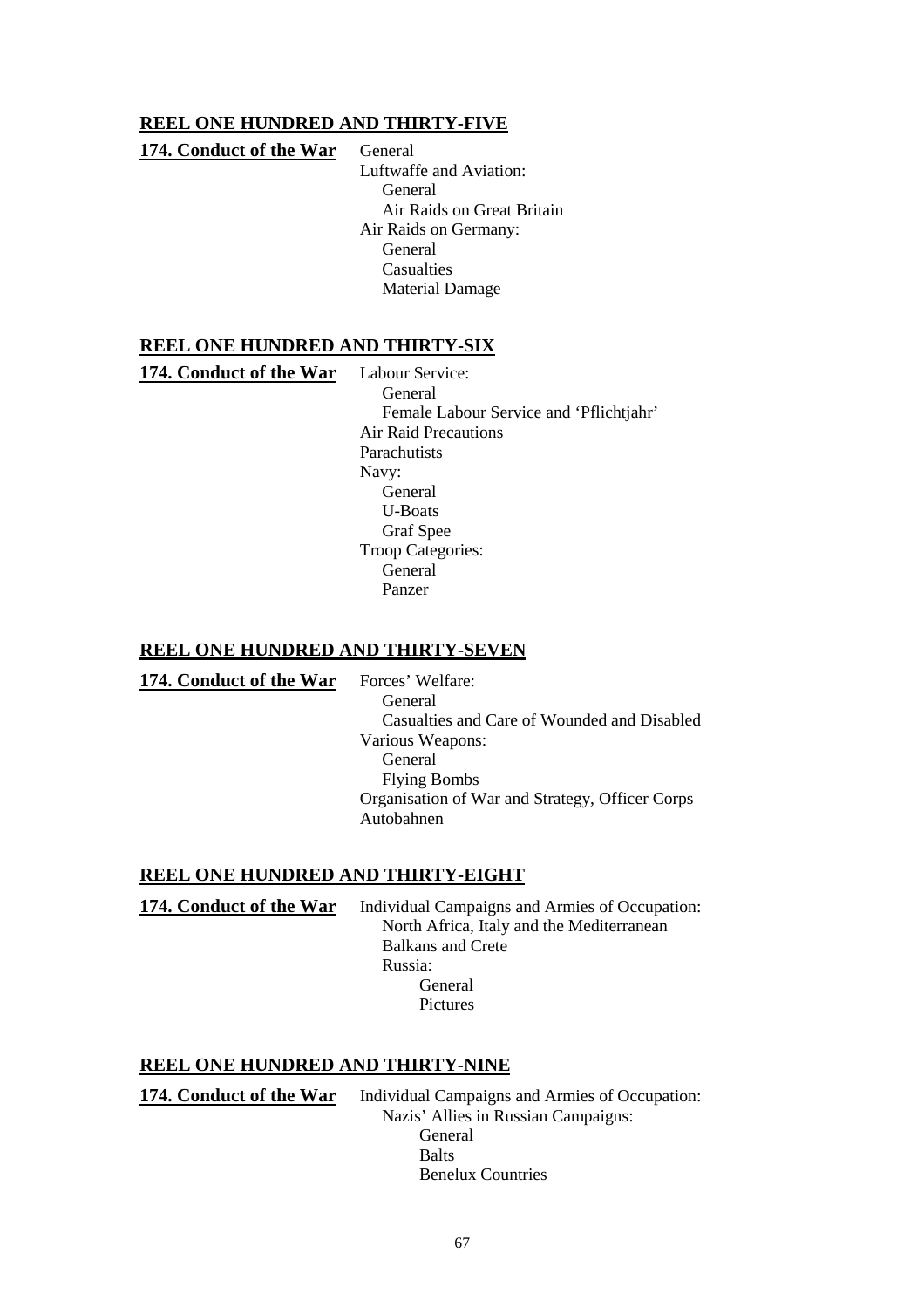**Croats** Finns French Hungarians Norwegians and Danes Romanians Slovaks Spaniards Various The Far East The Western Front Madagascar First Russo-Finnish War Scandinavia Poland Promotion of Officers: General War Decorations and Awards Generals and Distinguished Officers War Songs, War Correspondents, Propaganda about Armed Forces Wehrwirtschaft: General Manpower Organisation Todt and Baustab Speer Army Morale War Anniversaries Prisoners of War

## **REEL ONE HUNDRED AND FORTY**

## **175. Nazi Foreign Propaganda and Subversion**

General Propaganda Organisations: 'Trans-Ocean' Germans Abroad: General Various Countries, A-Z (Belgium-USA) In the British Commonwealth: General Traitors In France Among Other Allies Russia In the USA In Latin America: General Various Countries, A-Z (Argentina-Venezuela) Various other Countries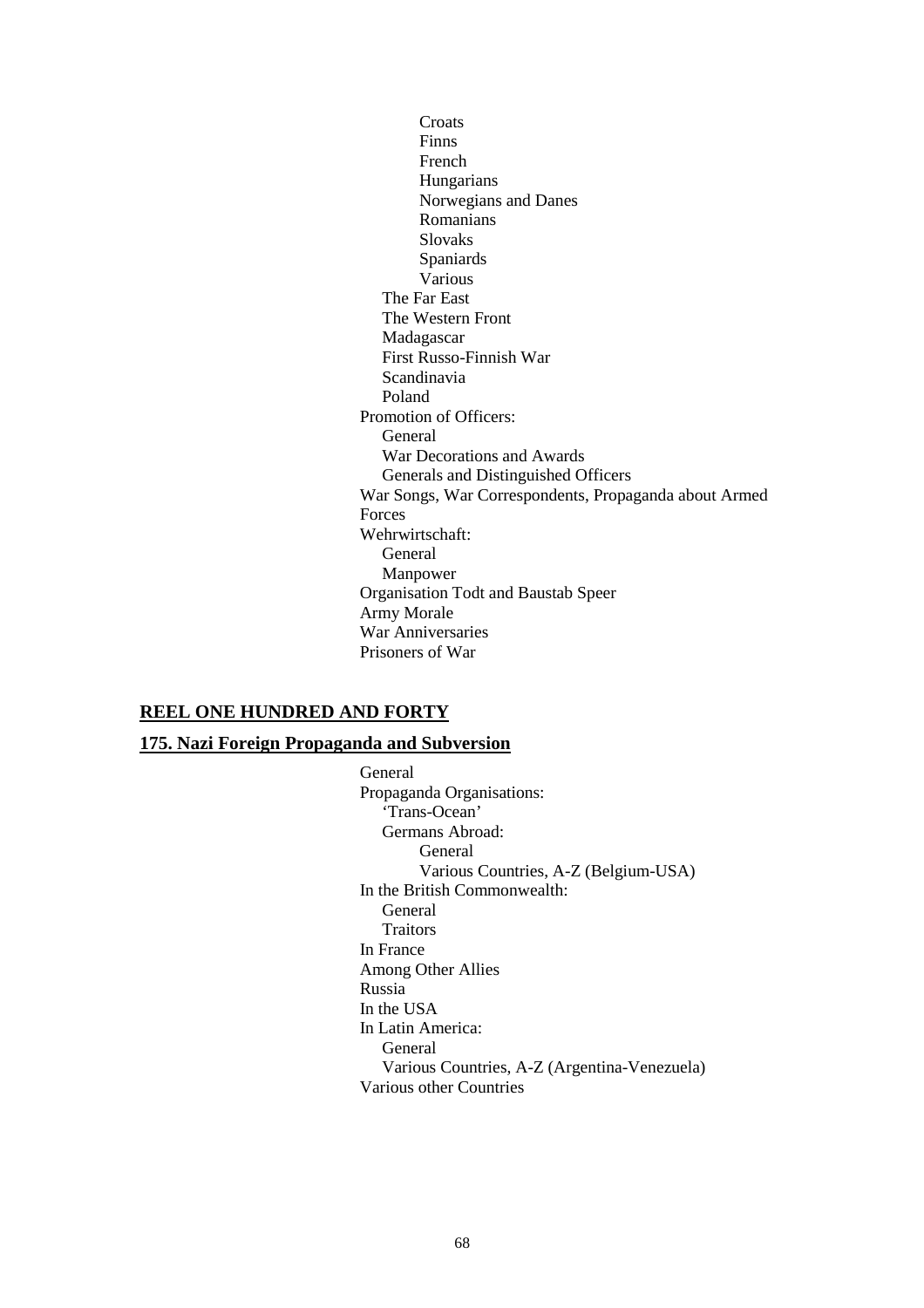# **REEL ONE HUNDRED AND FORTY-ONE**

| 176. Cartoons                      | General and Anti-Nazi                             |
|------------------------------------|---------------------------------------------------|
|                                    | Anti-Allied and Anti-Semitic                      |
| <u>177. World War I, 1914-1918</u> |                                                   |
|                                    | General                                           |
|                                    | Weimar Republic                                   |
| 178. Espionage                     |                                                   |
|                                    | <b>Various Countries</b>                          |
| <b>179. Aliens and Refugees</b>    | Miscellaneous                                     |
|                                    | <b>Refugee Organisations</b>                      |
|                                    | <b>International Action:</b>                      |
|                                    | General                                           |
|                                    | League and UNO, The Intergovernmental Committee   |
|                                    | The Bermuda Conference, 1943                      |
|                                    | Refugees' Achievements                            |
|                                    | <b>Migration and Settlement:</b>                  |
|                                    | General                                           |
|                                    | Overseas:                                         |
|                                    | Australia and New Zealand                         |
|                                    | Canada                                            |
|                                    | <b>USA</b>                                        |
|                                    | Latin America                                     |
|                                    | <b>Various Countries</b><br><b>Great Britain:</b> |
|                                    | General                                           |
|                                    | <b>Press and Parliament</b>                       |
|                                    | <b>Public Opinion</b>                             |
|                                    | Letters, Activities by Refugees                   |
|                                    | Internment                                        |
|                                    | France                                            |
|                                    | Switzerland                                       |
|                                    | Sweden and Finland                                |
|                                    | Spain and Portugal                                |
|                                    | Various other Countries                           |
|                                    |                                                   |

# **REEL ONE HUNDRED AND FORTY-TWO**

| 179. Aliens and Refugees | 'Repatriation', Future of Refugees in Present Residence |
|--------------------------|---------------------------------------------------------|
|                          | The Law Concerning Refugees and Aliens                  |
|                          | Refugees' Employment                                    |
|                          | Refugees and National Defence, War Effort               |
|                          | Refugees in Court                                       |
|                          | Refugees' Suffering:                                    |
|                          | <b>Personal Tragedies</b>                               |
|                          | <b>Refugee Boats</b>                                    |
|                          | Camps                                                   |
|                          | Nationality Status, Naturalisation, Statelessness, etc. |
|                          | Anti-Refugee Opinion                                    |
|                          | Nazis and Refugees                                      |
|                          |                                                         |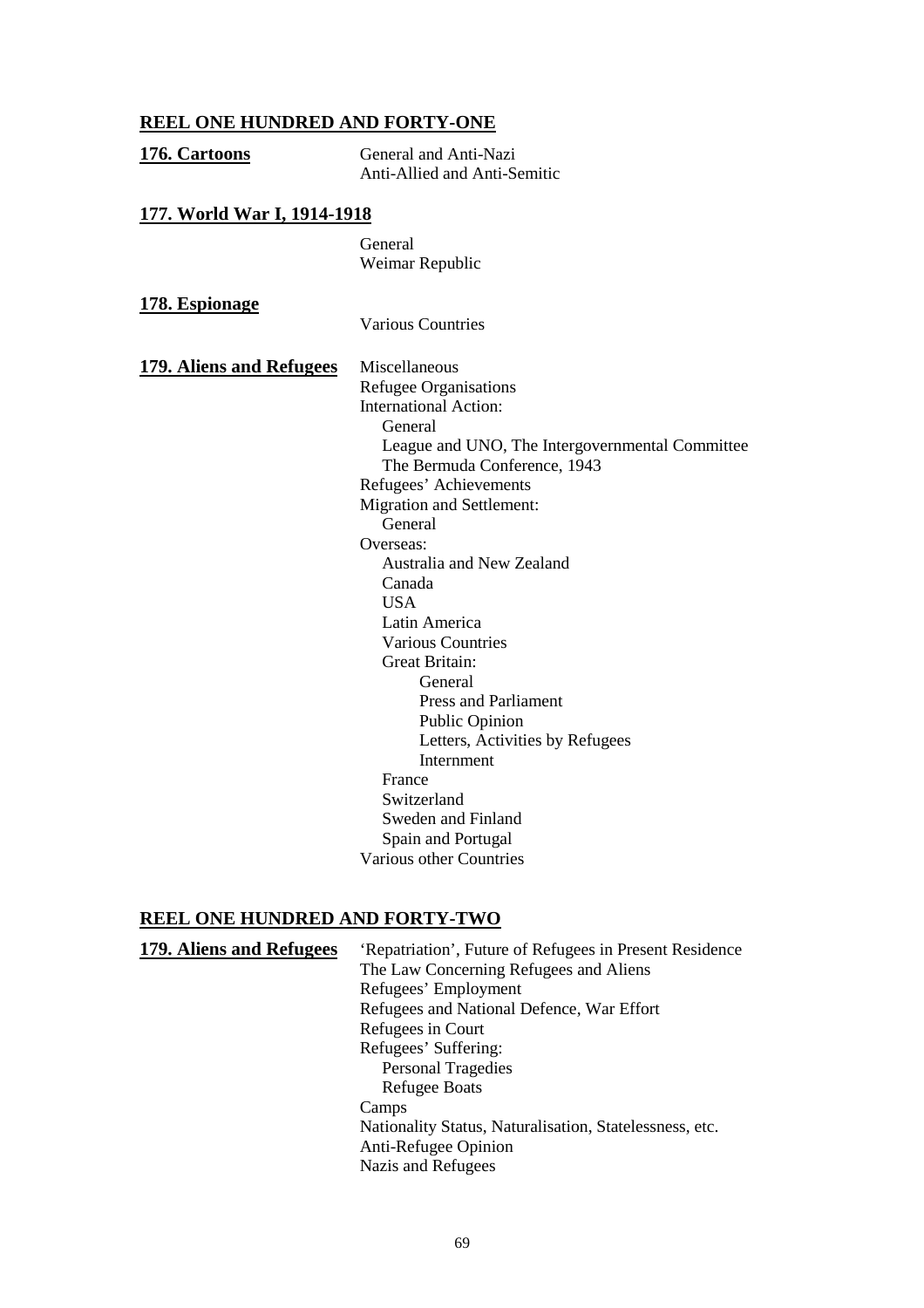## **180. Civilians in Enemy Territory**

General Displaced Persons

## **181. Non-German Personalities**

A-Z (Abe-Zhukov)

## **182. International Agreements**

League of Nations International Law Minorities Prisoners of War Red Cross

## **REEL ONE HUNDRED AND FORTY-THREE**

## **183. Peace Moves**

**184. Peace Movements**

**185. Peace Aims** Allied

## **REEL ONE HUNDRED AND FORTY-FOUR**

**185. Peace Aims** Allied

'Claims on Germany', Potsdam Conference, Reparations U.N.R.R.A. San Francisco Conference

## **REEL ONE HUNDRED AND FORTY-FIVE**

**185. Peace Aims** German 'New Order': General In the East In the Far East In the Mediterranean and Africa Neutral Jewish Punishment of War Criminals and Collaborators: General Germans Nuremberg Trial

## **REEL ONE HUNDRED AND FORTY-SIX**

**185. Peace Aims** Punishment of War Criminals and Collaborators: Various Allied Occupation of Germany: Zones of Occupation: General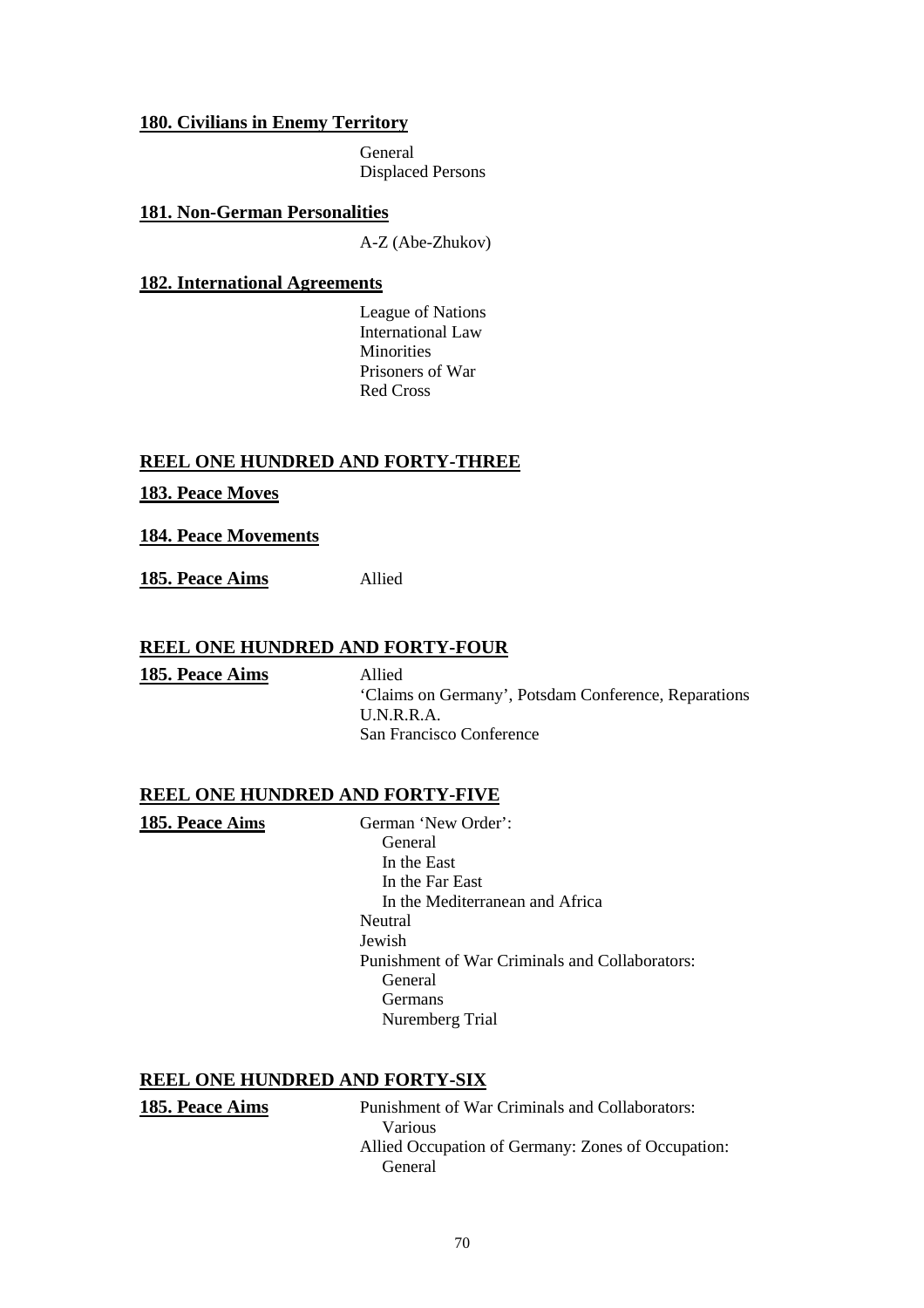British Zone US Zone

## **REEL ONE HUNDRED AND FORTY-SEVEN**

**185. Peace Aims** Allied Occupation of Germany: Zones of Occupation: French Zone Soviet Zone Allied Occupation of Germany: Berlin Bizonal Administration

## **186. War Atrocities and Outrages**

Soviet Union, Poland, Czechoslovakia, Belgium, Channel Islands, Denmark, France, Greece, Holland, Italy, Norway Yugoslavia Prisoners of War Naval Warfare Katyn German Accusations Japan

#### **187. Colonies**

**188. Nazi Prophecies**

**189. Lies**

**190. War Guilt**

**191. United Nations**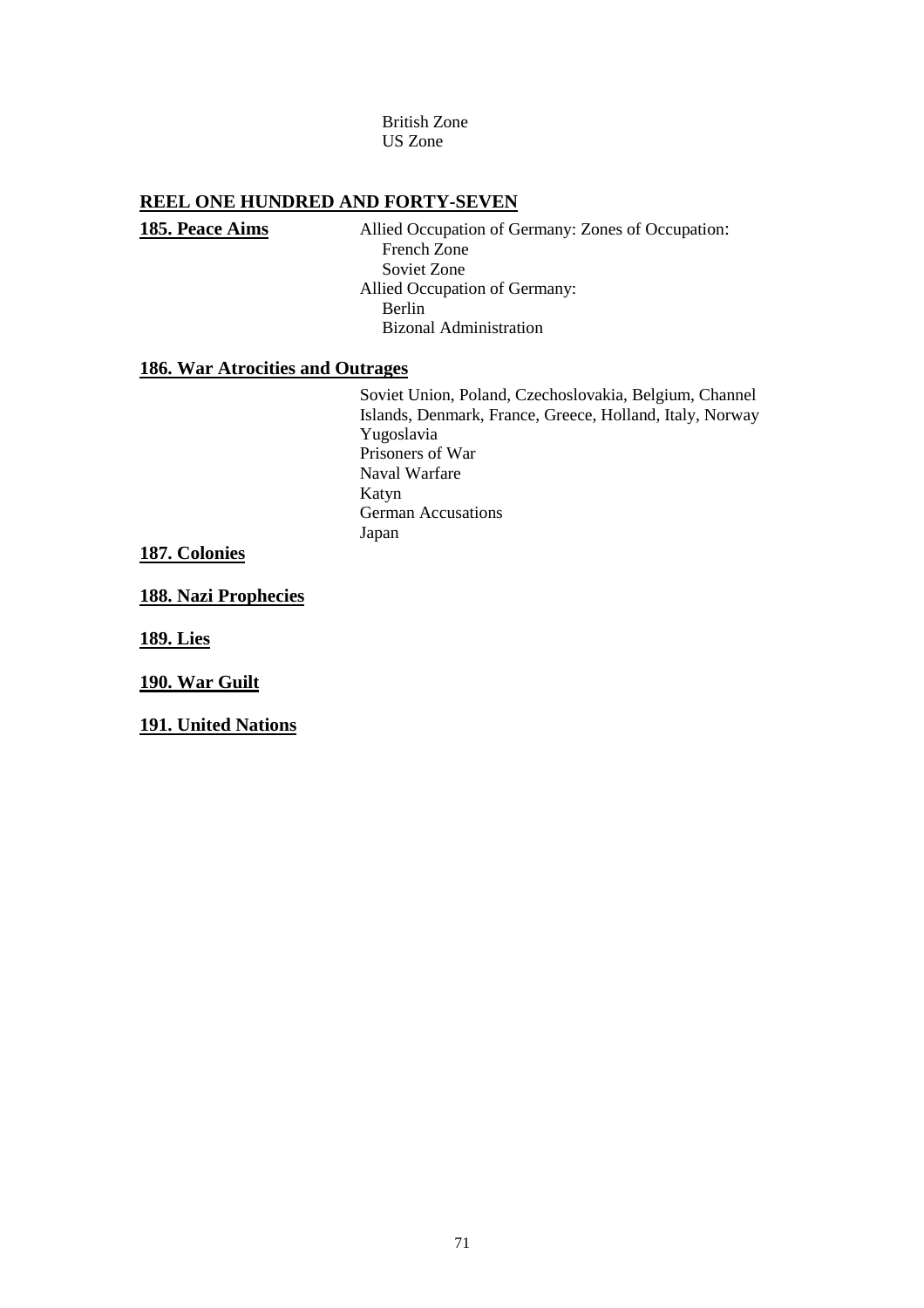# **PRESS CUTTINGS: PART SIX: JEWS IN WORLD WAR II**

## **REEL ONE HUNDRED AND FORTY-EIGHT**

## **192. Germany and Austria**

General Internal Jewish Affairs (Synagogues, etc.) Migration – Legal and Illegal Outlawry (Isolation, Starvation, Deportation, Extermination) Economic Life, Forced Labour, Spoliation Anti-Jewish Learning and Arts (Institutes, Films, etc.) Doctrine of Race (Mixed Marriages, Health, etc.) Nazi Abuse and Propaganda

## **193. German-Occupied Territory**

The 'Protectorate': Outlawry (Segregation, 'Aryanisation', Forced Labour, Penalties, Nazi Propaganda) Deportation, Expulsion, Extermination, Theresienstadt Czech Fellow Feeling with Jews, Jewish Resistance Free Czechs General and Post-War Situation Poland: Inside the Ghettos, Internal Jewish Affairs, Anti-Semitism Forced Labour and Concentration Camps Confiscation Effects on Health Laws, Jurisdiction, Death Penalties Extermination Jewish Resistance Poland in Exile After Liberation Jews in Pre-War Poland Lublin Reservation Denmark and Norway: General Denmark Norway The Netherlands: General Internal Jewish Affairs **Outlawry** Forced Labour Deportation, Expulsion Extermination Dutch Fellow Feelings with Jews After Liberation Belgium and Luxembourg: Belgium Luxembourg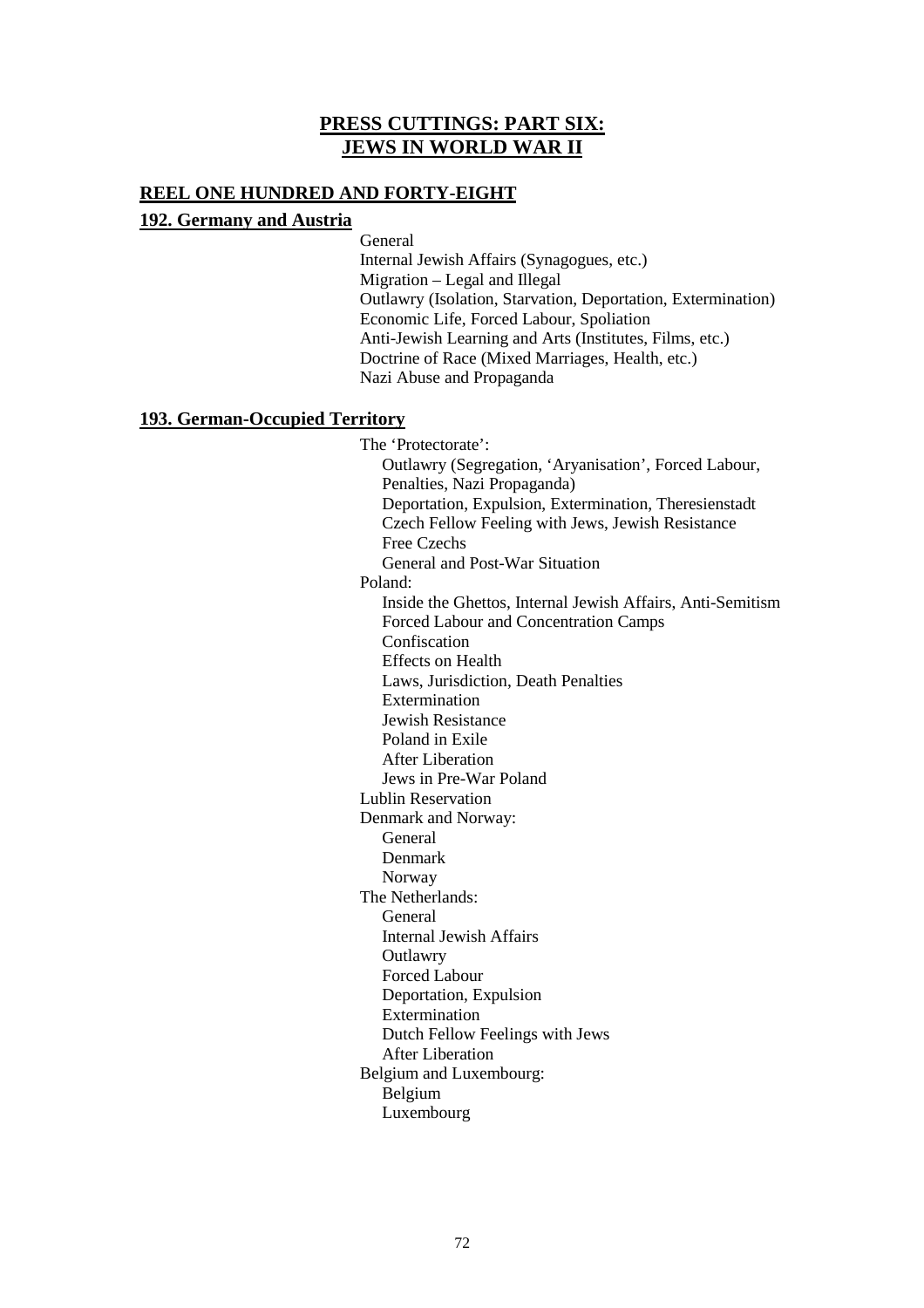### **REEL ONE HUNDRED AND FORTY-NINE**

#### **193. German-Occupied Territory**

Jews in Slovakia: General 'Aryanisation', Spoliation, Forced Labour Deportation, Extermination Opposition and Pro-Jewish Feeling Anti-Semitism, Persecution, Yellow Star

#### **194. Various European Countries**

Great Britain and Ireland: Anti-Semitism and Fascism Action against Fascism and Anti-Semitism Sir Oswald Moseley League of Ex-Servicemen (Hamm) League of Christian Reformers Medical Policy Association The Britons 'Corporate Utilities', 'Essential Books' Holborn Publishing Company, Mr. Valeriani 'Truth' and 'Weekly Review' Mr. Edward Godfrey, British National Party Burning of Synagogues Captain A.H.M. Ramsay Miss Crisp Lord Winterton Jews in Britain: General Public Opinion on Jews – Pro-Jewish Public Opinion on Jews – Political Parties, Leading Articles, Distinguished Individuals Pro-Nazi Britons Jews and the Black Market British Jews and Palestine German Nazi Abuse France: North Africa: General Morocco Algeria Tunisia Alsace-Lorraine French Colonial Possessions Vichy 'Occupied France' The Jewish Community 'Aryanisation', Spoliation, Restitution Free French Propaganda Resistance, Hostages, Fellow Feeling with Jews The Church and the Jews After Liberation Personalities – Anti-Semites and Victims Nazi Comments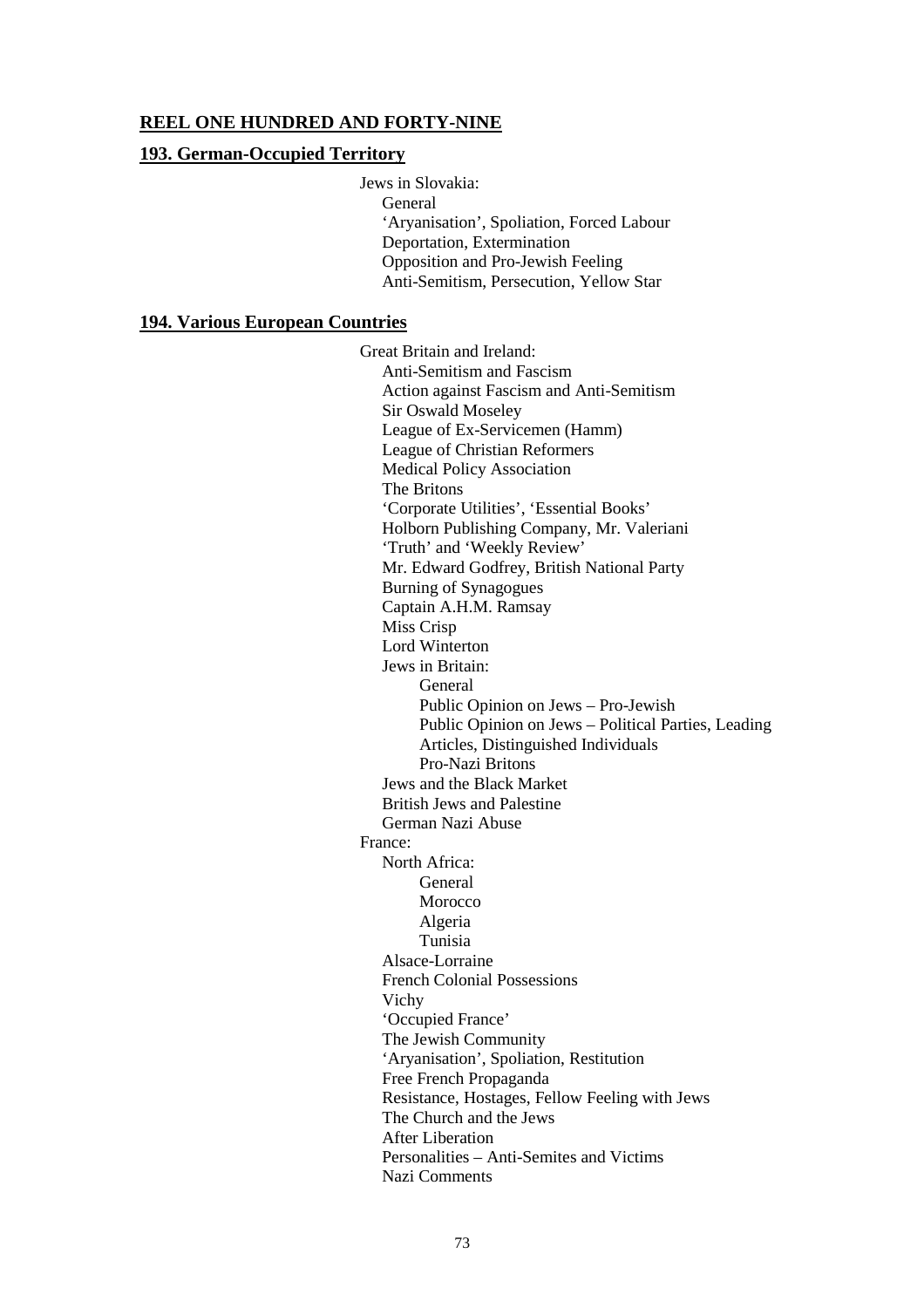Italy:

Discrimination, Persecution, Expulsion Labour Service Anti-Semitic Propaganda Lybia Opposition and Pro-Jewish Feeling The Vatican Before and After Fascism

### **REEL ONE HUNDRED AND FIFTY**

#### **194. Various European Countries**

Spain and Portugal Sweden Finland Baltic Countries Soviet Union: General Biro-Bidjan Romania: Outlawry, Resistance 'Aryanisation', Expropriation Forced Labour Deportation, Expulsion, Ghettos, Pogroms, Extermination After Russian Occupation Hungary, up to March 1944: Anti-Semitism, Outlawry 'Aryanisation', Expropriation Opposition and Pro-Jewish Feeling Internal Jewish Affairs Hungary, after 1944: Outlawry, Deportation, Extermination, Resistance Opposition Inner Jewish Organisation After Russian Occupation Foreign Protests and Rescue Efforts The Balkans: General Yugoslavia Croatia Serbia Bulgaria: Outlawry, Resistance 'Aryanisation', Expropriation Forced Labour Deportation, Expulsion, Ghettos, Emigration Opposition, Sympathy with Jews After Russian Occupation Greece: During the War After Liberation **Turkey** Spoliation, various countries, A-Z (Baltic Countries-Romania)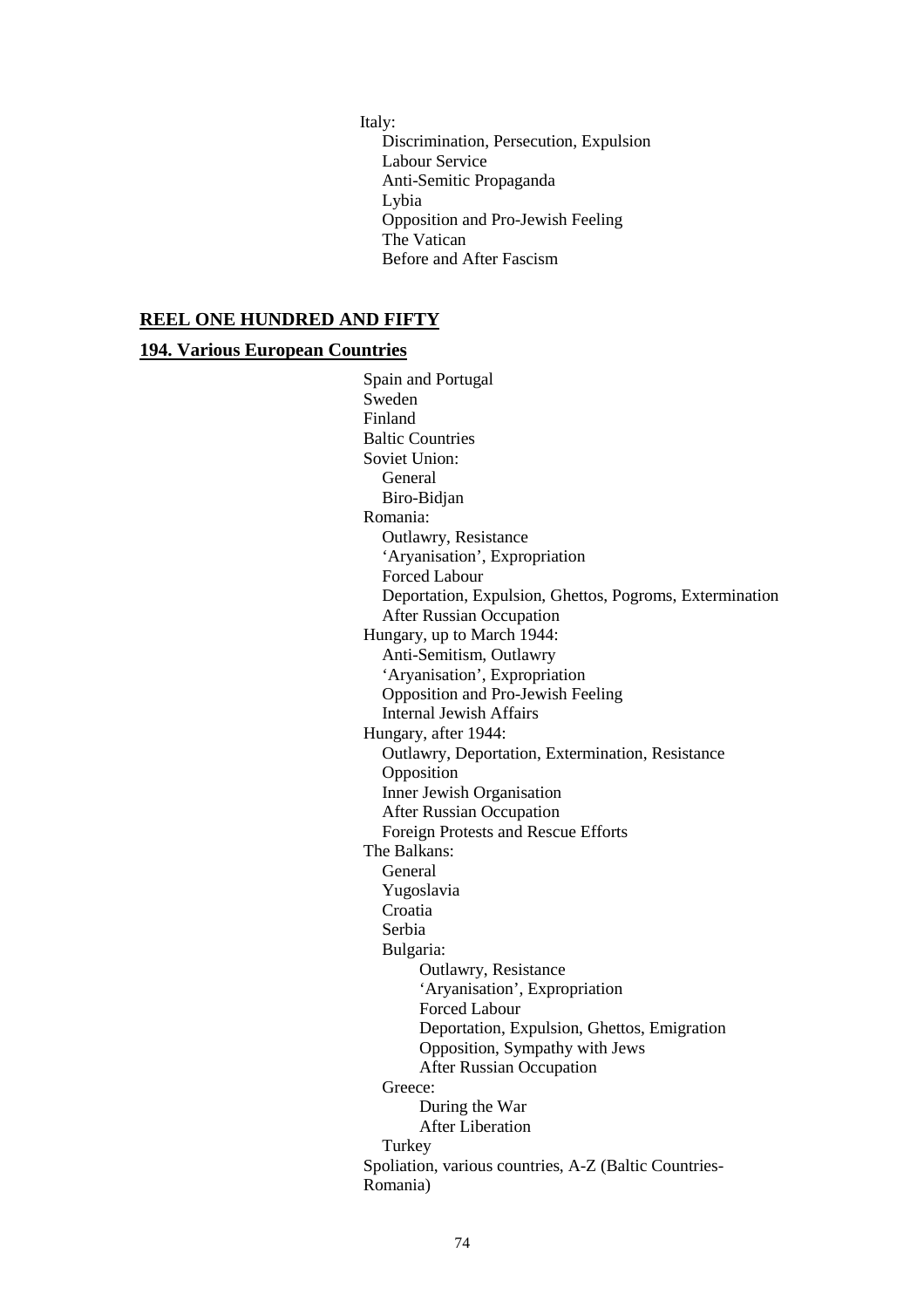#### **195. The Americas** USA:

Internal Jewish Affairs and Jewish Personalities: General Zionists and Anti-Zionists Job Discrimination Anti-Semitism Anti-Jewish Violence Group Relations Americans on Anti-Semitism and Jewish Affairs – Roosevelt, Wallace, Biddle, Wilkie, Ford, La Guardia The Church and the Jews Refugees Negroes Nazi Abuse

# **REEL ONE HUNDRED AND FIFTY-ONE**

| 195. The Americas     | Latin America:                                                  |
|-----------------------|-----------------------------------------------------------------|
|                       | General                                                         |
|                       | Argentina                                                       |
|                       | Bolivia                                                         |
|                       | Chile                                                           |
|                       | Uruguay                                                         |
|                       | <b>Brazil</b>                                                   |
|                       | Ecuador                                                         |
|                       | Peru                                                            |
|                       | Mexico                                                          |
|                       | Paraguay                                                        |
|                       | Cuba, San Domingo, Haiti                                        |
|                       | Colombia                                                        |
|                       | Costa Rica                                                      |
|                       | Canada:                                                         |
|                       | General                                                         |
|                       | Racialism and Discrimination                                    |
|                       | Anti-Semitism                                                   |
| 196. South Africa     | Anti-Semitism                                                   |
|                       | Jewish Community                                                |
|                       | Racialism - General and Indian Community                        |
| 197. The Far East     | Australia                                                       |
|                       | New Zealand                                                     |
|                       | China, Manchukuo, Malaysia, Burma, India, Cochin China<br>Japan |
| <b>198. Palestine</b> | General, British in Palestine, Jewish War Effort                |
|                       | The Grand Mufti:                                                |
|                       | General                                                         |
|                       | Jamal el Husseini                                               |
|                       | Arabs                                                           |
|                       | Population, Immigration, Industry, Finance, Agriculture         |
|                       | British Opinion on the Palestine Question:                      |
|                       | General                                                         |
|                       | Zionist Movement                                                |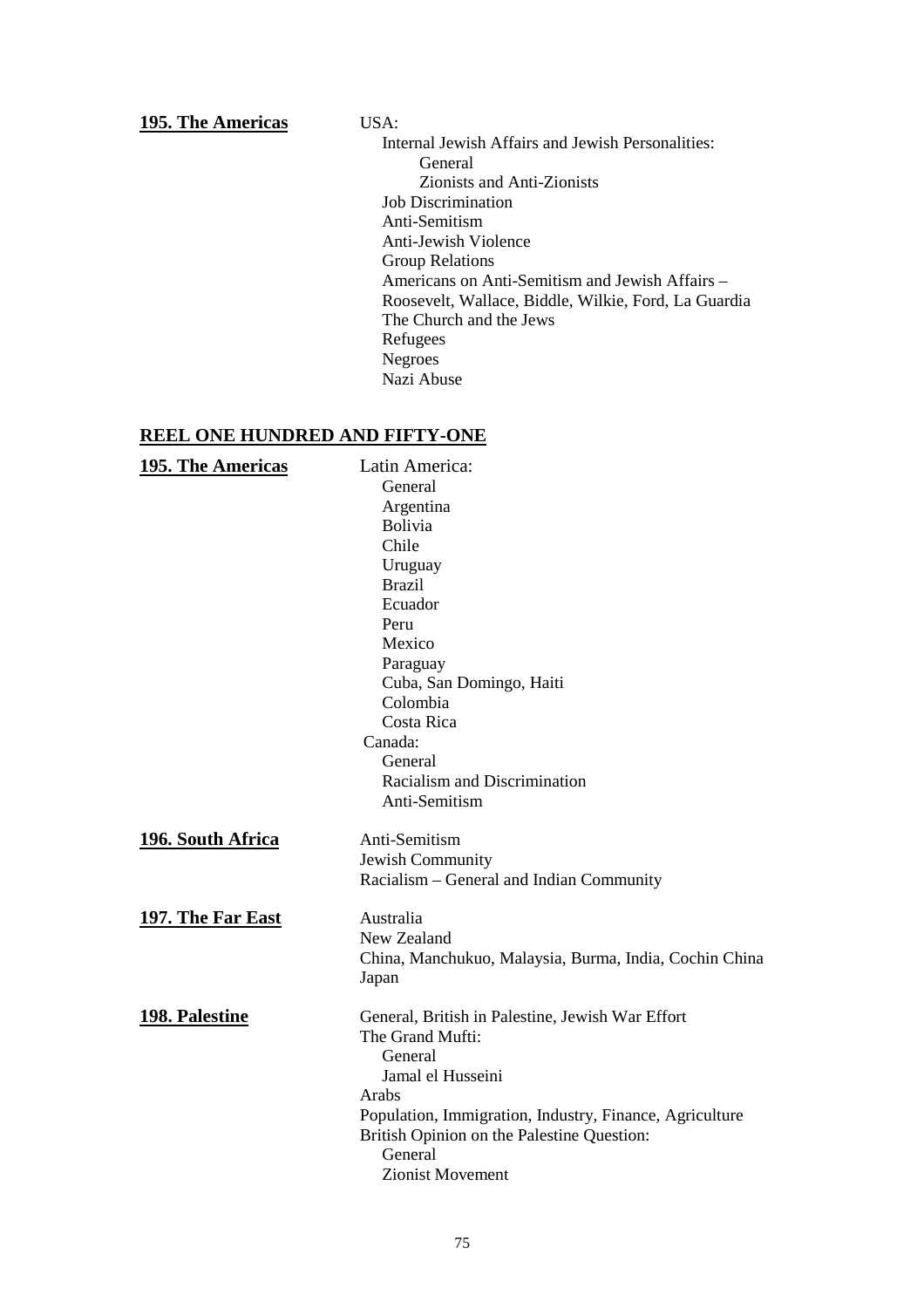### **REEL ONE HUNDRED AND FIFTY-TWO**

| 198. Palestine            | <b>USA</b> and Palestine:          |
|---------------------------|------------------------------------|
|                           | General                            |
|                           | Anglo-American Commission          |
|                           | Nazi Abuse                         |
|                           | Axis Pro-Arab Propaganda           |
|                           | <b>Soviet Union and Palestine</b>  |
|                           | Terrorism, Jewish Underground Army |
| 199. Near and Middle East | General                            |
|                           | Arab League                        |
|                           | Egypt                              |
|                           | Tripolitania                       |
|                           | Saudi Arabia                       |
|                           | Yemen                              |
|                           | Iraq                               |
|                           | Transjordan                        |
|                           | Syria                              |
|                           | Lebanon                            |
|                           | Mauritius                          |

Iran

India

Afghanistan

**200. Final Solution** (see also under individual countries)

## **201. Jewish Child Victims and Survivors**

## **202. Freemasonry**

| 203. Jews in the War | General                                     |
|----------------------|---------------------------------------------|
|                      | Demands for a Jewish Army:                  |
|                      | General                                     |
|                      | The Jewish Brigade                          |
|                      | Palestine Jews in British Forces            |
|                      | Nazi Comments and Propaganda                |
|                      | Great Britain:                              |
|                      | General                                     |
|                      | Home Front                                  |
|                      | <b>USA</b>                                  |
|                      | Soviet Union                                |
|                      | France (including Resistance and Partisans) |
|                      | Belgium and CSSR                            |
|                      | Poland                                      |
|                      | Yugoslavia                                  |
|                      | Greece                                      |
|                      | Australia                                   |
|                      | Canada                                      |
|                      | South Africa                                |
|                      | Latin America                               |
|                      | Jewish Prisoners of War                     |
|                      |                                             |